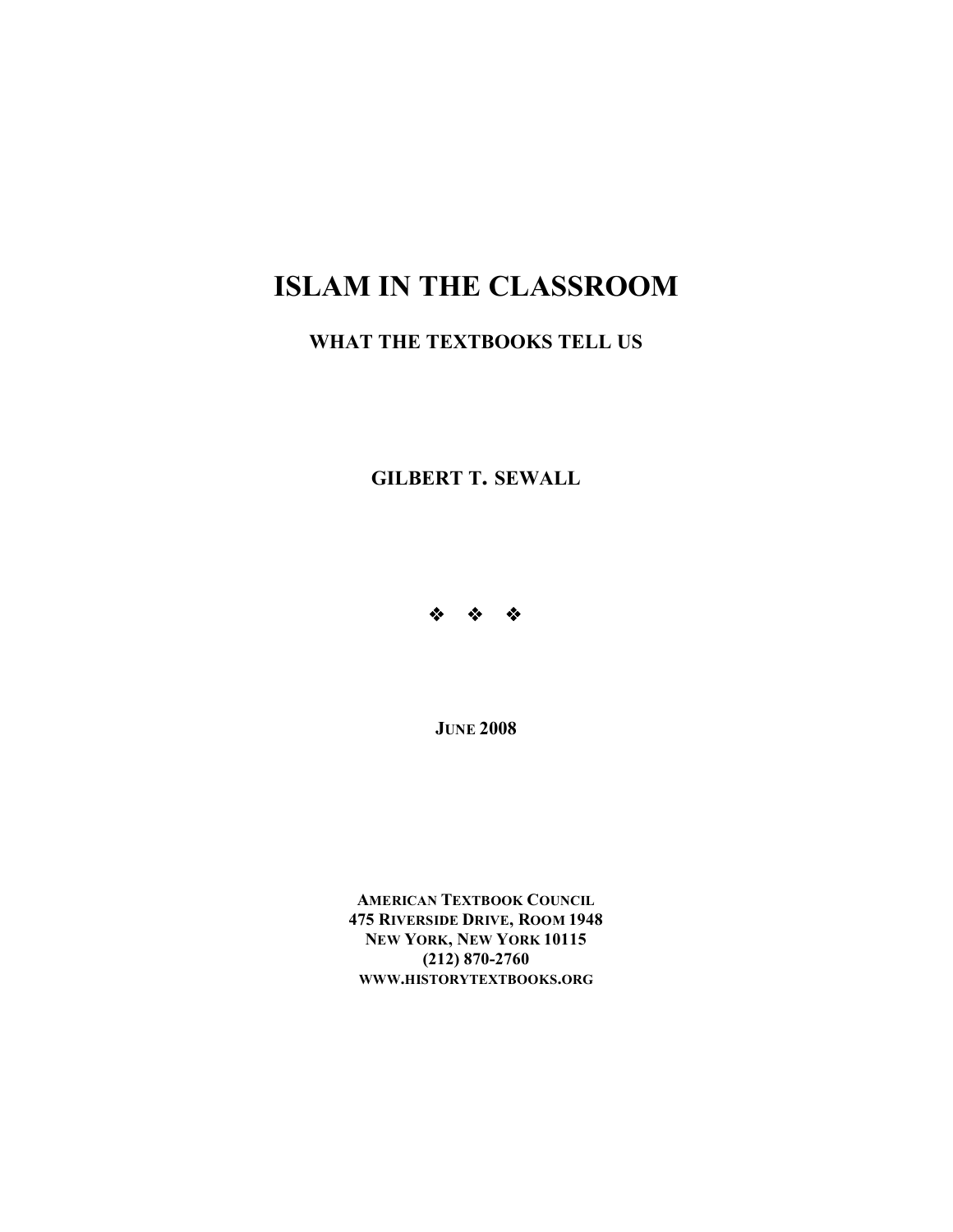#### **ACKNOWLEDGMENTS**

The American Textbook Council was established in 1989 as an independent national research organization to review social studies textbooks and advance the quality of instructional materials in history. The council endorses the production of textbooks that embody vivid narrative style, stress significant people and events, and promote better understanding of all cultures, including our own, on the principle that improved textbooks will advance the curriculum, stimulate student learning, and encourage educational achievement for children of all backgrounds. The council acts as a clearinghouse for information about social studies textbooks and educational publishing in general. It has published numerous history textbook reviews and other curriculum studies. Consulted by educators and policymakers at all levels, it provides detailed information and textbook reviews for individuals and groups interested in improving educational materials. The American Textbook Council thanks the Searle Freedom Foundation, Achelis Foundation, Stuart Family Foundation, and other funders for their support in this two-year project. The report is indebted to Janie White and other parents who first called attention to the problem. I thank Daniel M. Bessner, Gary Pennell and Thomas L. Madden in particular for their early reviews. The inquiry and report benefit from the insights of Alexander Joffe and Susan Goldsmith as well as from the suggestions of Victor Porlier, Polly Kummel, and Stapley Emberling. Any claims made or conclusions drawn from many internal and external reviews are my own.

G.T.S.

#### ISLAM IN THE CLASSROOM: WHAT THE TEXTBOOKS TELL US

© 2008

American Textbook Council 475 Riverside Drive, Room 1948 New York, New York 10115 (212) 870-2760 email: atc@columbia.edu website: www.historytextbooks.org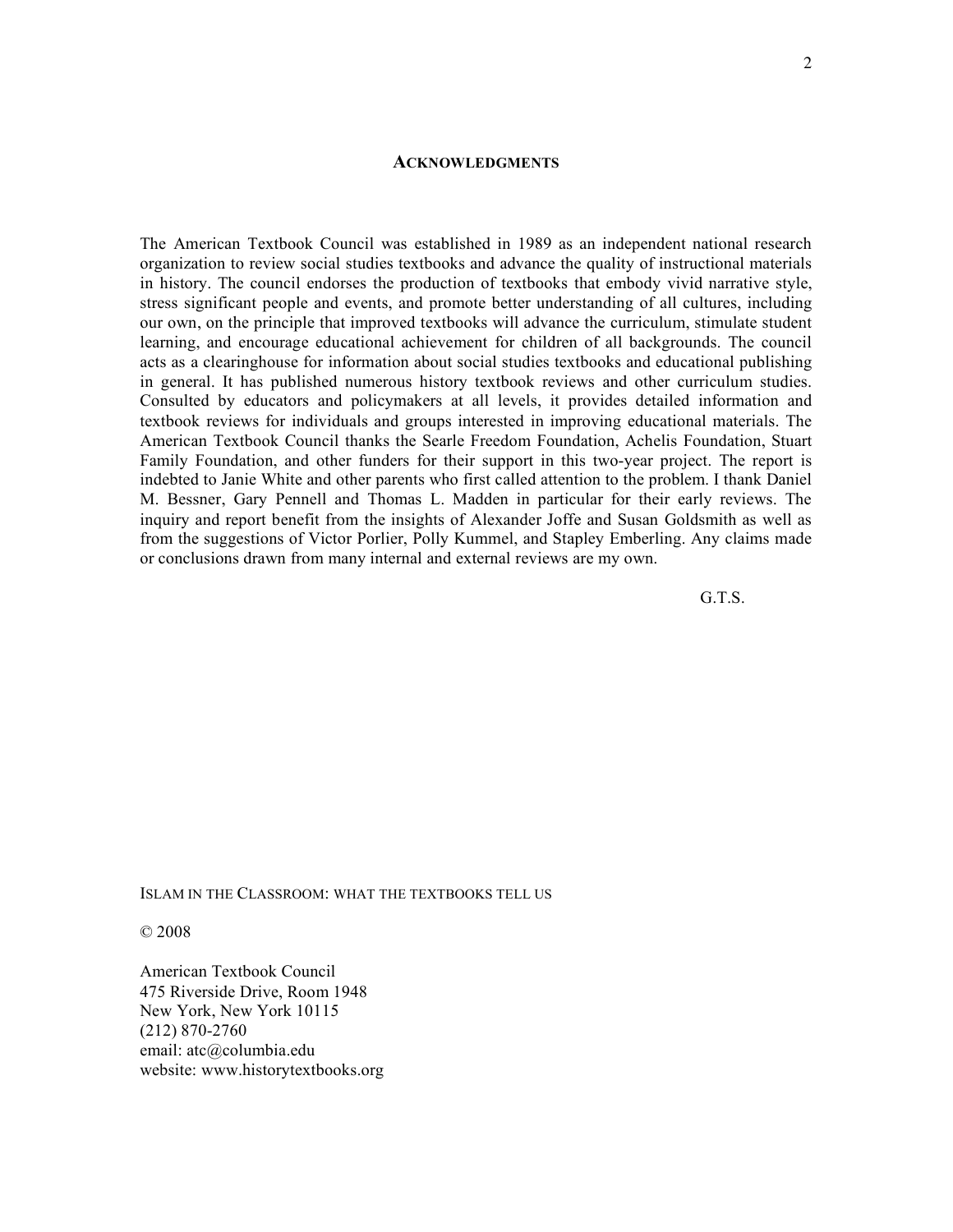# **CONTENTS**

| Summary                              | 4  |
|--------------------------------------|----|
| <b>Textbooks Reviewed</b>            | 5  |
| Introduction                         | 6  |
| Islam's Foundations and Past         | 11 |
| Islam, Terrorism and Global Security | 31 |
| Conclusions                          | 47 |
| References                           | 55 |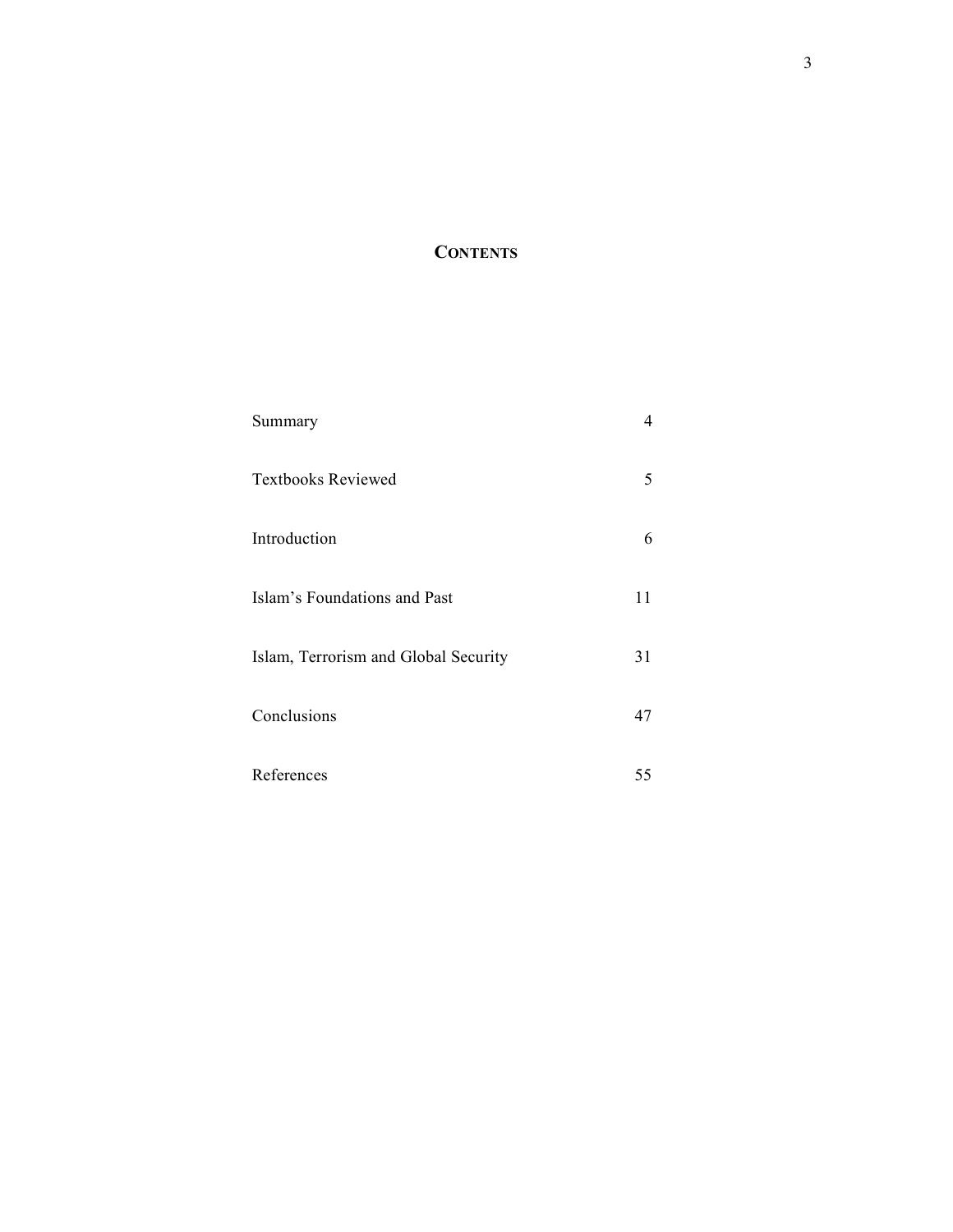#### **SUMMARY**

ISLAM IN THE CLASSROOM: WHAT THE TEXTBOOKS TELL US samples ten widely adopted junior and senior high school history textbooks. The review asks

• How do today's history textbooks characterize Islam's foundations and creeds?

• What changes have occurred in textbook material written before 2001? What additions have been made?

• What do textbooks say about terrorism? What do they say about the September 11 air attack on the United States? About weapons of mass destruction? Do textbooks outline Islamic challenges to global security? Do they describe and explain looming dangers to the United States and world?

The review concludes that

• Many political and religious groups try to use the textbook process to their advantage, but the deficiencies in Islam-related lessons are uniquely disturbing. History textbooks present an incomplete and confected view of Islam that misrepresents its foundations and challenges to international security.

• Misinformation about Islam is more pronounced in junior high school textbooks than high school textbooks.

• Outright textbook errors about Islam are not the main problem. The more serious failure is the presence of disputed definitions and claims that are presented as established facts.

• Deficiencies about Islam in textbooks copyrighted before 2001 persist and in some cases have grown worse. Instead of making corrections or adjusting contested facts, publishers and editors defend misinformation and content evasions against the record. Biases persist. Silences are profound and intentional.

• Islamic activists use multiculturalism and ready-made American political movements, especially those on campus, to advance and justify the makeover of Islam-related textbook content.

• Particular fault rests with the publishing corporations, boards of directors, and executives who decide what editorial policies their companies will pursue.

Publishers have developed new world and U.S. history textbooks at three different grade levels. Errors about Islam that occurred in older textbooks have not been corrected but reiterated. Publishers have learned of contested facts and have had the time to correct imbalances. But instead of making changes, they have sustained errors or, in deliberate acts of self-censorship, have removed controversial material.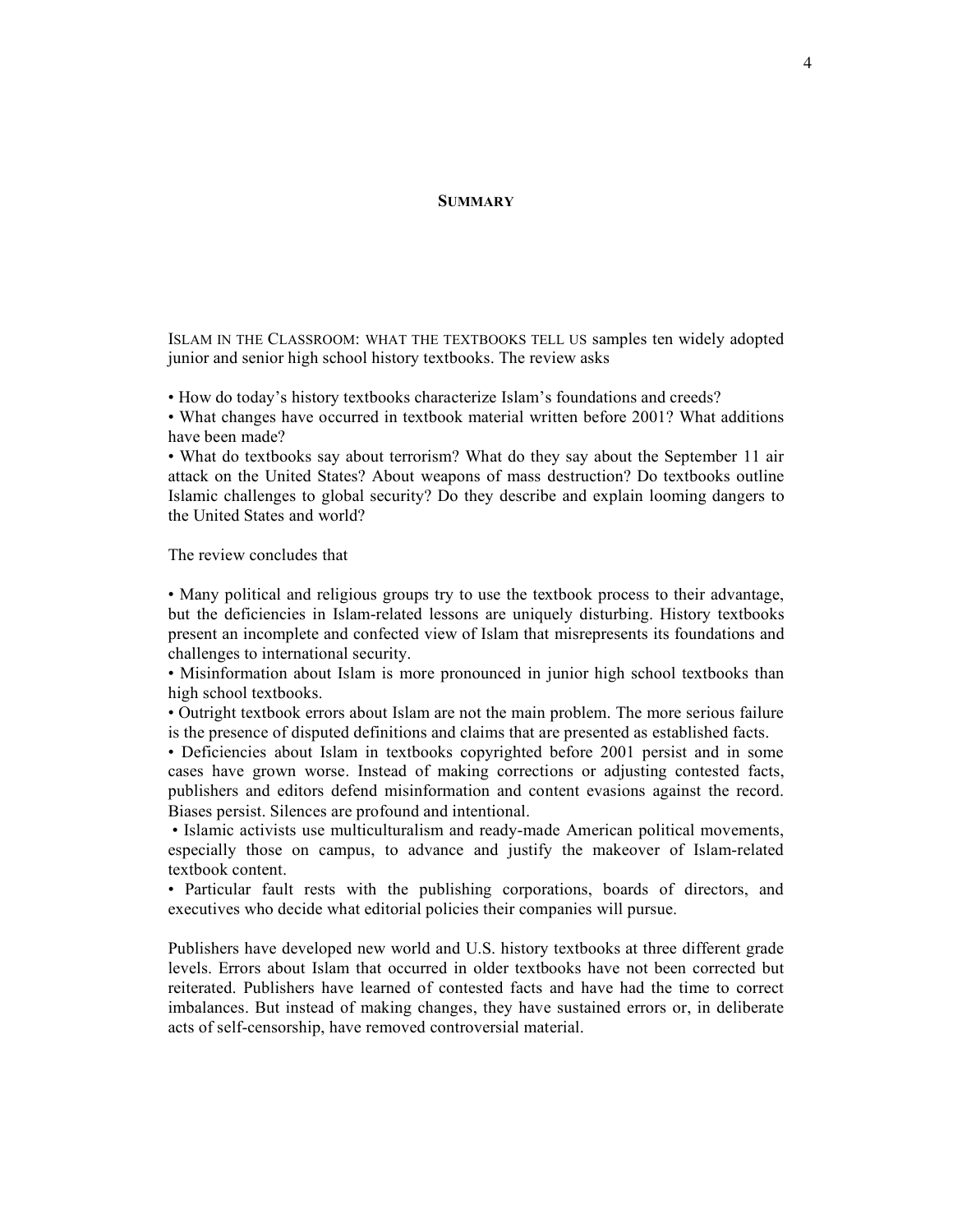#### **TEXTBOOKS REVIEWED**

*This review samples ten of the nation's most widely used junior and senior high school history textbooks. Seventh-grade world histories cover the centuries from the fall of the Roman Empire to the democratic revolutions of the late eighteenth century. High school world histories feature times since 1800, with lengthy sections on events and conflicts worldwide since 1945. U.S. histories for high school students focus on the twentieth century. The junior high school textbooks examined are designed for seventh-graders using multigrade social studies programs in California and other states. These volumes cover Islam's foundations and history before 1800. The high school world history and U.S. history editions examined are those tailored to California standards. They contain or originate text that is repeated in national editions. Next to no text variations exist between the volumes reviewed and other recently copyrighted editions of the same titles. In the last five years, since the American Textbook Council last appraised how textbooks treat Islam, a new generation of textbooks has been written and published. The findings here draw on multiple internal and external reviews commissioned by the American Textbook Council from historians, teachers, and international relations experts. They compare what respected historians say about Islam in authoritative histories to what is being said in textbooks. The review relies in several places on the Middle East expert Bernard Lewis for authoritative definitions. For an acute account of Islam-related historiographic controversies, including where Lewis stands within them, see Robert Irwin*, Dangerous Knowledge: Orientalism and Its Discontents *(Overlook, 2006).*

#### JUNIOR HIGH SCHOOL (World History)

- Jackson J. Spielvogel, *Medieval and Early Modern Times* (Glencoe, 2006).
- Stanley M. Bernstein and Richard Shek, *Medieval to Early Modern Times* (Holt Rinehart Winston, 2006).
- Douglas Carnine, Carlos Cortés, Kenneth R. Curtis, and Anita T. Robinson, *World History: Medieval and Early Modern Times* (McDougal Littell, 2006).
- Dianne Hart, *Medieval and Early Modern Times* (Prentice Hall, 2006).
- Bert Bower and Jim Lobdell, *History Alive! The Medieval World and Beyond* (Teachers' Curriculum Institute, 2005).

HIGH SCHOOL (World and American History)

- Elisabeth Gaynor Ellis and Anthony Esler, *World History: The Modern World* (Prentice Hall, 2007).
- Jackson J. Spielvogel, *World History: Modern Times* (Glencoe, 2006).
- Andrew Cayton, Elisabeth Israels Perry, Linda Reed, and Allan M. Winkler, *America: Pathways to the Present* (Prentice Hall, 2003, 2005, 2007).
- Joyce Appelby, Alan Brinkley, Albert S. Broussard, James M. McPherson, and Donald A. Ritchie, *The American Vision: Modern Times* (Glencoe, 2006).
- Gerald A. Danzer, J. Jorge Klor de Alva, Larry S. Krieger, Louis E. Wilson, and Nancy Woloch, *The Americans: Reconstruction to the Twenty-first Century* (McDougal Littell, 2006).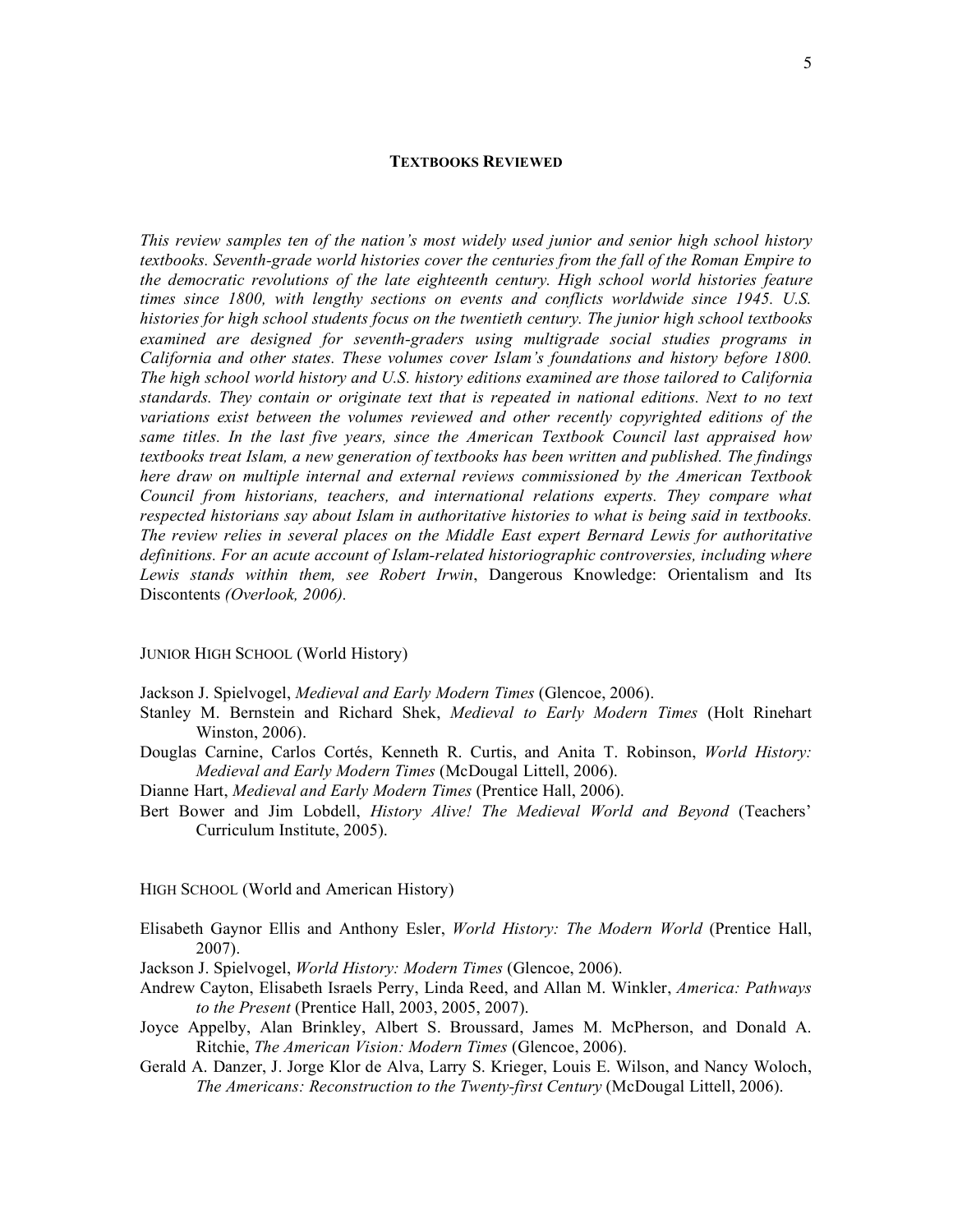#### **INTRODUCTION**

AT THE END OF 2005 a major publishing event occurred in California. After a lengthy process the state adopted newly developed—not merely revised—world history textbooks. California has unique power to shape the content of textbooks across the country, and publishers make every effort to join its state-approved list of books for grades kindergarten through eight. Publishers Prentice Hall (Pearson), Glencoe (McGraw-Hill), Holt Rinehart (then an imprint of Reed Elsevier, now of Houghton Mifflin), McDougal Littell (Houghton Mifflin), and Teachers' Curriculum Institute all received approval. The next year, local school districts across the state, selecting from this list, bought and put new social studies books into classrooms.

Not everybody was happy with the new books. Parents in Lodi, California, complained to school officials about the brightly titled volume *History Alive! The Medieval World and Beyond* that had been purchased for seventh-grade classrooms. This book is produced by the Teachers' Curriculum Institute—despite its name, an aggressive privately held California-based educational publisher—noteworthy for its rapidly expanding popularity among textbook buyers. (The company claims that its books are adopted in one-third of California's almost one thousand school districts.) For TCI "diversity" is the sell, and it is a good one. Curriculum supervisors at the district level rarely apply any other criterion in textbook selection. In recasting world history TCI pushes the boundaries of multiculturalism to a degree the larger publishers do not.

The Lodi parents were not objecting to a word or two that they took out of context but to a textbook long on chapters filled with adulatory lessons on Islam. In a passage meant to explain jihad, they encountered this: "Muslims should fulfill jihad with the heart, tongue, and hand. Muslims use the heart in their struggle to resist evil. The tongue may convince others to take up worthy causes, such as funding medical research. Hands may perform good works and correct wrongs." There was puffery and misinformation. Muhammad "taught equality," said one chapter summary. "He told followers to share their wealth and to care for the less fortunate in society."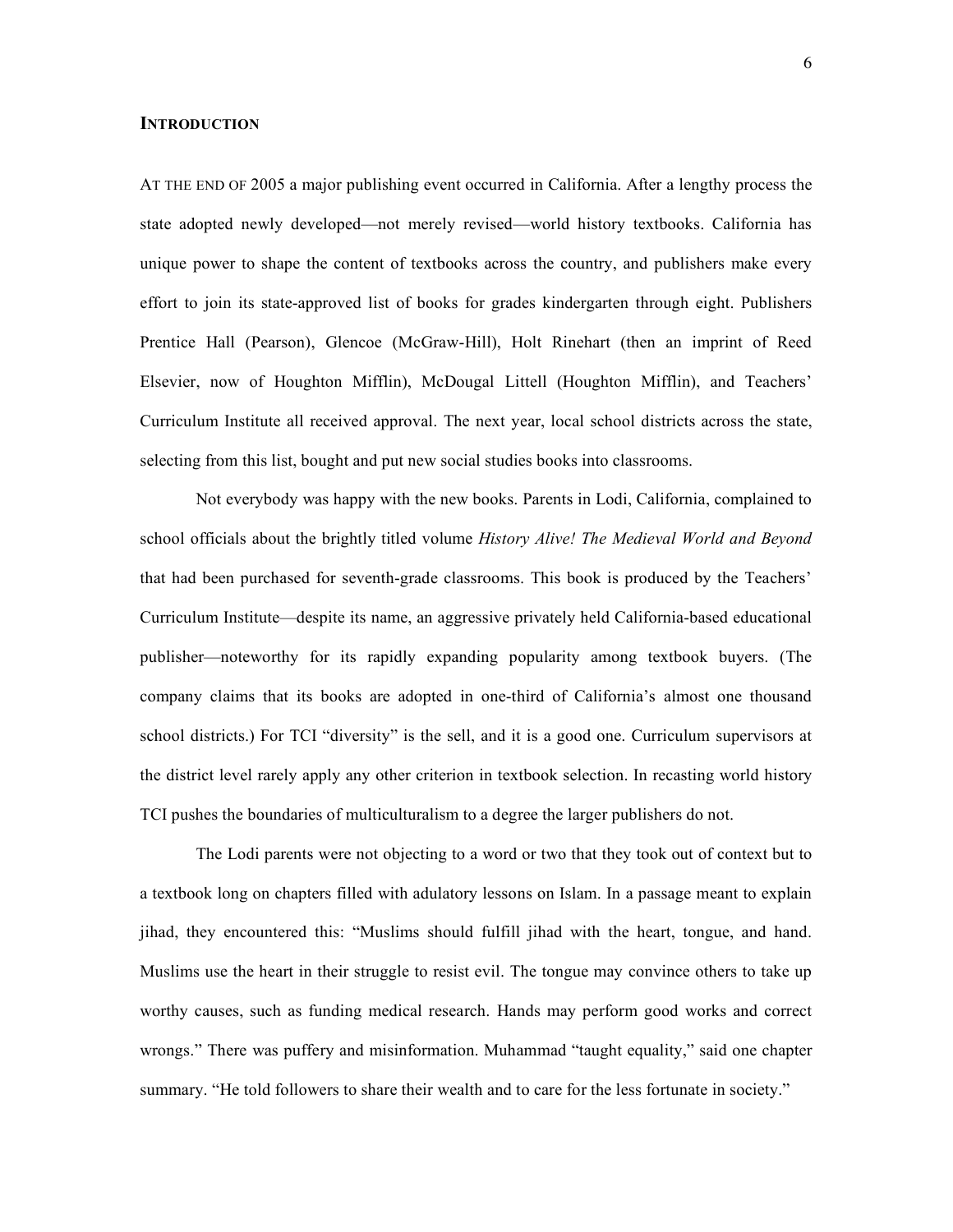In Lodi some of the parents objected on religious grounds, motivated by their awareness that educators and courts have minimized the story of Christianity in the curriculum. Others had different reasons. One thoughtful parent was disturbed by the "unrestrained admiration" that the textbook lavished on Islam in contrast to a sketchy and unsympathetic view of Europe and Western civilization. By late 2007 a heated community controversy had developed, fanned by an Associated Press report and Fox News national television feature on the uproar.

This was not the first time TCI had encountered local resistance and parental objections. In the academic year 2004–2005, *History Alive!* had been piloted in Scottsdale, Arizona, before the high-stakes California adoption*.* When parents complained about coverage of Islam—six months before California approved the textbook—Scottsdale officials pulled the book from local schools. They did not do so willingly. In Arizona, as in California, district administrators had selected the textbook for piloting and classroom use. The curriculum specialists who made the textbook selections had known little about Islam, but they were committed to "diversity education" and had bought TCI's promises that it delivered a better curriculum.

It is not surprising that Arizona and California administrators would resist criticism of the books that they had selected. Long before the textbooks had arrived in Lodi classrooms, layer after layer of the local education bureaucracy had invested in *History Alive!* The Lodi Unified School District had formed a local selection committee, urged by the San Joaquin County Department of Education to use a "rubric" of "content assessment, differentiation for special populations, and peripheral materials." (Peripheral materials are the CDs and lesson supplements that accompany student textbooks and teachers' editions.)

This committee sent a recommendation to the local social studies "articulation committee," made up of secondary school social studies teachers, and to secondary school principals. Then a curriculum council of teachers, site administrators, district administrators, and selected parents gave their approval to the choice. Finally, the local board of education approved it. According to parents who complained about the textbook, each group pointed to the other as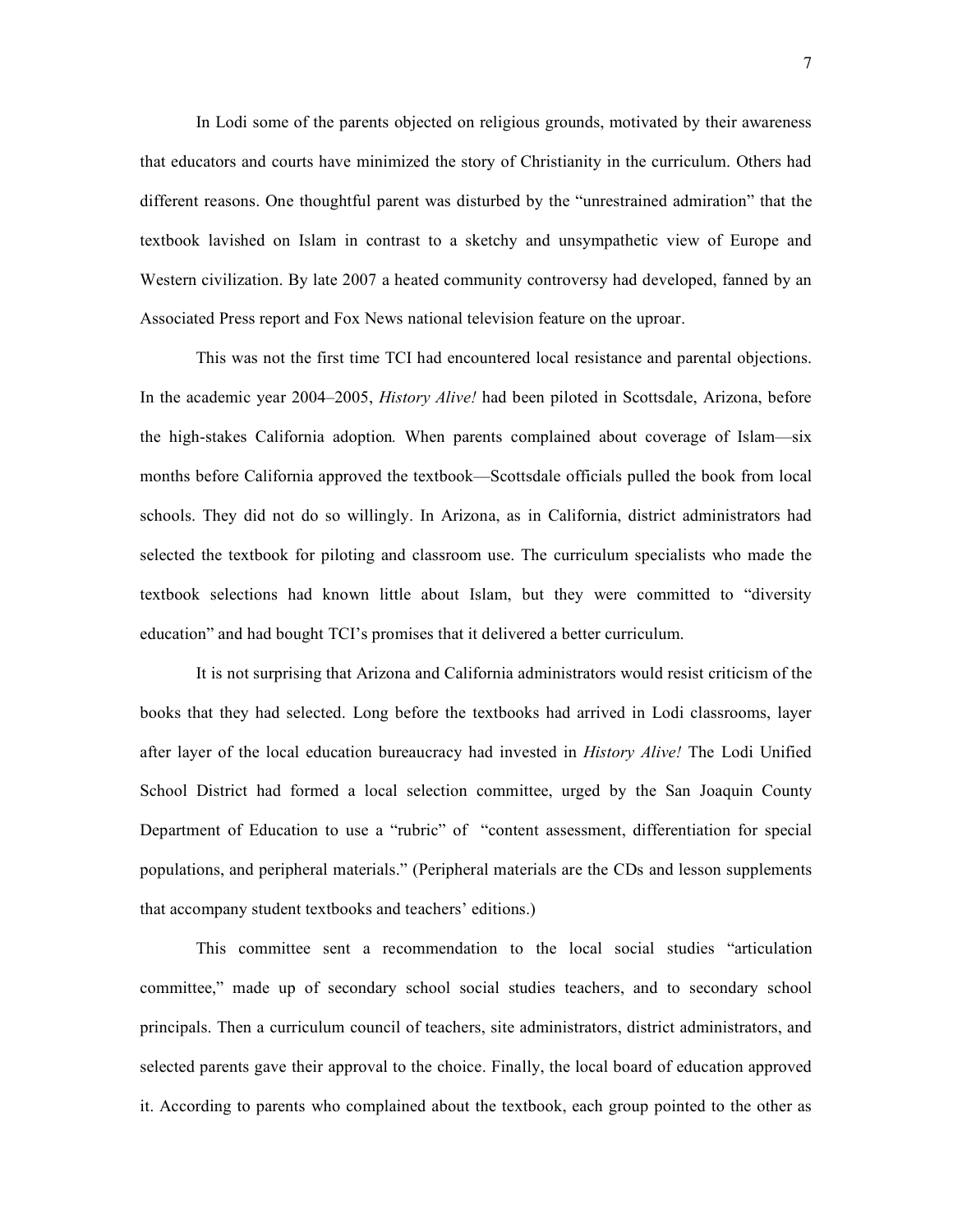the deciding agent, and one principal thanked the unhappy parents for their support. School districts receive all kinds of complaints about textbooks, of course, some of them "fringy" along those of merit. So in Lodi and Scottsdale official indifference and hostility to parental complaints prevailed. Parents claim the school districts brushed them off or labeled them as racists.

In Lodi some unhappy parents sought relief by bringing their complaints to the attention of national television news reporters; others were just trying to get local educators to recognize there was a problem. While some parent protests were ill informed or self-promotional, by no means all of them were. The complaints were not confined to Lodi. "I am concerned at the subtle hostility being directed my way now from officials at the school and school district, and am also afraid that it is creating an adversarial situation that will negatively impact my own child," said a parent in Marin County, California, who objected to the content of lessons on Islam in the seventh-grade Houghton Mifflin volume.

To what extent were these parents justified in their concerns, not about one book but several? To answer this question it is necessary to review a new generation of textbooks purchased by junior and senior high schools since 2003, asking these questions:

• How do today's history textbooks characterize Islam's foundations and creeds?

• What changes have occurred in textbook material written before 2001? What additions have been made?

• What do the textbooks say about terrorism? What do they say about the September 11 air attack on the United States? About weapons of mass destruction? Do textbooks highlight Islamic challenges to global security? Do they describe and explain looming dangers to the United States and world?

There is surely no more perplexing an aspect of the history curriculum than Islam. For good reason. Views and definitions clash as in no other textbook subject. The propositions that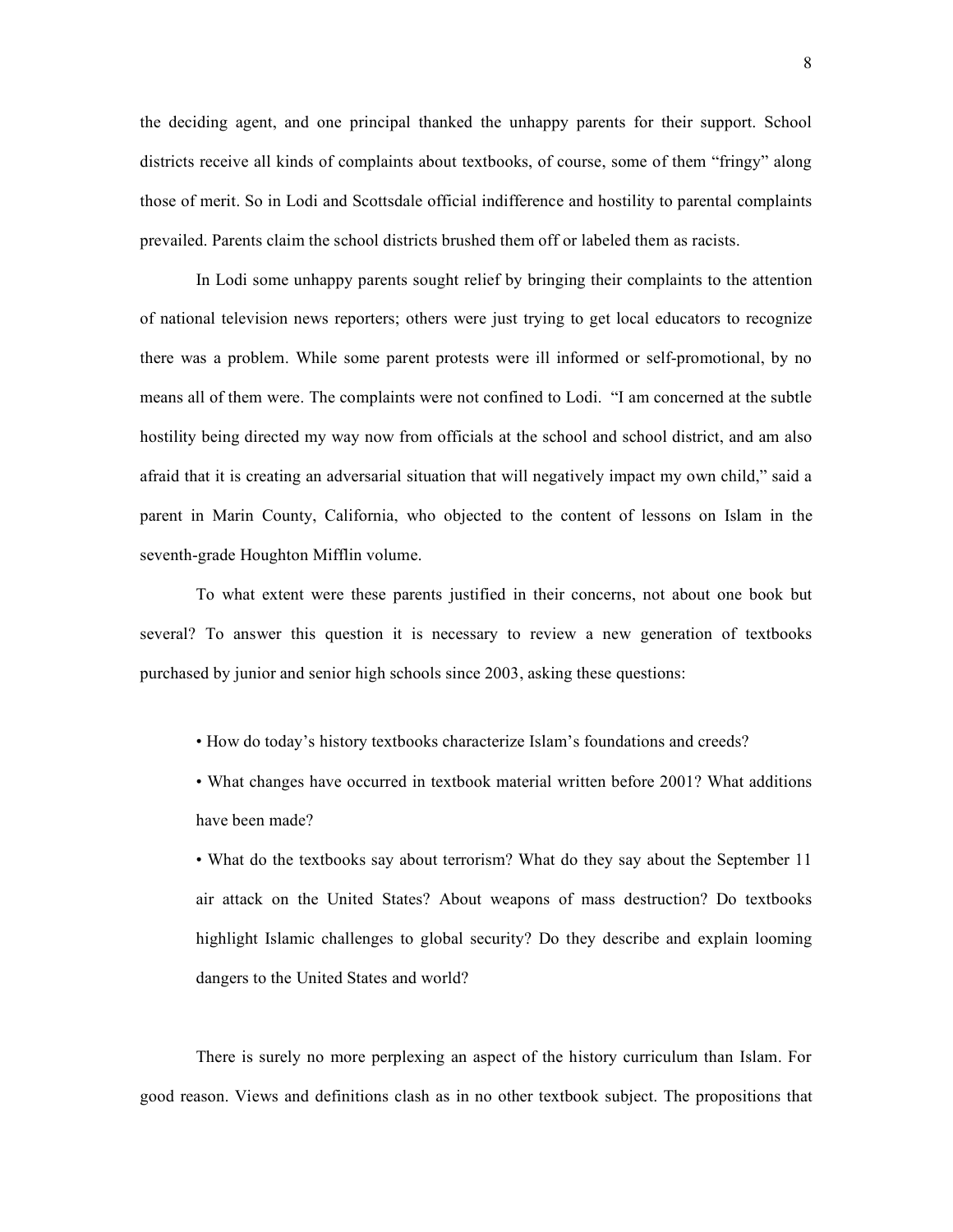inform the work of John Esposito, Albert Hourani, Samuel Huntington, Bernard Lewis, Daniel Pipes, and Edward Said, some of the most prominent Middle East historians and experts of our age—constitute an oeuvre of stunning, often hostile, polarities. Crafting accurate and meaningful lessons for teenagers and their teachers in a few words is a daunting task for editors, especially when political differences run high. California's guidelines for evaluating instructional materials for social content forbid "adverse reflection" on religion as well as many other aspects of human life.<sup>1</sup> Whatever "adverse reflection" is, such a mandate may be conceptually at odds with historical and geopolitical actuality.

Textbook editors try to avoid any subject that could turn into a political grenade. Willingly, they adjust the definition of *jihad* and *sharia* or remove these words from lessons to avoid inconvenient truths that the editors fear activists will contest. Explicit facts that non-Muslims might find disturbing are varnished or deleted. Textbooks pare to a minimum such touchy subjects as Israel and oil as agents of change in the Middle East since 1945. Terrorism and Islam are uncoupled and the ultimate dangers of Islamic militancy hidden from view.

None of this is accidental. Islamic organizations, willing to sow misinformation, are active in curriculum politics. These activists are eager to expunge any critical thought about Islam from textbooks and all public discourse. They are succeeding, assisted by partisan scholars and associations. It is not remarkable that Islamic organizations would try to use ready-made American political movements such as multiculturalism to adjust the history curriculum to their advantage. It is alarming that so many individuals with the power to shape the curriculum are willfully blind to or openly sympathetic with these efforts.

These distortions and biases about Islam in history textbooks could not prevail were it not for the all-important bridge between Islamist activists and multicultural organizations on and off campus. Both are eager to restrict what textbooks say about Islam. Multiculturalists are determined that social studies curricula do not transmit "Eurocentric" or "triumphalist" presuppositions about Western history and society. Middle East centers on campuses promote an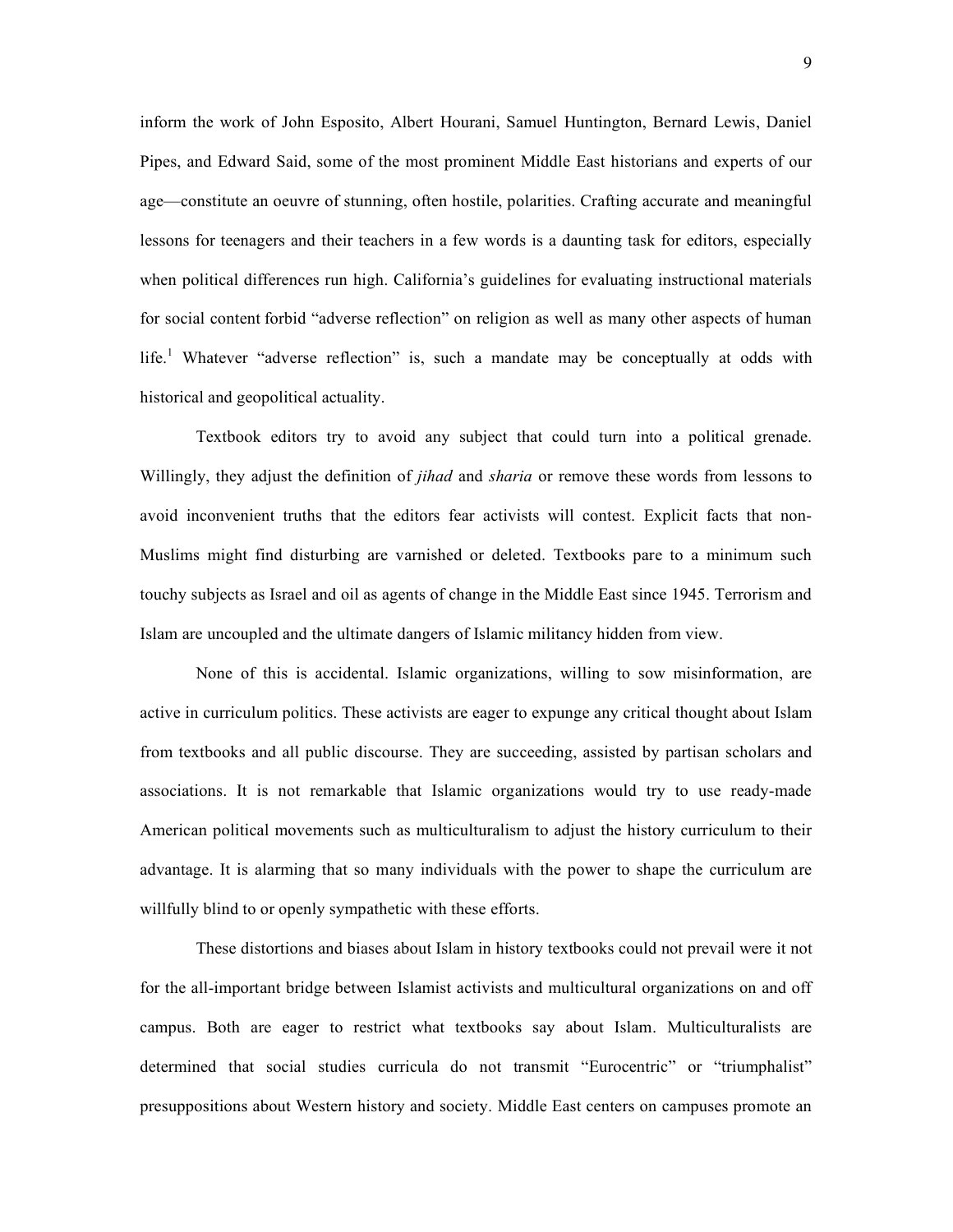uncritical view of Islam, often with a caustic anti-Western spin. Historians actively interested in taking world history curricula in this direction are prominent in textbook authorship. Encouraged to do so by reputable authorities, textbook publishers court the Council on Islamic Education and other Muslim organizations—or at least try to appease them. This legitimacy is bestowed in spite of longstanding questions about sources of funding and degree of control over publishers.

 $\phi = \phi = \phi$ 

There are differences among the textbooks reviewed. Among the five mass-market seventh-grade world histories adopted by California and examined here, the Prentice Hall volume is easily the best designed and most visually coherent. That does not mean its content on Islam is somehow superior. To describe medieval Spain, in a glaring and anachronistic modern construct, the book labels Islamic Andalusia a "multicultural society." The Glencoe volume's comic book–like graphics and abbreviated content make it a substandard text overall, but its relatively neutral treatment of Islam does not fall into the fawning excesses of the Teachers' Curriculum Institute's *History Alive!*

On terrorism and U.S. foreign policy, American history textbooks for high school students exhibit less variation than world history texts. All the texts reviewed cover September 11 and U.S. policy in the Middle East more sharply than world history textbooks do. When it comes to high school world history textbooks, McGraw-Hill's *Modern Times*—the California version of the flagship high school world history text, *World History—*is better organized than Pearson Prentice Hall's *The Modern World,* which itself is a spin-off of *World History: Connections to Today,* the dominant world history textbook for high school students nationwide. Each textbook covers terrorism and Middle Eastern conflict. Major variations of quality are apparent in both texts, and general appraisal is impossible: some passages are solid and others unacceptable.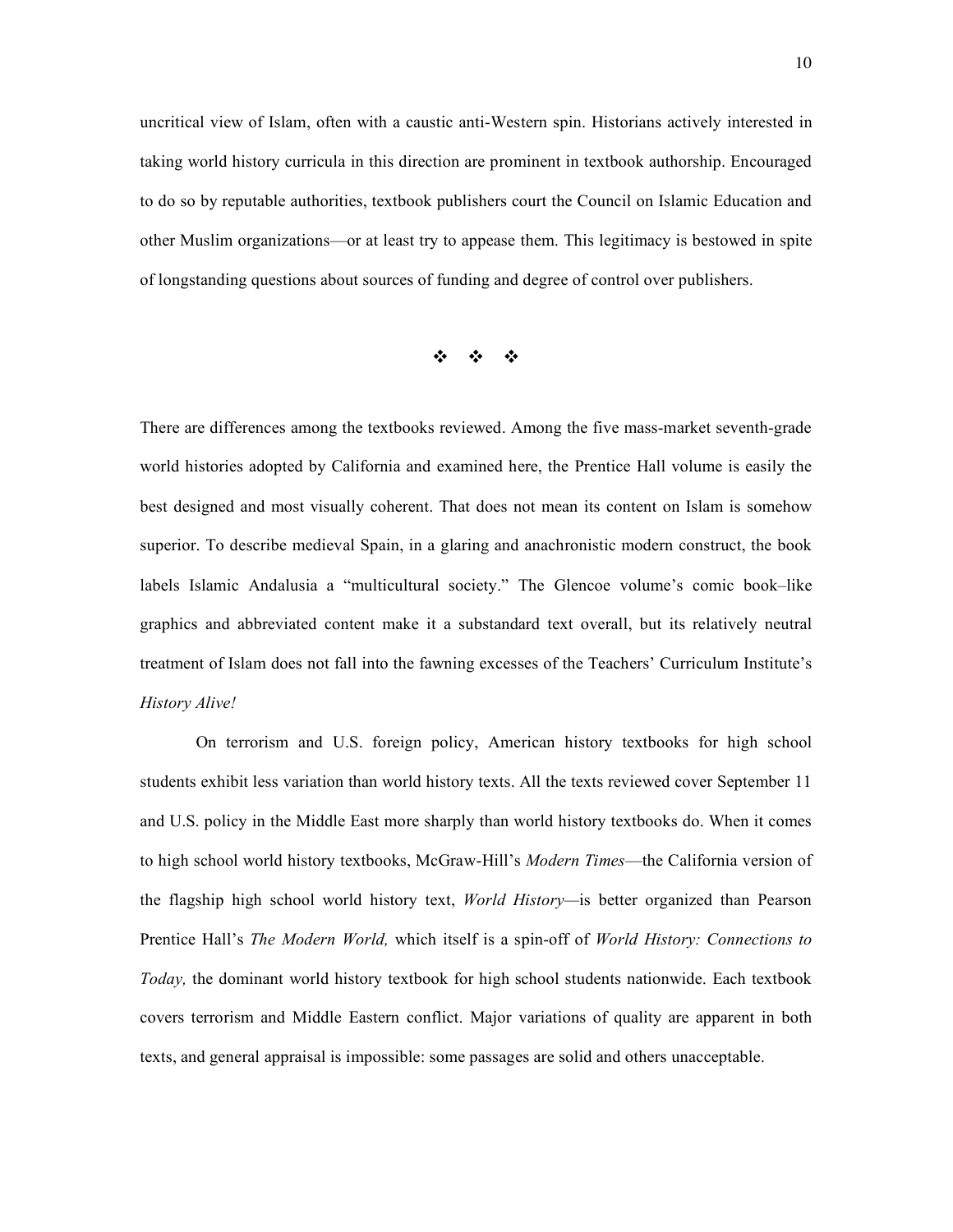Even under the best circumstances, compressing and simplifying complicated content for students and their instructors in world history courses is a challenge. The results are often a disaster. *The Modern World*, for example, describes the Wahhabi sect in one word, "strict." Take the complexities that lie at the center of the Sunni and Shiite schism. Textbooks cannot convey the subject in a sentence or two, and even if they could, the student audience does not have the background or maturity to grasp the significance of the split.<sup>2</sup>

But even when all this is taken into account, the misinformation surrounding Islam in textbooks is disturbing, more so because much of it is intentional. Although publishers have developed new world and U.S. history textbooks at three different grade levels since 2003, they did not use the intervening five years to correct factual information or right the imbalances. They have allowed the errors to remain or have removed controversial material. Instead of making changes, they have sustained errors or, in deliberate acts of self-censorship, have removed controversial material. Deficiencies are more evident at the seventh-grade level than at the high school level. Why?

## **ISLAM'S FOUNDATIONS AND PAST**

Seventh-grade world history textbooks introduce Islam's origins, creeds, and core beliefs as a blend of history and scripture, weaving together revelation, legend, and fact. "Muslims believe that God had spoken to Muhammad through the angel," says the Holt book before going on to explain that "Muhammad reported new revelations about rules for Muslim government, society, and worship. God told Muhammad that Muslims should face Mecca when they pray." Teachers' Curriculum Institute's *History Alive!* features a passage set off in large print and italics, a Muslim prayer from the Qur'an:

Recite—in the name of thy Lord!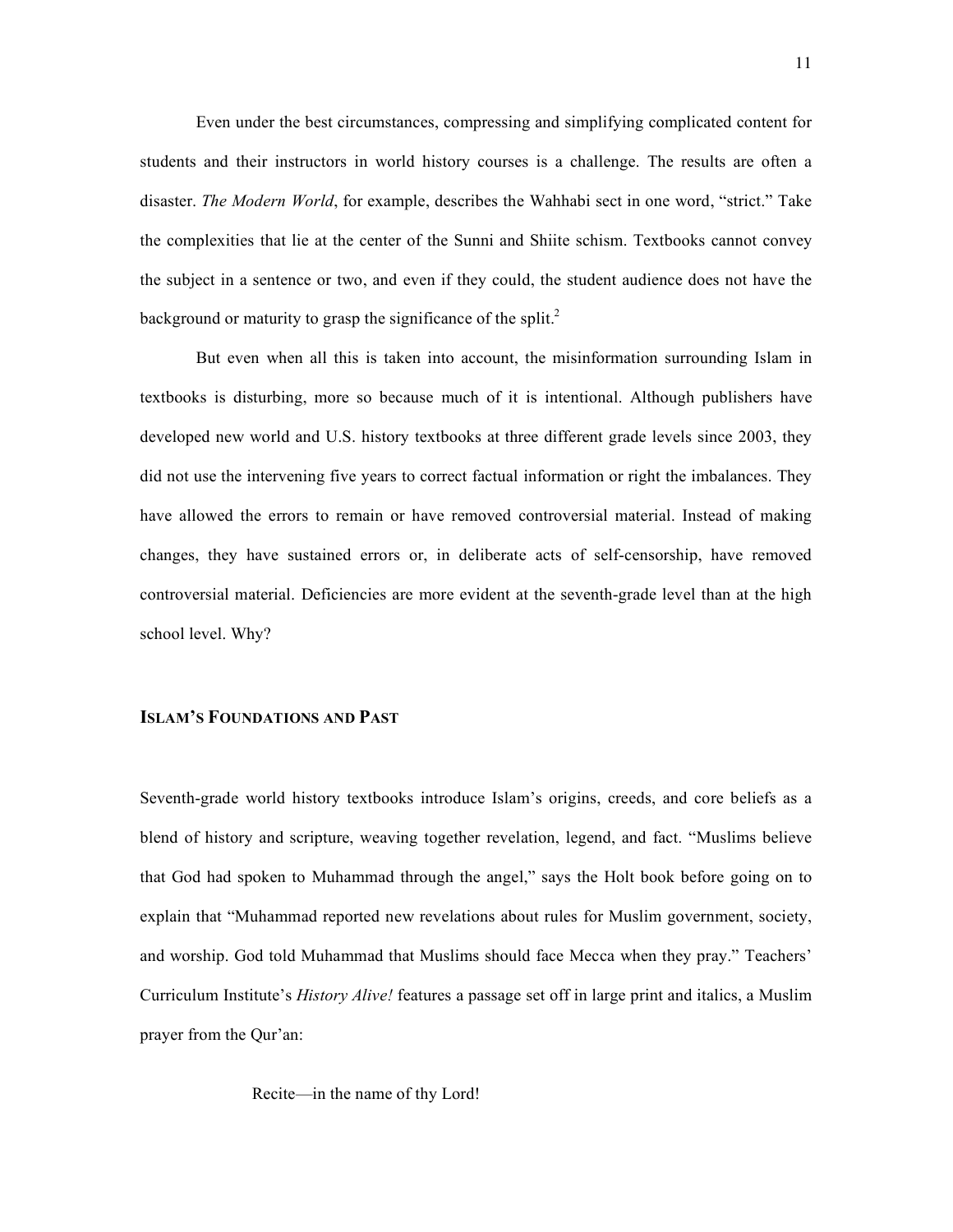Who created man from blood coagulated. Recite! Thy Lord is wondrous kind, Who by the pen has taught mankind things they knew not.

In its narration of Islam's foundation story, the Prentice Hall volume concludes with a

variant translation of the same extract, this time set off in heavy boldface type:

Seeking peace of mind, Muhammad retreated to a cave to think and reflect. One night in 610, according to Islamic beliefs, Muhammad had a vision and began to receive revelations. The angel Gabriel appeared before him and told him to spread God's word:

Proclaim in the name of your Lord who *created*! Created man from a clot of blood. Proclaim: Your Lord is the Most Generous, Who teaches by the pen; Teaches man what he knew not. (Qur'an 96:1–3)

To set the scene of the origins of Islam and the teachings of Muhammad, the McDougal Littell volume features a lavishly illustrated page. Its central organizing motif is an inspirational but *fictionalized* tale about a seventh-century Muslim family traveling on the first *hajj* (pilgrimage) to Mecca and the religious experience of two seventh-century children, Ayesha and Yazid. It states, "Nearly 100,000 have gathered for the journey." The very size of the pilgrimage is a gross exaggeration. "Ayesha and Yazid stand with their parents for hours, praying in the blistering sun. But that memory soon fades when the sister and brother learn that they will spend the evening camping under the stars." Ayesha and Yazid camping under the stars, under the watchful eye of the Prophet. The children later "agree with their parents that being near Muhammad was especially meaningful." The enthusiasm of this invented story contrasts with standard textbook diction, which rarely expresses much emotion.

TCI's lessons on Islam's foundations are more wordy, detailed, and complex, containing stilted language that seem scripted or borrowed from devotional, not historical, material. The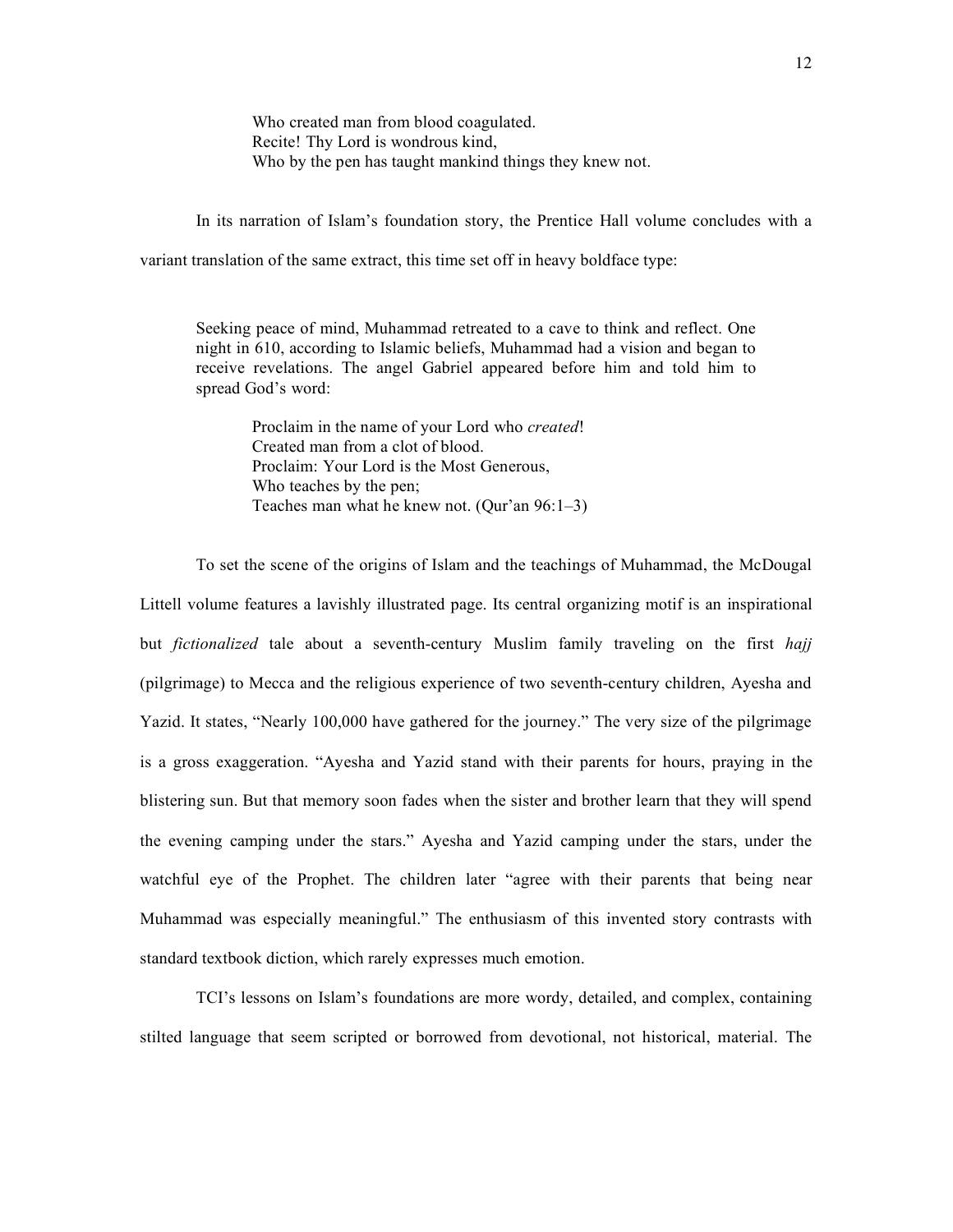chapter entitled "The Prophet Muhammad" begins with the story of Abraham and Hagar in the desert:

Makkah (Mecca) was an ancient place of worship. According to Arab and Muslim tradition, many centuries before Muhammad was born, it was here that God tested the faith of the prophet Abraham by commanding that he leave his wife Hagar and baby Ishmael in a desolate valley. As Abraham's wife desperately searched for water, a miracle happened. A spring bubbled up at her son's feet. The spring became known as Zamzam. Over time, people settled near it, and Abraham built a house of worship called the Ka'ba.

Such detail runs through entire chapters of *History Alive!* Seventeen pages after this passage, the book reminds students of this foundation story in an extensive section on the Five Pillars. It continues its storytelling in ornate, enthusiastic language:

The Fifth Pillar of Faith is hajj, the pilgrimage to the holy city of Makkah. . . . Upon arrival, Muslims announce their presence with these words: "Here I am, O God, at thy command!" They go to the great Mosque, which houses the Ka'ba. . . . Muslims believe that Abraham built the Ka'ba as a shrine to honor God. The pilgrims circle the Ka'ba seven times, which is a ritual mentioned in the Qur'an. Next, they run along a passage between two small hills, as did Hagar, Abraham's wife, when she searched for water for her baby Ishmael. As you may remember, Muslims believe that a spring called Zamzam miraculously appeared at Hagar's feet. The pilgrims drink from the Zamzam well.

In the Holt seventh-grade volume two pages highlight a long prayer from the Qur'an to Allah "the Merciful." The format is identical to that used on pages in the Holt sixth-grade volume that cover the Bible.<sup>3</sup> This device typifies the ruling editorial principle of cultural equivalency: equal time for equal faiths, two pages each, using the same layout. One aspect of the scriptural quotations is strikingly different. The biblical passages are ethical teachings canonical in the Western tradition. The Qur'anic passage is poetic and devotional, more like the Lord's Prayer or Apostles Creed. It begins:

In the Name of Allah, the Compassionate, the Merciful

It is the Merciful who has taught the Qur'an. He created man and taught him articulate speech.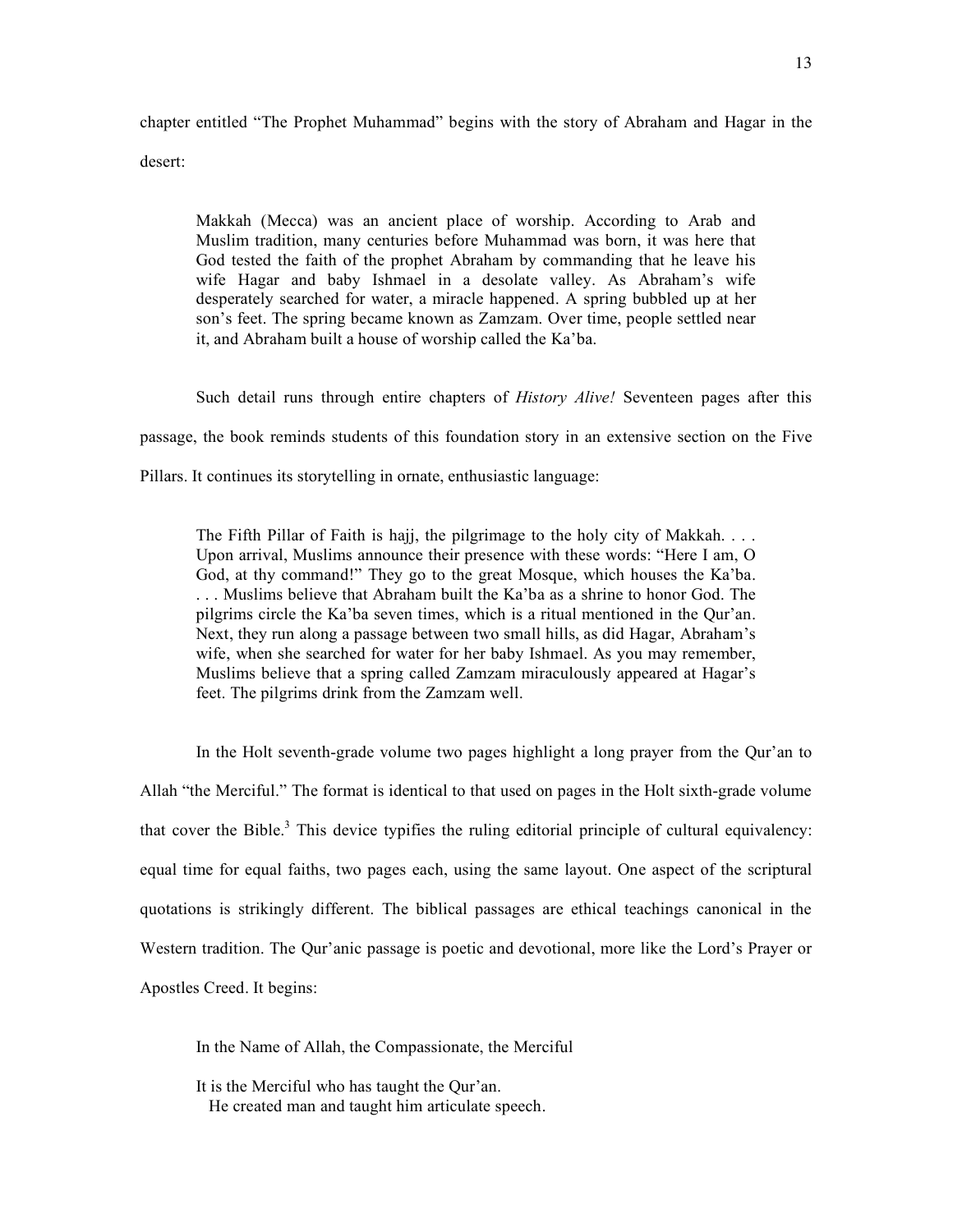The sun and the moon pursue their ordered course. The plants and the trees bow down in adoration.

In Islam this prayer serves a purpose different from ethical teaching—veneration and adoration of the Prophet—a difference that textbooks leave unexamined and unstated.

Among the textbooks examined, the editorial caution that marks coverage of Christian and Jewish beliefs vanishes in presenting Islam's foundations. With material laden with angels, revelations, miracles, prayers, and sacred exclamations; the story of the Zamzam well; and the titles "Messenger of God" and "Prophet of Islam," the seventh-grade textbooks cross the line into something other than history, that is, scripture or myth.

Lavish textbook praise of Islam continues after the presentation of these foundation stories. Some textbooks provide glowing declarations of Muslim social conscience. The Holt volume, trying to summarize Islam's organizing principle, says: "People should help the poor." It adds: "Helping and caring for others is important in Islam." Muhammad "taught equality," says Teachers' Curriculum Institute's *History Alive!* "He told followers to share their wealth and to care for the less fortunate in society." The Holt seventh-grade volume says, "Fasting also reminds Muslims of people in the world who struggle to get enough food." TCI says, "Muhammad told his followers to make sure their guests never left a table hungry." The textbook continues, noting that Muhammad learned "about Arab traditions, such as being kind to strangers and helping orphans, widows, and other needy members of society." These effusive formulations stop just short of invention and raise questions about the sources of information.

The textbooks feature manifold contributions of Islam to the arts and science, expanding coverage to a degree that seems out of proportion to the relative slimness of the material that the same volumes dedicate to European achievements. TCI devotes *thirteen* text-heavy pages to textiles, calligraphy, design, books, city building, architecture, mathematics, medicine, polo, and chess, some of it spun like cotton candy: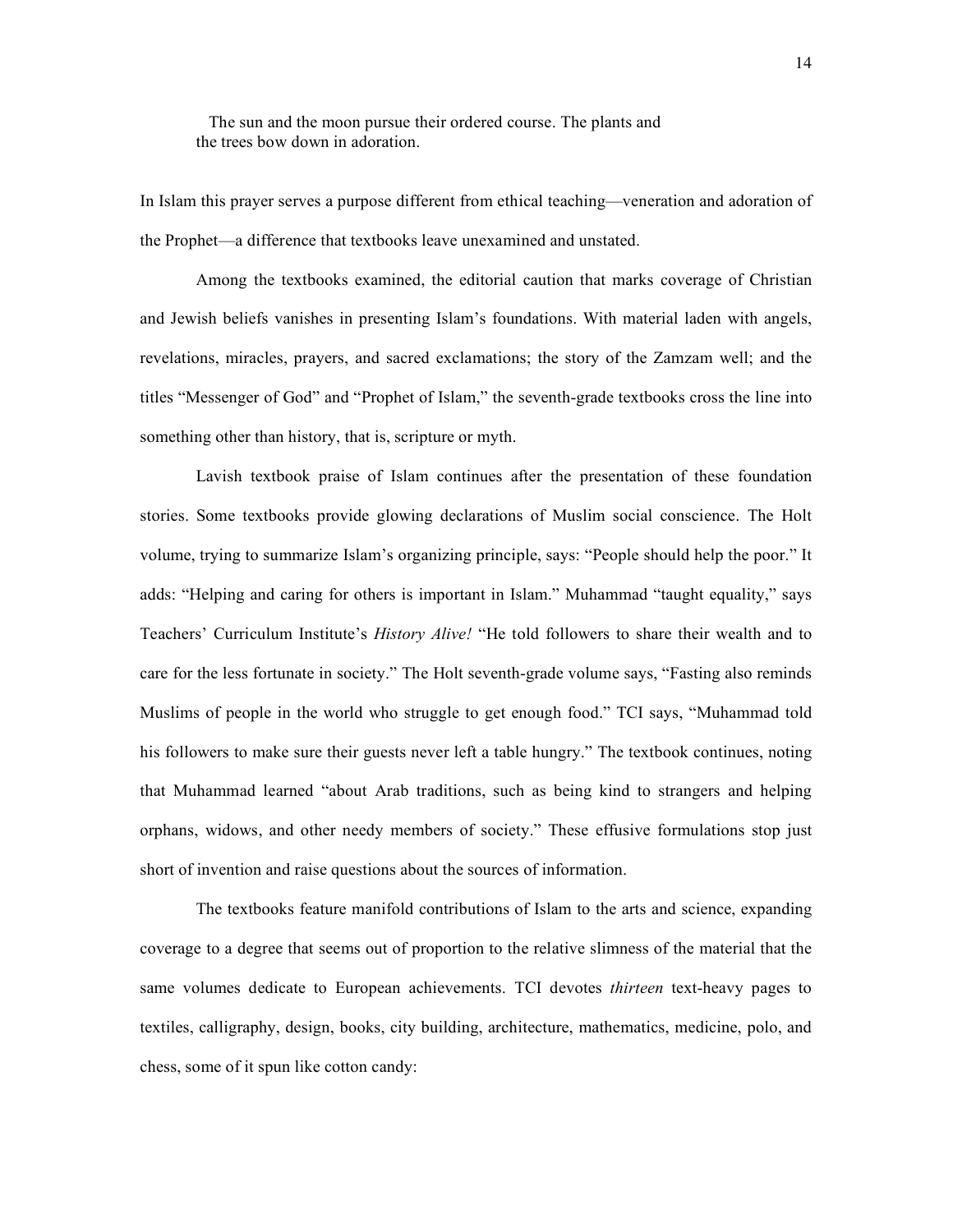Singing was an essential part of Muslim Spain's musical culture. Musicians and poets worked together to create songs about love, nature, and the glory of the empire. Vocalists performed the songs accompanied by such instruments as drums, flutes, and lutes. Although this music is lost today, it undoubtedly influenced later musical forms in Europe and North Africa.

*Undoubtedly,* the TCI volume declares. Yet the book acknowledges that the music is lost and the claims are speculative. Empty text dilates Islamic achievements.

The seventh-grade world history textbooks reviewed avoid all conflict and bloodshed in describing Islam's push out of Arabia and rapid conquest of most of the Mediterranean world. They fail to explain *how* Islam spread in the seventh and eighth centuries. Islam appears out of nowhere, spreads smoothly and by implication without conflict. Once it was common to state that Islam was spread by the sword. Now, textbooks imply, it moves peacefully with traders. Islam is "brought" to apparently willing populations. People adopt it freely. TCI says, "An Arab man named Muhammad introduced Islam to the people of the Arabian peninsula." The book continues, "Although the first Muslims lived in Arabia, Islam spread through the Middle East." But non-Arabs did not passively "become" Muslim. They were conquered. Islam did not just spread. The Arab-Islamic conquest ended many centuries of Greek culture and Christian worship in the eastern Mediterranean. Sudden Muslim control of Syria, Egypt, and Persia was followed by the Muslim conquest of western Africa, Spain, and the Indus Valley.

Textbooks are trying, perhaps, to correct a misconception. Historically, as a conqueror, Islam was no crueler than its many adversaries. The notion that Mohammedanism was a "religion of the sword" forced upon the masses by bloodthirsty fanatics is based on a false reading of history that was discredited fifty years ago and is a view rejected by contemporary specialists. Michel Gurfinkiel of the Jean-Jacques Rousseau Institute notes that the Islamic empire that swept beyond Arabia and quickly overran the mightiest powers of the day, Byzantium (Greece) and Persia, did so through alliances with religious rebels and internal political factions that did not share the beliefs of the regime. In Islam's history the slaughter of conquered infidels was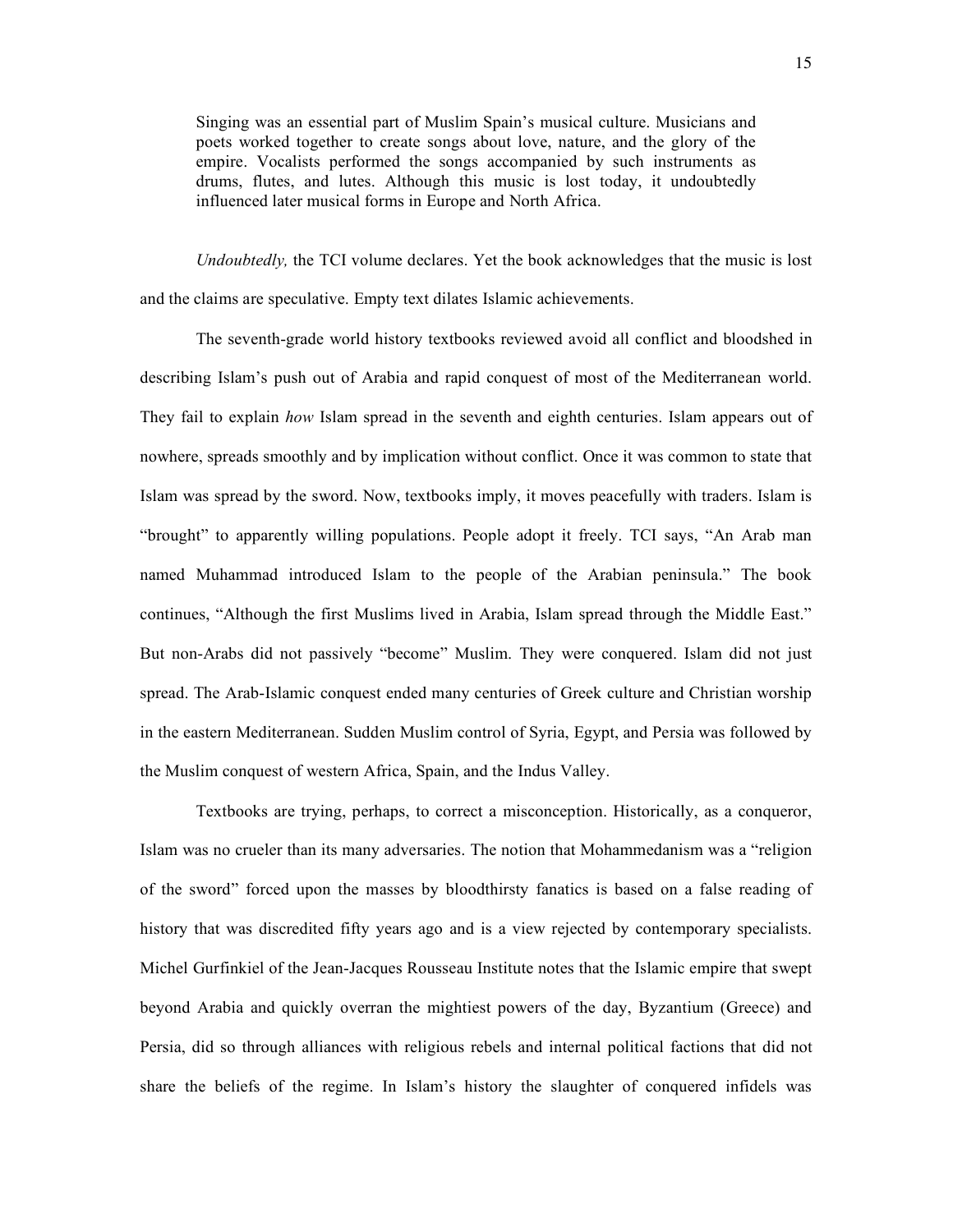discouraged. Sometimes the fate of the conquered was slavery. Sometimes it was limited tolerance by the Islamic regime. In Islam's early conquests Christians, Jews, and Zoroastrians were to be the tax base of the state. One reason that conquered non-Arabic people became Muslims was to avoid being taken as slaves or to have preferential rights under Muslim law. Conversion gradually became a problem for the state as its tax base declined. Yet the idea of Islamic belligerence has lingering currency, not without reason. Efraim Karsh of King's College London documents the long history of warring inclination and territorial ambition that makes Islam unique among the world's major faiths, and the *Economist* magazine wonders, "Why is Islam involved in quite so many modern wars of religion?"<sup>4</sup>

Students receive a different message from textbooks, one that points in another direction. As in the McDougal Littell volume, they read, "There was much blending of cultures under Muslim rule. Over time, many peoples in Muslim-ruled territories converted to Islam. They were attracted by Islam's message of equality and hope for salvation." McDougal Littell's Teacher's Annotated Edition reiterates this theme, telling instructors to stress that "many conquered people became Muslims [because] they found Islam's message of equality and hope attractive." What, exactly, was this "message of equality" and hope that teachers are told to stress?

In explaining *jihad,* several textbooks make an effort to cleanse it of belligerence. Defining *jihad* is admittedly difficult, as definitions in circulation vary radically. The common assertion now is that translating jihad as "holy war" is entirely wrong and that old translations are incorrect. But in fact, authorities and scholarship of varying perspectives conceive jihad to be a sacred obligation to extend Islam's power—religious and territorial—by persuasion or force.

Jihad is "sacred" or "holy" struggle. Jihad is also a "just struggle" against the disbeliever. It is a religious struggle. A religion professor and college textbook author, Jamal J. Elias, says, "The concept of jihad covers all activities that either defend Islam or else further its cause." Jihad is constructed as a "holy war" in much Muslim scripture. Historically, jihad involves efforts to subjugate or convert, impose sharia, and take political and military control over non-Muslim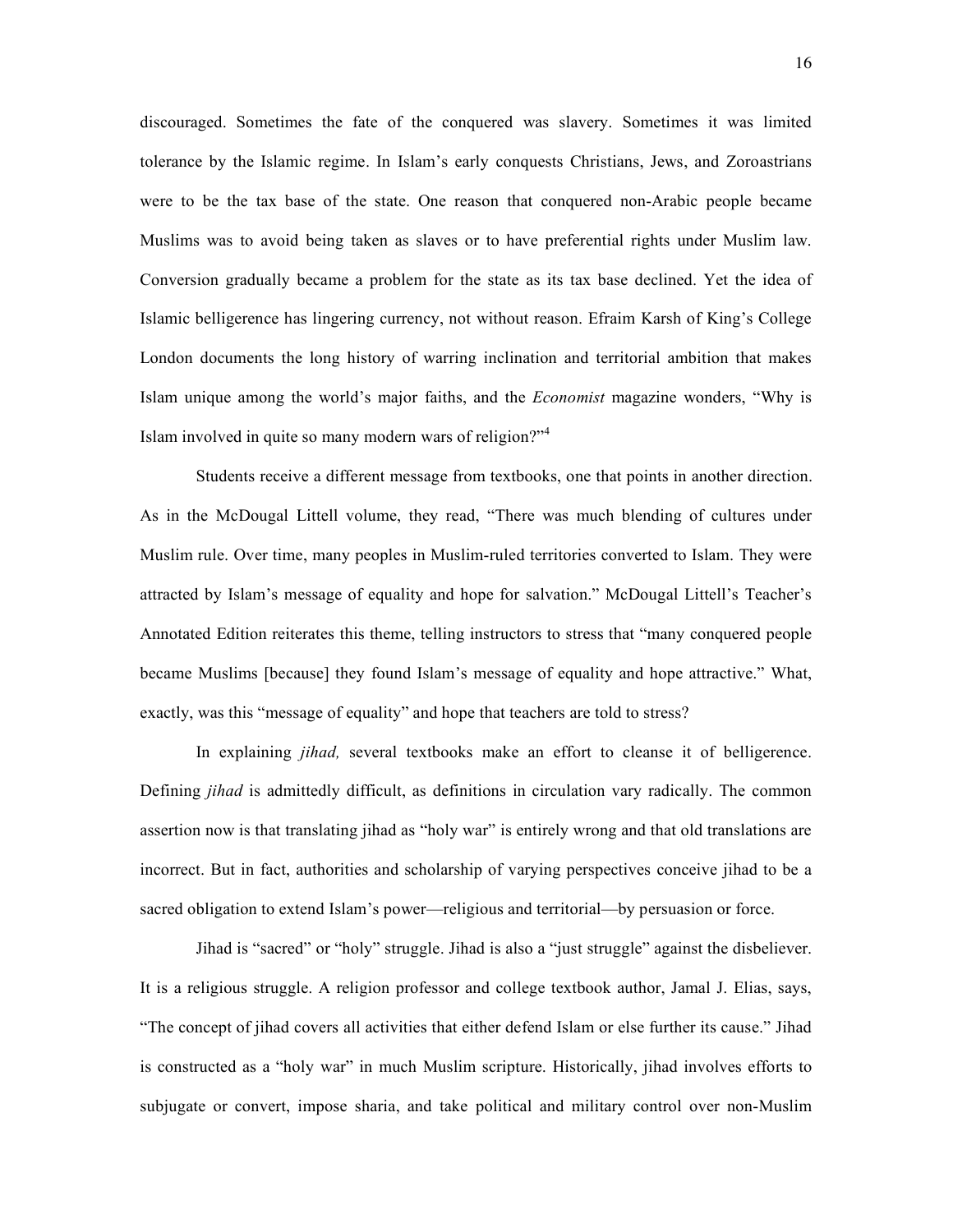territory. Today, in government circles, in the foreign policy establishment, in the international community, among newswriters and editorialists and academics, that is how the word *jihad* is used. It is how Middle Eastern terrorists and Al Qaeda use the term. When Saddam Hussein was executed in 2006, his final words were: "I am a militant and I have no fear for myself. I have spent my life in jihad and fighting aggression."<sup>5</sup>

Islamic scripture is inconsistent toward infidels, but a harsh, punitive, and aggressive voice, not a charitable or kindly one, prevails. Sam Harris, author of *The End of Faith,* observes that punishment and humiliation are leitmotifs in Qur'anic scripture. Given radical Islam's mindset, and observing the contemporary clash of the Sunni and Shia sects, Harris wonders why U.S. religious moderates and cultural leaders refuse to look critically at the element of violence inherent in the Islamic project. <sup>6</sup> The idea that Islam is a peaceful religion merely hijacked by a few extremists, Harris and others warn, is a dangerous fantasy. "Fighting is prescribed for you" (2:216) and "Slay the infidel wherever you find them" (4:89) are only two of many *suras* that suggest a degree of intolerance and aggression.<sup>7</sup> Yet the Islamic organizations that act as academic reviewers for textbook publishers assure editors that jihad is something entirely different. It is a struggle against evil impulses, they say, misunderstood by the rest of us and in no way bellicose. To characterize jihad as holy war, they insist, would be a grave textbook error, yet a 2007 Pentagon-based study shows almost conclusively that Islamic law sanctions violence and that the Islamist threat to world security has a doctrinal basis. $8$ 

New definitions of *jihad* started to circulate in U.S. history textbooks and classrooms in the 1990s. The engine was a 1994 Council on Islamic Education "guide" for publishers that maintained *jihad* meant "'to exert oneself' or 'to strive.' Other meanings include 'endeavor, strain, effort, diligence, struggle. . . .' It should not be understood to mean 'holy war,' a common misrepresentation." Soon, *jihad* underwent a definitional overhaul. In this amazing cultural reorchestration, the pioneer was a Houghton Mifflin world history textbook, *Across the Centuries,* still firmly established in junior high schools. *Across the Centuries* said jihad is a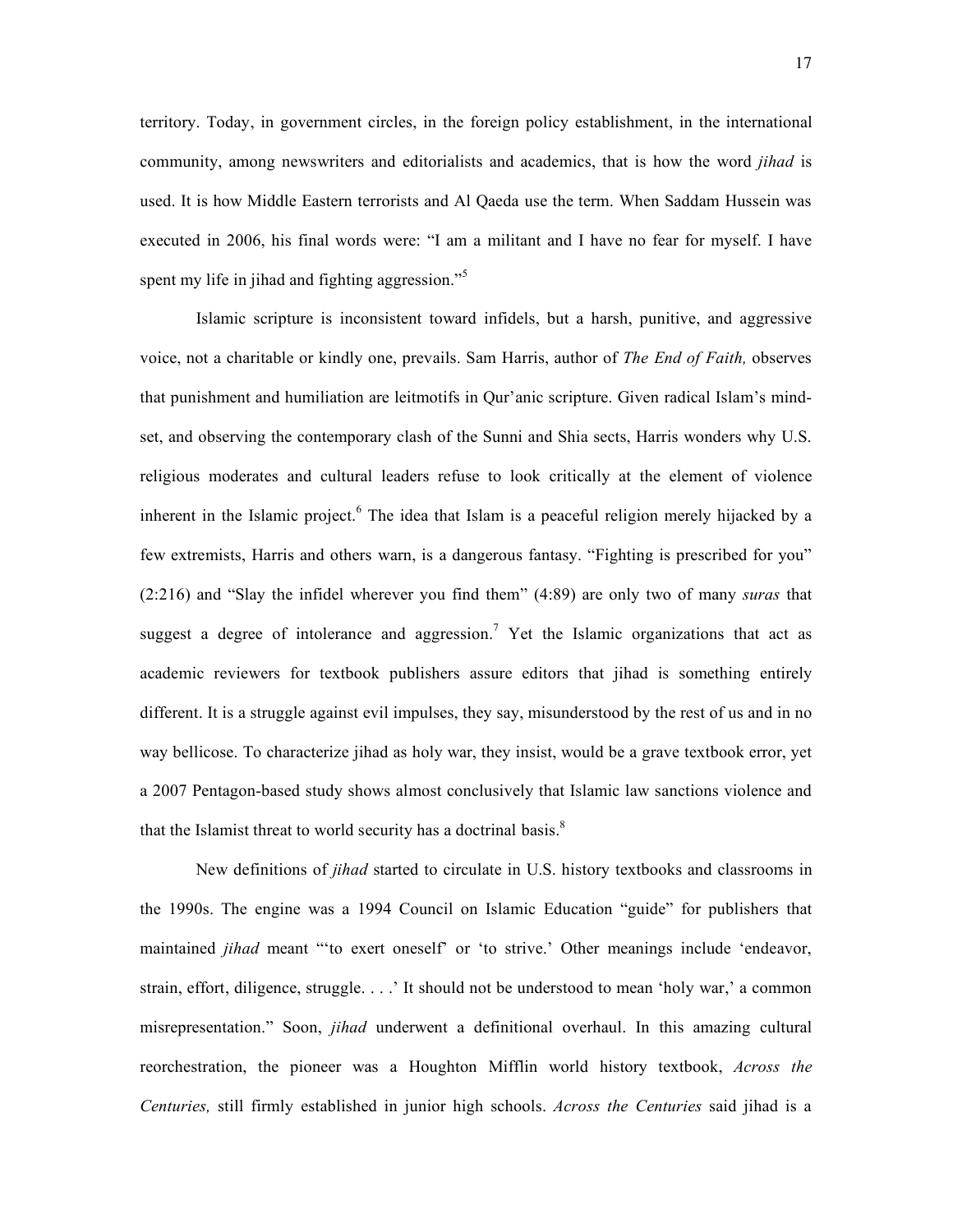struggle "to do one's best to resist temptation and overcome evil." Jihad was reimagined as an "inner struggle" and element of Muslim self-improvement. These changes reflected the intersection of multiculturalism, suddenly a trendy social studies construct, and Houghton Mifflin's commercial ambitions in social studies. Then and later, appearing from nowhere, the California-based Council on Islamic Education would become a fixture on the textbook scene.

Change was soon evident as well among high school textbooks. From 2001 on, *Connections to Today,* Prentice Hall's market-dominant high school world history then and now, and several spin-off versions customized for California and other states, listed Shabbir Mansuri and Susan Douglass of the Council on Islamic Education as academic reviewers. The textbook says: "Some Muslims look on *jihad,* or effort in God's service, as another duty. Jihad has often been mistakenly translated simply as 'holy war.' In fact, it may include acts of charity or an inner struggle to achieve spiritual peace, as well as any battle in defense of Islam." As early as 2002 another high-profile textbook, *Patterns of Interaction,* a high school world history textbook published by Houghton Mifflin under the McDougal Littell imprint, did not mention jihad. Houghton Mifflin's multigrade series then dropped jihad from textbooks; by 2005 Houghton Mifflin had apparently removed jihad from its entire series of social studies textbooks. The advisory role of the Council on Islamic Education in making these editorial decisions remains unclear.

But this was only the beginning. Among the history textbooks adopted by California in 2005, some definitions of *jihad* are more extreme and less valid. *History Alive*, the TCI textbook that Lodi and Scottsdale parents so objected to, provides the most detailed—and misleading definition of *jihad* among seventh-grade textbooks reviewed:

The word *jihad* means "to strive." Jihad represents the human struggle to overcome difficulties and do things that are pleasing to God. Muslims strive to respond positively to personal difficulties as well as worldly challenges. For instance, they might work to become better people, reform society, or correct injustice.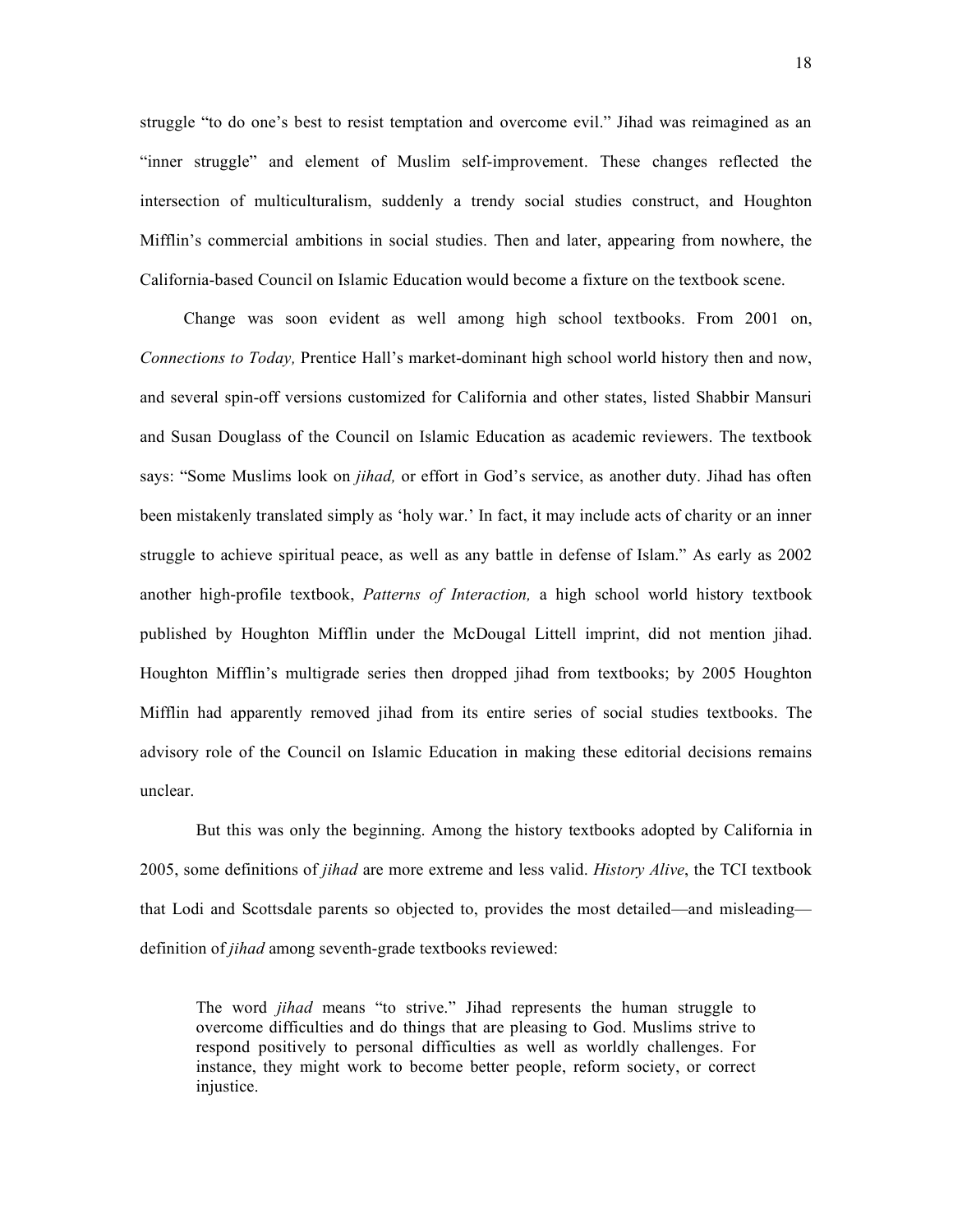Then, in the next paragraph, which differentiates the "lesser" and "greater" jihad, the textbook tangles the subject and also seems slightly deceptive:

Jihad has always been an important Islamic concept. One hadith, or account of Muhammad, tells about the prophet's return from a battle. He declared that he and his men had carried out the "lesser jihad," the external struggle against oppression. The "greater jihad," he said, was the fight against evil within oneself. Examples of the greater jihad include working hard for a goal, giving up a bad habit, getting an education, or obeying your parents when you may not want to.

Continuing the definition, TCI lapses into florid prose that invites questions about textual

sources and scripting:

Another hadith says that Muslims should fulfill jihad with the heart, tongue, and hand. Muslims use the heart in their struggle to resist evil. The tongue may convince others to take up worthy causes, such as funding medical research. Hands may perform good works and correct wrongs.

Then it continues:

Sometimes, however, jihad becomes a physical struggle. The Qur'an tells Muslims to fight to protect themselves from those who would do them harm or to right a terrible wrong.

TCI leaves "those who would do them harm" and "right a terrible wrong" to the reader's imagination. The textbook's chapter summary reads: "Muslims also have the duty of jihad, or striving to overcome challenges as they strive to please God." Since TCI describes jihad as being "the struggle against oppression," students who hear of repeated Islamic calls to jihad against Christians and Jews that include the destruction of the United States and Israel must wonder who and what is at fault.

Other seventh-grade textbook definitions of *jihad* are ambivalent. The Holt volume defines *jihad* most accurately among the textbooks reviewed as "to make an effort, or to struggle. Jihad refers to the inner struggle people go through in their effort to obey God and behave according to Islamic ways. Jihad can also mean the struggle to defend the Muslim community, or,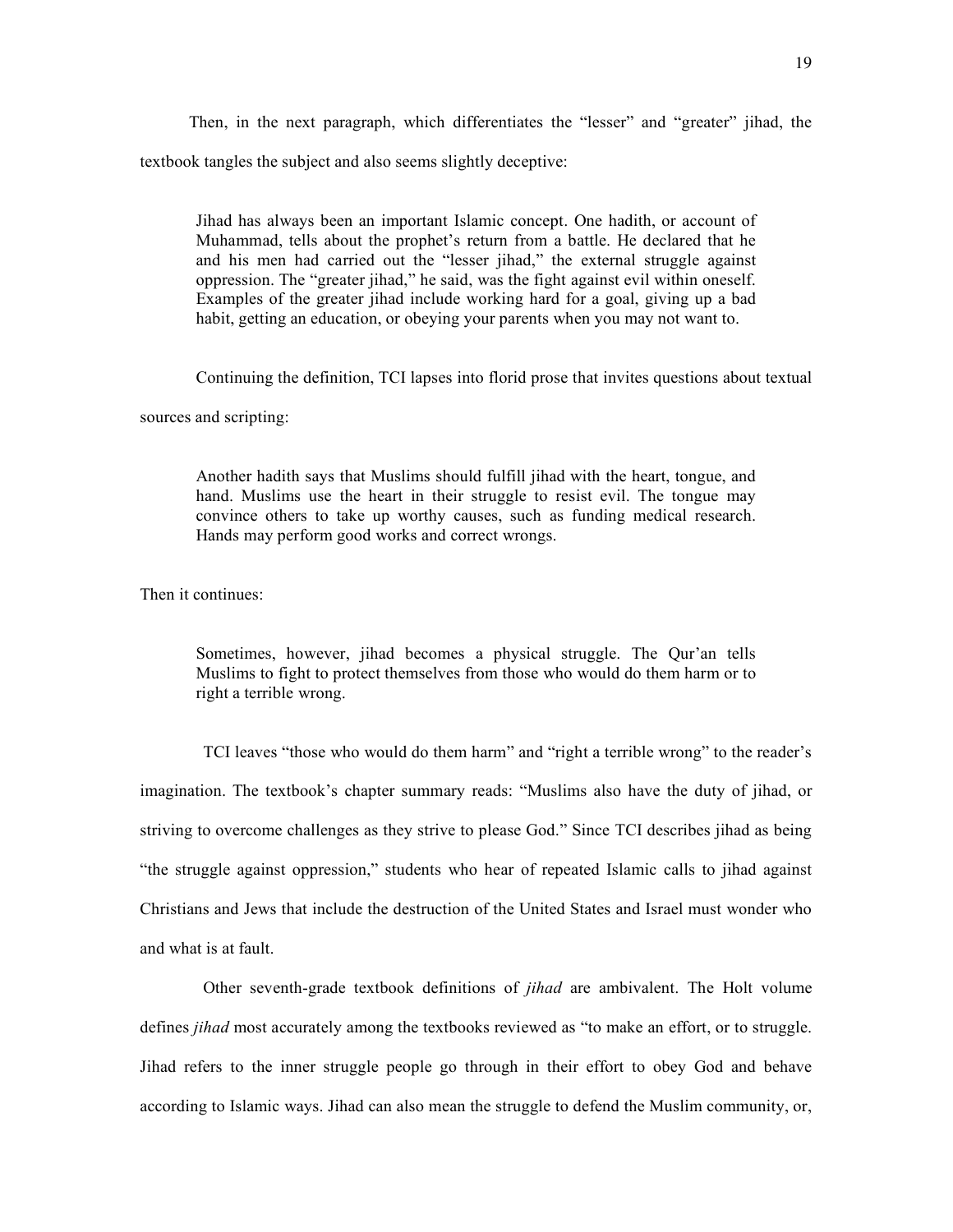historically, to convert people to Islam. The word has also been translated as holy war." The

Prentice Hall volume offers a more acceptable and informative passage despite the unadorned

declaration of Islamic tolerance:

The successful spread of Islam and Muslim rule was based on several factors. One was the decline of the Byzantine and Persian empires. Years of warfare had left these empires weak and vulnerable.

A second factor in the Muslims' success was the skill of Arab armies. They were expert in the use of soldiers on horseback. They struck quickly and with deadly force in harsh desert environments.

A third factor was the energy and religious zeal of Arab warriors. They fought under the banner of *jihad* or "holy struggle." In Arabic, *jihad* refers to striving hard in God's cause. Sometimes it means a person's internal struggle to live by Muslim principles. But it can also mean waging war to spread the Islamic faith.

Another factor helping the Arabs was their tolerance for other religions.

A final factor in the Muslim's success was the rapid appeal of Islam itself. Islam offered followers a direct path to God and salvation.

The Holt and Prentice Hall definitions of *jihad* may be imperfect, yet they provide essential definitions that the Glencoe and McDougal Littell seventh-grade volumes do not. These two latter volumes fail to acknowledge jihad. The material has simply been deleted. This deliberate omission required editorial self-censorship at McGraw-Hill, and at Houghton Mifflin, where editors had previously whitewashed the definition of *jihad* in *Across the Centuries*.

After jihad, in some textbooks, comes Islamic law, shariah, which textbooks spell in a variety of ways. In their definitions, some textbooks lapse into intentional vagueness. The Holt seventh-grade volume says Islamic law "makes no distinction between religious beliefs and daily life." This is absolutely correct, but the textbook does not explain what this statement means. Shariah is a "law" very different from the one that Americans understand. Separation of church and state is an alien concept to most Muslims. The struggle against the infidel (*jihad*) is rooted in theological law (*shariah*). "Shari'ah sets rewards for good behavior and punishments for crimes," the Holt book says. What are "good behavior" and "crimes"? The volume does not explain, for example, that apostasy is officially a capital crime. Renunciation of Islam may be regarded as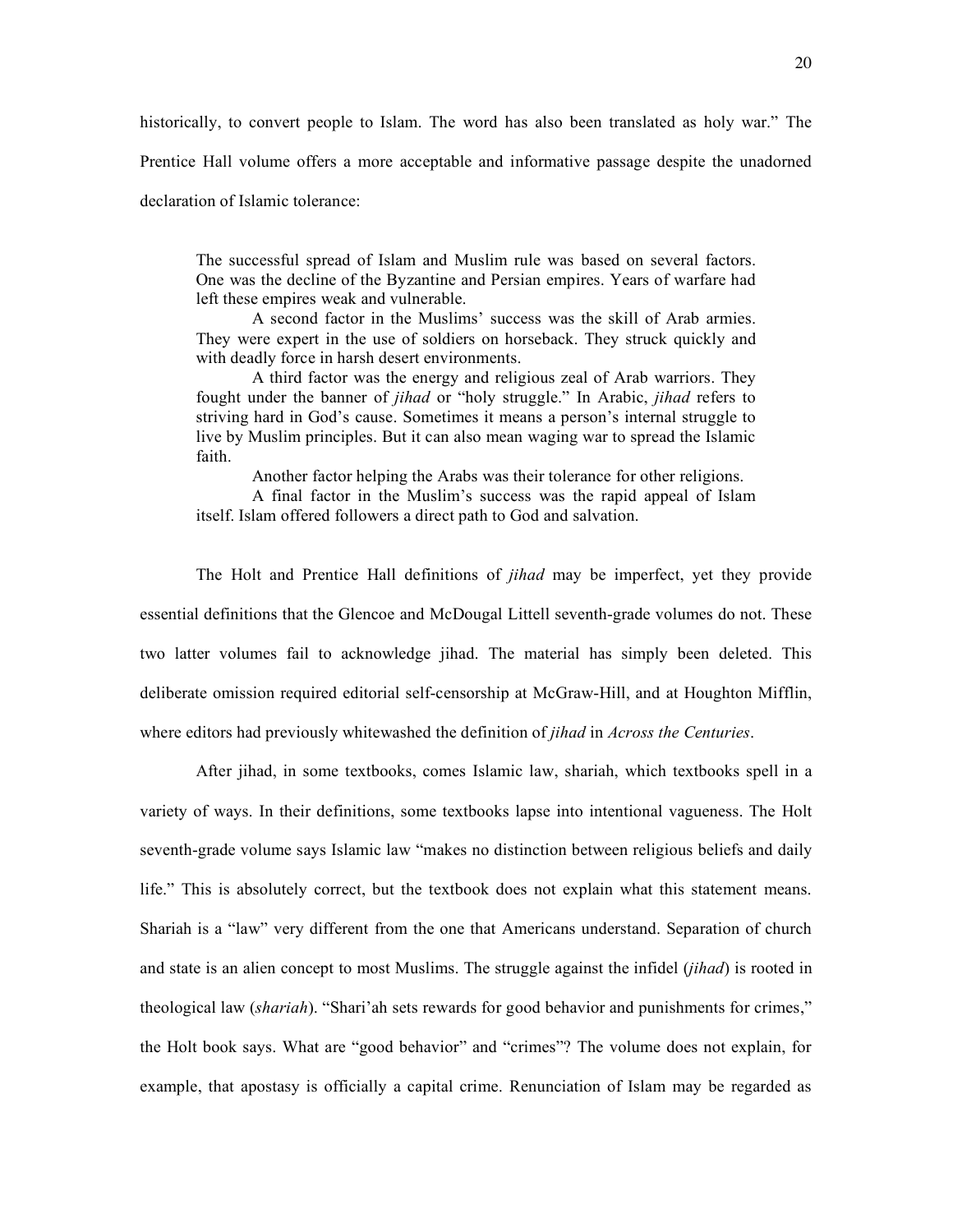treason, not an act of conscience or personal choice. Nor does it explain, for example, that Saudi Arabia and Iran today exact the death penalty for homosexuality. It does not point out that freedom of religion is forbidden in nations throughout the Muslim world.

"The primary source of Islamic law is the Qur'an. Rules and precepts that are clearly stated in the Qur'an are not open to debate and must be accepted at face value," Jamal J. Elias says. "The system of Islamic law, or *Shari'a*, attempts to regulate all aspects of human life." Bernard Lewis concurs in several passages:

• In an Islamic state, there is in principle no law other than the shar'ia, the Holy Law of Islam.

• There is, for example, no distinction between canon law and civil law, between the law of the church and the law of the state, crucial in Christian history. There is only a single law, the shari'a, accepted by Muslims as of divine origin and regulating all aspects of human life: civil, commercial, criminal, constitutional, as well as matters more specifically concerned with religion in the limited, Christian sense of that word.

• The principal function of the Islamic state and society was to maintain and enforce these rules.

• . . . the idea that any group of persons, any kind of activities, or any part of human life is in any sense outside the scope of religious law and jurisdiction is alien to Muslim thought. 9

Any number of important study points thus cry for attention. Islamic law does not have much capacity *or desire* to promote freedom of religion. It is not "tolerant" by nature. The idea of Islamic coexistence with other systems of belief is at odds with foundational beliefs as prescribed in the Qur'an (a revelation) and the Hadiths (commentary on Muhammad). Sharia sanctions violence against nonbelievers. Deviations from any Qur'anic declaration may be risky. They may be judged as violations of the faith and subject to worldly punishment. Students learn none of this. What do they read instead? The Prentice Hall seventh-grade volume states:

Muhammad taught that there was no difference between everyday life and religious life. Living a proper life meant following God's laws as revealed in the Qur'an and the Sunnah. These laws are collected in the Islamic law known as the *Sharia. Sharia* is an Arabic word meaning "the way that leads to God."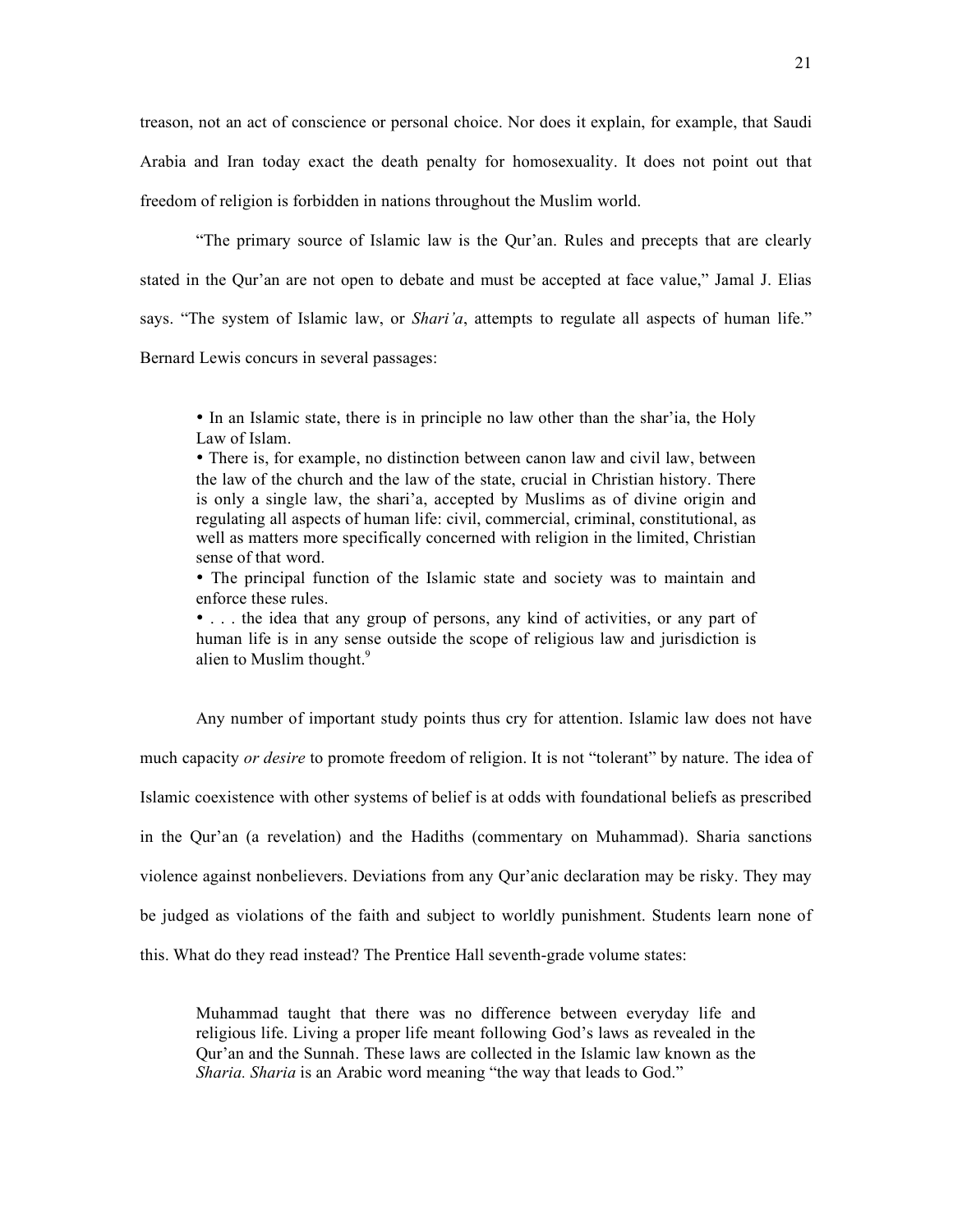The Sharia was based on the Qur'an and Sunnah. But those sources could not cover every situation that might come up. When in doubt, Muslims turned to religious scholars. Their judgments also made up part of the Sharia.

Muhammad himself saw the need for such judgments. In an account from the Hadith, or written record of the Sunnah, Muhammad asked a governor by what law he would rule. The governor answered:

"'by the law of the Qur'an.' 'But if you do not find any direction therein,' asked the Prophet. 'Then I will act according to the Sunnah of the Prophet,' was the reply. 'But if you do not find direction in the Sunnah,' he was asked again. 'Then I will exercise my judgment and act on that,' came the reply. The Prophet raised his hands and said: 'Praise be to Allah.'"

What does Prentice Hall mean when it says, "Muhammad taught that there was no difference between everyday life and religious life?" Doesn't a tale from the Hadith, which is sacred commentary on Muhammad's revelation, scripture that ends with the declaration "Praise be to Allah," carry a decidedly devotional finish? What is the Sunnah? Have Islamic content providers prompted the editors here? Do the tone and diction suggest an element of scripting? *History Alive!* contains detailed, arcane information on Islamic schools of jurisprudence and legal viewpoints that for thirteen-year-olds is conspicuously age-inappropriate. Of shariah and Islamic law, the volume says:

Shari'ah covers Muslims' duties toward God. It guides them in their personal behavior and relationships with others. Shari'ah promotes obedience to the Qur'an and respect for others. . . . Islamic law helped Muslims live by the rules of the Qur'an. By the  $19<sup>th</sup>$  century, however, many Muslim regions had come under European rule. Western codes of law soon replaced the Shari'ah except in matters of family law. Today, most Muslim countries apply only some parts of Islamic law. But Shari'ah continues to develop in response to modern ways of life and its challenges.

The last sentence is ambiguous, and, as in many other textbooks, such vapid phrases as "continues to develop in response to modern ways of life and its challenges" substitute for insight and information. Some passages are meaningless. The chapter summary concludes: "Shari'ah, or Islamic law, helps Muslims live by the teachings of the Qur'an. It includes practices of daily life as well as the duty to respect others." As in the case of jihad, the Glencoe and the McDougal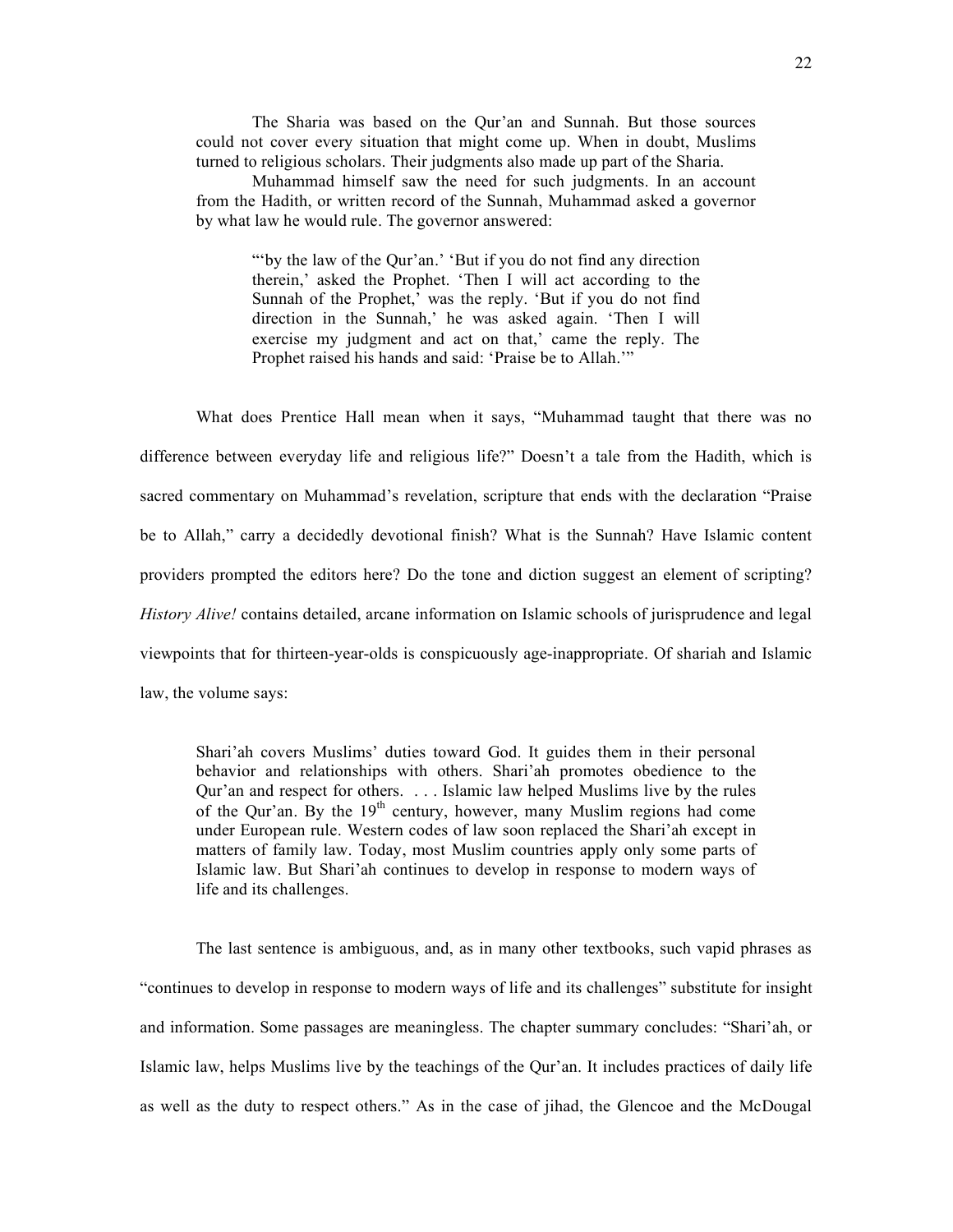Littell seventh-grade volumes do not mention shariah, omitting the topic in acts of deliberate selfcensorship, fearing Islamist pressure, more eager to avoid controversy than to complete the narrative or teach students.

History textbooks highlight the theme of Islamic tolerance, celebrating what the Prentice Hall volume ludicrously calls a "multicultural society." Once non-Arabs have been conquered, students learn, those societies and civilizations with non-Islamic systems of belief live in a wonderland of interreligious cooperation. TCI describes how "a unique culture flourished in cities like Cordoba and Toledo, where Muslims, Jews, and Christians lived together in peace." In the McDougal Littell volume, lesson titles include the "Magic of Baghdad," "The Glory of Cordoba," "A Golden Age in the East," "The Legacy of the Muslim Golden Age," and "A Golden Age for Jews."

The accompanying Teacher's Annotated Edition includes a catechistic set of questions and answers that it labels an "Essential Question":

Q: How did the caliphs who expanded the Muslim Empire treat those they conquered? A: They treated them with tolerance.

*Review:*

Q: Why were the caliphs tolerant of the people they conquered? A: Because the Qur'an did not allow Muslims to force people to convert to Islam.

At a time when intolerance marks Islamic cultures worldwide and multiculturalism is a ruling idea in U.S. schools, these "wonderland-of-tolerance" tropes constitute a major content distortion. To present Islam's past exclusively through the lens of "tolerance" and "equality," indeed, as a unique triumph of interreligious harmony, is seriously misleading. The McDougal Littell volume broadly states: "Muslim law requires that Muslim leaders offer religious toleration." When the Prentice Hall volume proclaims medieval Spain to be a "multicultural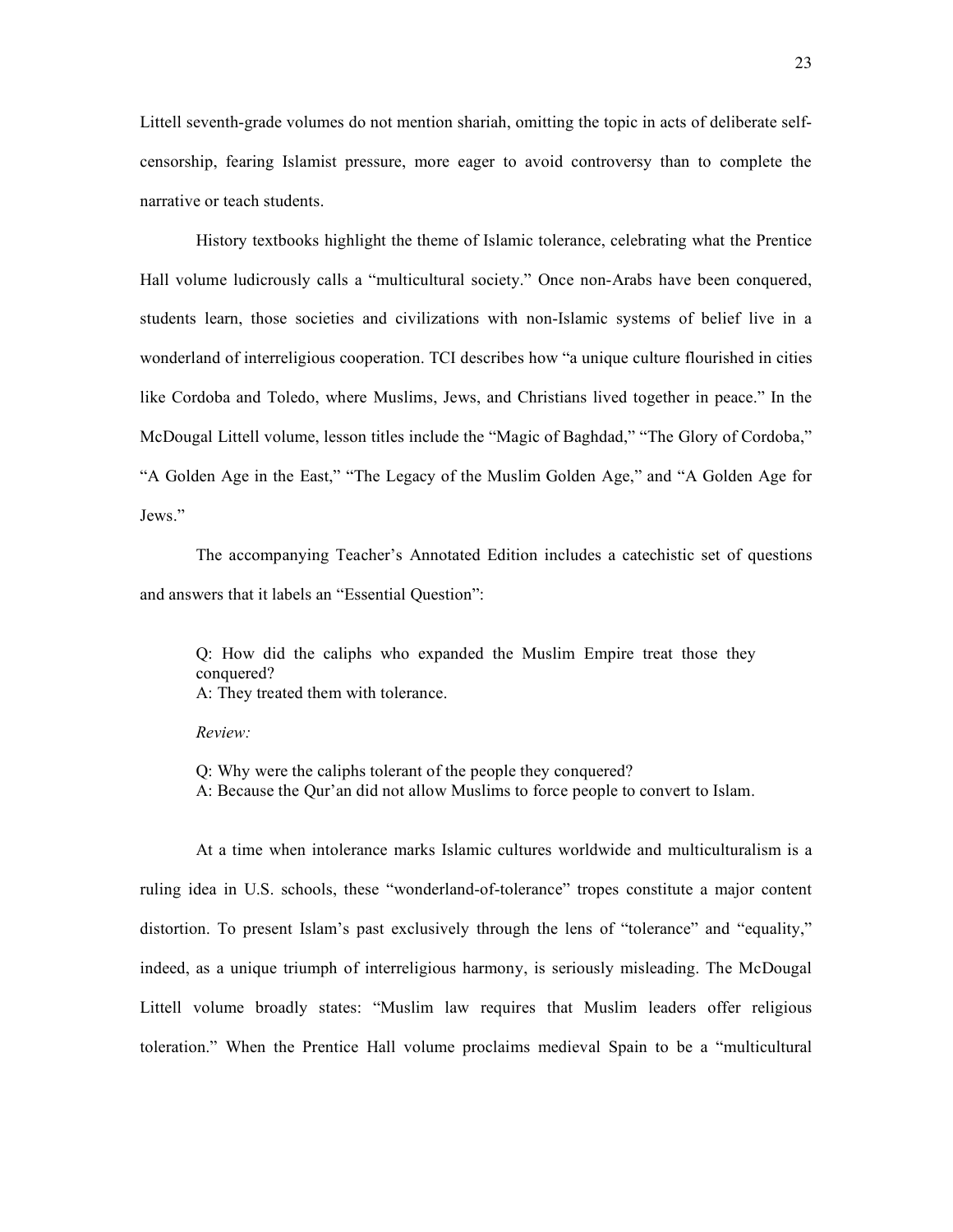society," it illustrates the promiscuous application of the multicultural label by and in school curriculums.

While seventh-grade textbooks describe Islam in glowing language, they portray Christianity in harsh light. Students encounter a startling contrast. Islam is featured as a model of interfaith tolerance; Christians wage wars of aggression and kill Jews. Islam provides models of harmony and civilization. Anti-Semitism, the Inquisition, and wars of religion bespot the Christian record. Textbooks do not lament the West's loss of control of three sides of the Mediterranean and Islam's subsequent European incursions for nearly a thousand years. Charles Martel is no longer a legend. The Reconquest and the Siege of Vienna are no longer landmark events. In some cases textbook carelessness with European history—matched by enthusiasm for non-Western history is staggering. To illustrate medieval domestic life in Europe, for example, TCI's *History Alive!* chooses a seventeenth-century Italian baroque painting by Saraceni, one that illustrates an obscure moral allegory of a legendary fifth-century B.C. Roman king. Compounding the offense, the textbook labels the painting a Caravaggio.

The Crusades, students learn from TCI, were "a terrible ordeal for many Muslims. An unknown number of Muslims lost their lives in battles and massacres. Crusaders also destroyed Muslim property." TCI is correct to say the Crusades "began as a response to the threat posed by the Seljuks." But then the book contradicts itself. It describes the Crusades as "religious wars launched against Muslims by European Christians." When the Seljuks or other Muslim groups attack Christian peoples, kill them, and take their lands, the process is referred to as "building" an empire. Christian attempts to restore those lands are labeled as "violent attacks" or "massacres." A passage about the Second Crusade characterizes Christians as "invaders"—something they would have denied—while the Seljuks are simply "migrating" into Christian territories.

The treatment of the Crusades by *History Alive!* is riddled with major and minor errors, according to the historian Thomas F. Madden. The pope "promised entry to heaven to all who joined the fight." Not so. The Crusaders wore red crosses, the book says. No, only Templars did.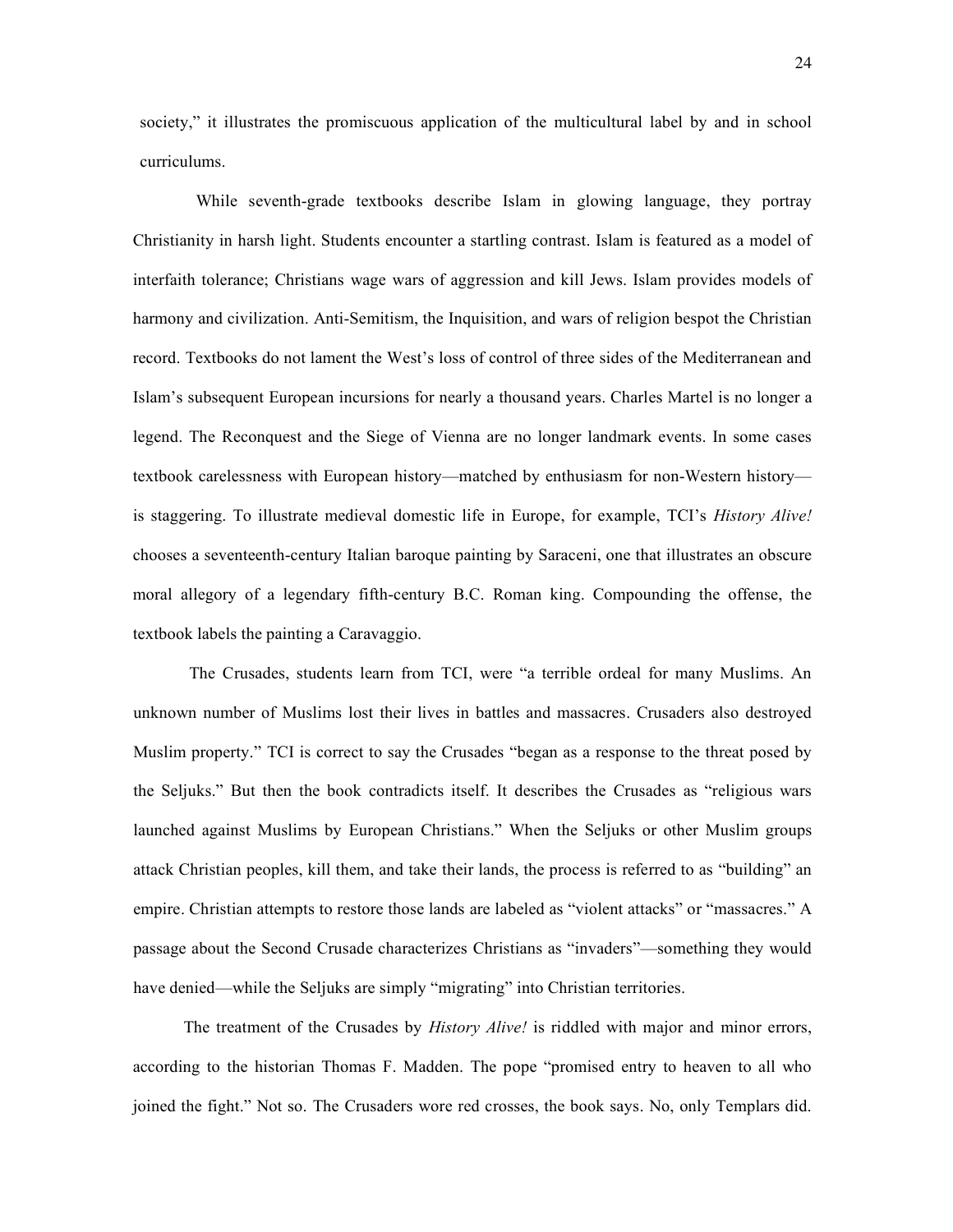Richard spent the majority of his reign on crusade. Again, incorrect. Muslims "like Europeans, began to adopt a standing army," the book states. There was no such thing in the Middle Ages. Standing armies were a product of the seventeenth century. In 1099 Jerusalem was captured; it did not surrender. "The victorious crusaders massacred Muslims and Jews throughout the city. The survivors were sold into slavery," the book proclaims. In the eleventh century enslavement was a Muslim custom, not a Christian one. The Children's Crusade was not a march of "tens of thousands of peasant children," as TCI claims, nor a crusade. It was made up of adults, mostly poor. The story about Marseilles merchants' selling these people into slavery is a story, a tale. No historian accepts its historicity.

TCI's suggestion that the European economy developed liquid capital, banking, and taxation on account of the Crusades is ridiculous, Madden continues. It is equally absurd, he points out, to suggest that monarchs grew in power because nobles were frequently away on crusade. The narrative is biased. For example, Saladin is praised for not killing his prisoners in Jerusalem in 1187. What is left out is that Saladin had planned to massacre the entire city, but the defenders threatened to destroy the Muslim holy sites unless he agreed to allow the city to peacefully surrender to him.

The McDougal Littell textbook goes one step further than TCI in its revisionism. It contains a section titled "Defending Muslim Spain," forgetting that Muslims encroached upon Christian territory, and not the other way around.<sup>10</sup> "Christians are trounced and portrayed as murderers of the Muslim and Jewish people," one parent complained of *History Alive,* objecting to bias. The Jews are "victimized, persecuted and murdered by the Christians. All the while, Islam builds great and grand new empires, has many great and wonderful achievements in architecture, education, science, geography, mathematics, medicine, literature, art and music, and ultimately rules benevolently over the Jewish and Christian people."

In recasting the Crusades seventh-grade textbooks highlight Christian oppression of the Jews. Textbooks give the impression of unadulterated and unrelenting, centuries-long Christian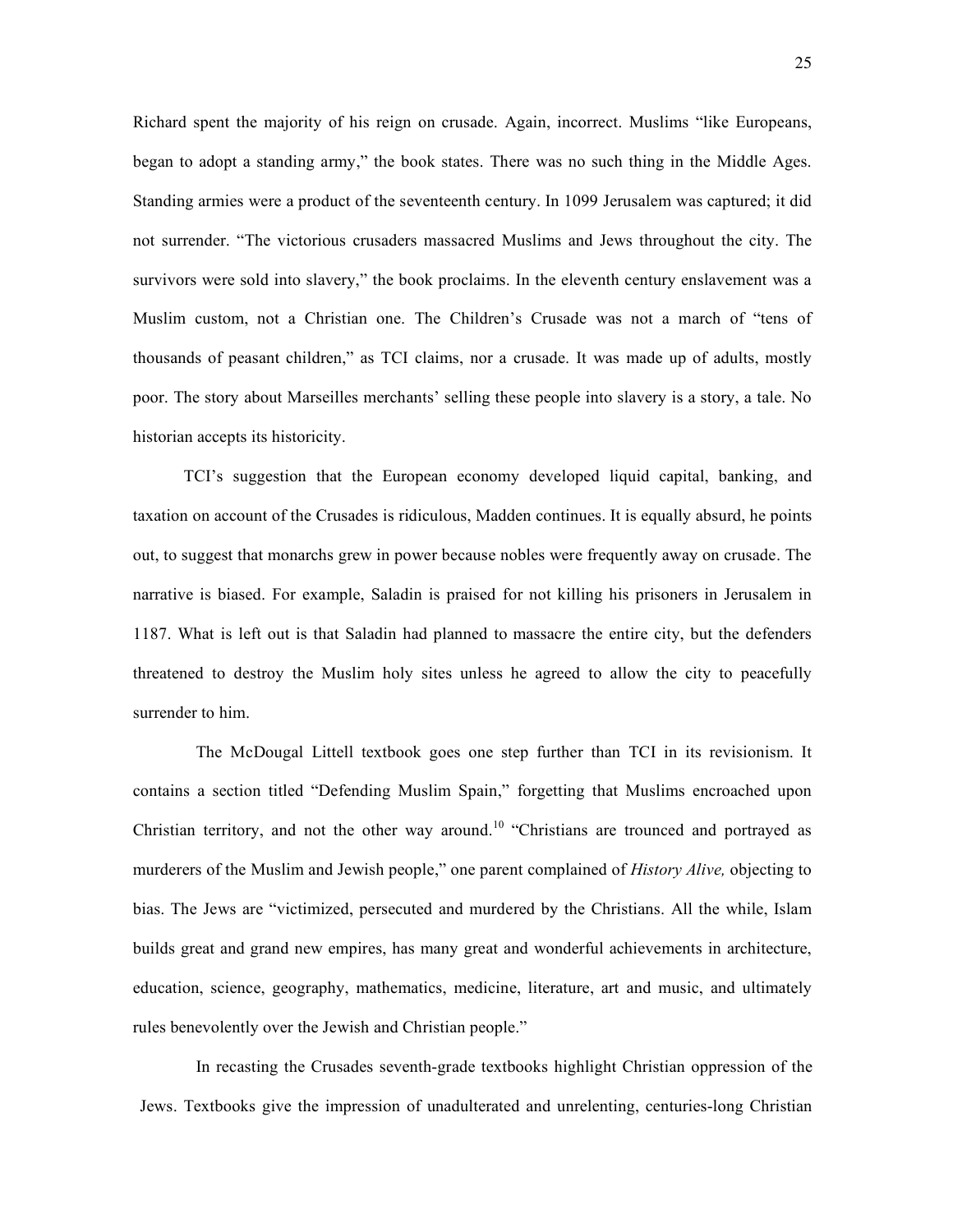anti-Semitism, and they put the subject into the center of the Middle Ages. This is not an area of history with settled claims and agreement among historians. Equally authoritative references exist to which historians and others point for verification. But a number of textbook passages, reviewers found, were exaggerated and disproportionate—and, in places, inaccurate. "Mobs of peasants turned on Jews who would not instantly convert to Christianity. Thousands of Jews killed themselves and their families in order to escape the Crusaders' knives," says the Glencoe text, for example, combining sharp language with disputed fact. The McDougal Littell volume claims that "Jews who faced persecution in Christian lands flocked to al-Andalus to enjoy this freedom." No, in fact, Jews who migrated (not "flocked") to Andalusia did so to escape persecution in Muslim lands. Seventh-grade textbooks also focus on anti-Semitism in lessons on medieval trade and commerce. From the unrelieved picture, a student or teacher would never know that few Jews lived in medieval Europe, that Christians and European Jews could interact in mutual interest and even amity, especially in trade and banking, or that Jews were not doomed to virulent Christian hatred.

*History Alive!* declares in bold strokes: "The violence unleashed by the Crusades caused great suffering for the Jews. Crusaders in the Holy Land slaughtered Jews as well as Muslims. Other Jews became slaves." But when, precisely, did this general slaughtering and enslaving occur? The short of it is that this didn't really happen, or relies entirely on slender, often contested sources. This passage, entitled "Impact on Jews as a Group," continues:

During the First Crusade, European Jews suffered a series of violent persecutions. As Crusaders crossed northern France and Germany, some of them murdered whole communities of Jews. They destroyed synagogues and holy books. They looted homes and businesses. Some Crusaders tortured Jews to make them accept Christianity.

Anti-Semitism, or prejudice against Jews, spread among non-crusaders as well. Religious prejudice combined with envy of Jews who had become prosperous bankers and traders. Riots and massacres broke out in a number of cities in Europe.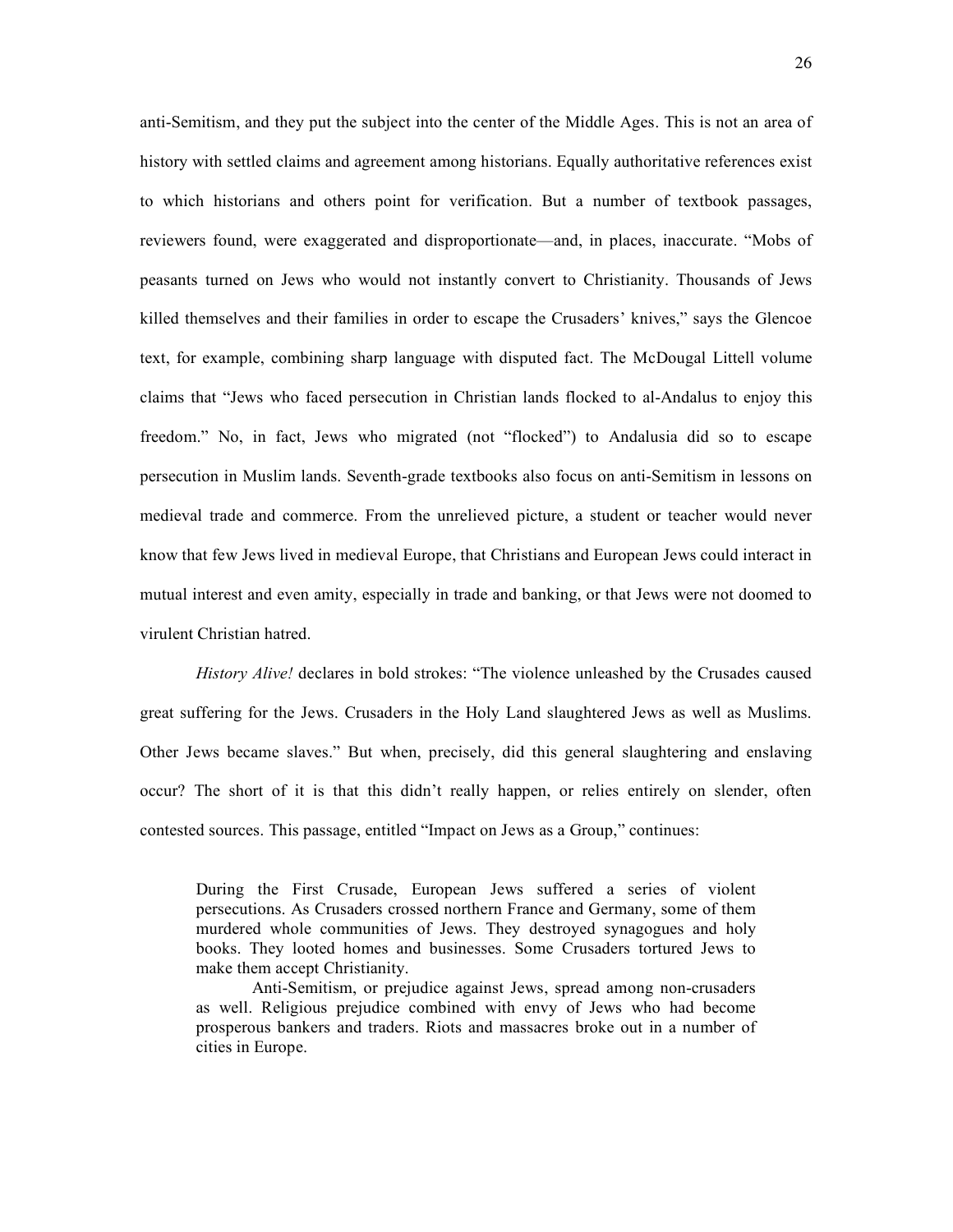The point of the Crusades was not to massacre Jews but to confront Islam, which had conquered Christian lands. The TCI volume, *History Alive!*, says Madden in his review, leaves the impression that killing Jews was a regular part of crusading. It was not. The killing of Jews was forbidden by church law, and those who engaged in it were considered criminals. The Crusades were a response to jihad and the loss of Christian territory. The history of the Jews and anti-Semitism is peripheral to the Crusades. There is no doubt that the position of the Jews in Europe deteriorated sharply from the twelfth century. Massacres occurred, and anti-Semitism was in certain times and locations intense. But that is a different story, and the result is textbook distortion.

While Christian belligerence is magnified, Islamic inequality, subjugation, and enslavement get the airbrush. Required to cover the status of women in the Islamic world, history textbooks find themselves in a muddle. In a failed effort to cover two troubling subjects—Islamic slavery and the subjugation of women—very quickly and as one, the Holt seventh-grade volume lapses into incoherence:

Before Muhammad's time many Arabs owned slaves. Although slavery didn't disappear among Muslims, the Qur'an encourages Muslims to free slaves. Also, women in Arabia had few rights. The Qur'an describes rights of women, including rights to own property, earn money, and get an education. However, many Muslim women have fewer rights than men.

The seventh-grade Prentice Hall volume introduces a section entitled "Men and Women" with two paragraphs and a long set-off quotation in bold, not from a document or highly authoritative source but from an extract from an otherwise unknown 1990 guide published by the defunct Middle East Editorial Associates and written by someone named John Sabini:

The Qur'an and the Sharia laid out clear roles for men and women. Men were expected to support their families and to represent them in the world. Women generally stayed at home, although some women rose to important positions. In general, however, women had fewer rights than men and occupied an inferior position. For example, a woman's share of an inheritance was only half that of a man's.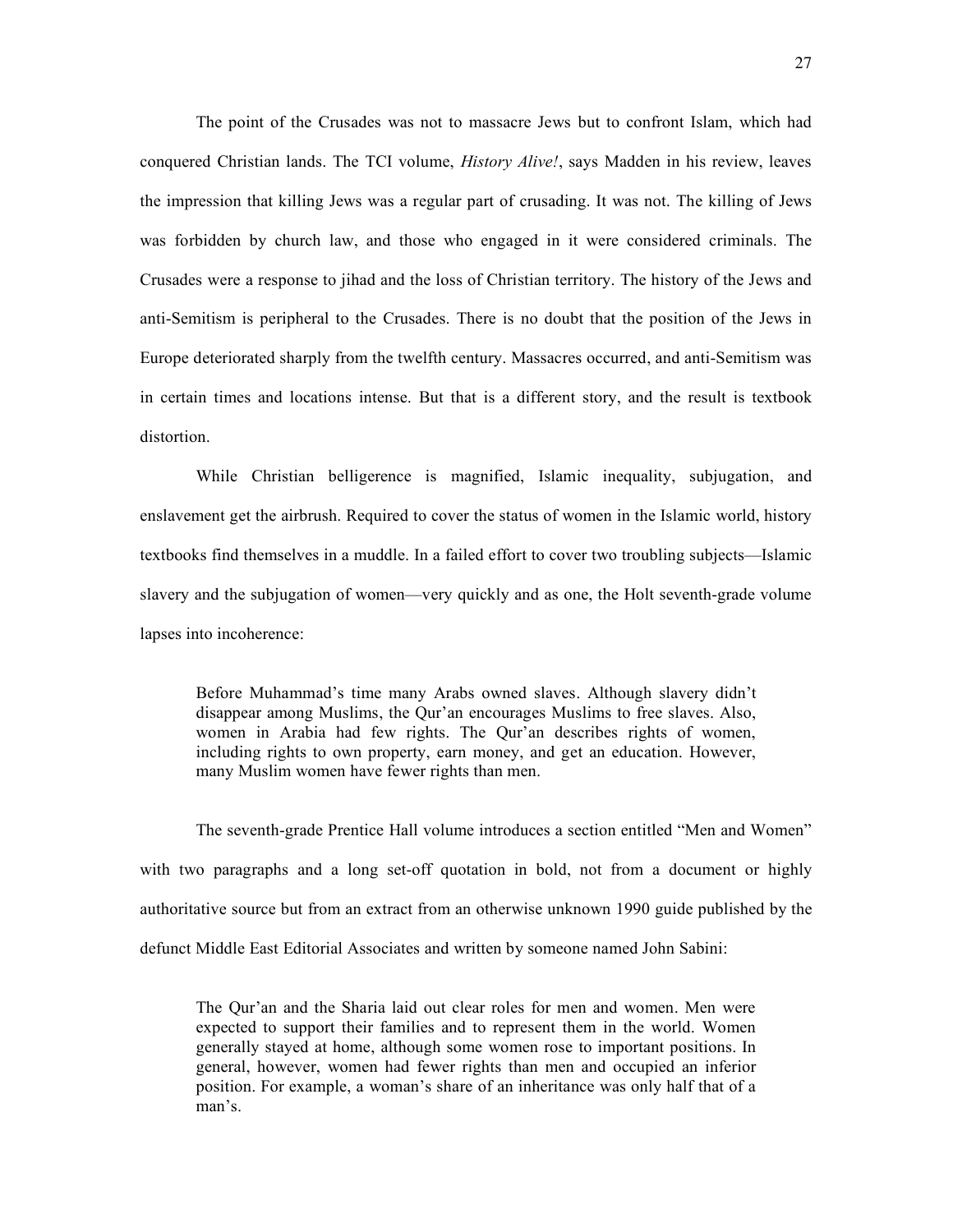Nevertheless, in many ways Islam improved conditions for women. Before the development of Islam, Arabic women had virtually no rights. Under the Sharia, women and men had religious equality.

"As Muhammad once said: "All people are equal as the teeth of a comb. There is no claim of merit of an Arab over a non-Arab, or of a white over a black, or of a male over a female. Only Godfearing people will merit a preference with God." —John Sabini, *Islam, A Primer*

Who Sabini is, what he is trying to convey, and the relationship of the Sabini material to

the text immediately preceding it remain entirely unclear. Prentice Hall then features a sidebar

that runs for two-thirds of a page in high color with 111 words of text on (as the book spells it)

hijab, the Islamic veiling of women—material expressly designed to link past and present:

PAST: The teachings of Muhammad state that women's garments should not attract attention. The female Muslim custom of hijab—wearing garments that cover the head and body—was followed only by upper-class women during the first few hundred years of Islam. In the Middle Ages hijab became more common.

PRESENT: Hijab today ranges from colorful scarves to black robes. Some women wear hijab, and some do not. Many wear hijab to follow Muslim tradition. Others think it allows them to be judged for themselves and not their bodies. In certain countries, the government requires women to wear hijab. *Why do you think only upper-class women wore hijab in the early centuries of Islam?*

This exercise is a total instructional failure. It contains vast misinformation in a few words. It makes no sense. There is no subject, no connection between past and present. It is vague. It does not begin to examine the emotional or psychological dimensions of the veil or, for that matter, why the veil is of abiding interest in the West. How can any student or teacher deduce an answer to the concluding study question?

At the high school level textbooks deal directly with the status of women in the contemporary Islamic world. Starting with a misleading headline, "Women's Options Vary," Prentice Hall's *The Modern World* states:

Conditions for women vary greatly from country to country in the modern Middle East. Women in most countries have won equality before the law. Some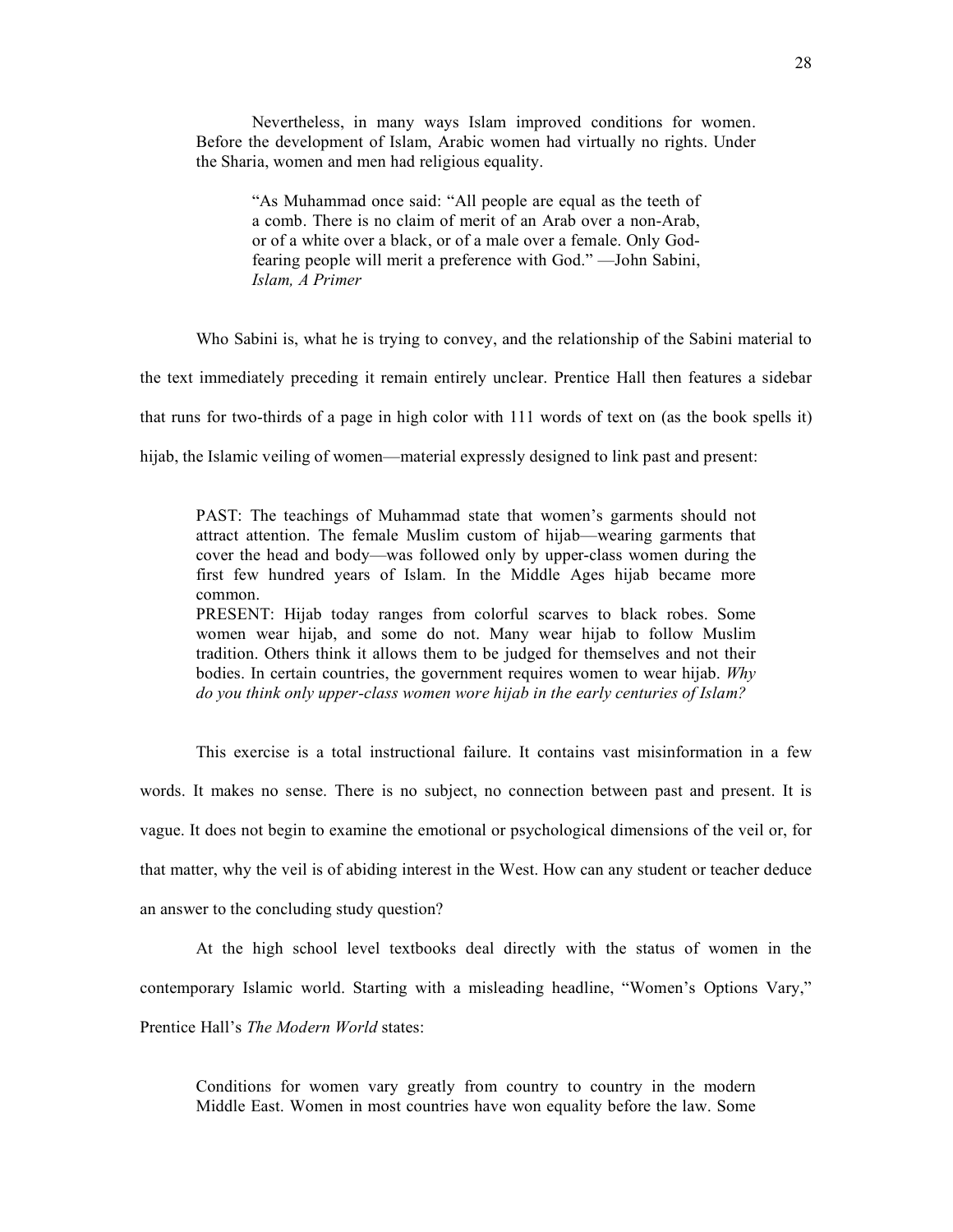women have entered professions such as law and medicine. In Turkey, Syria, and Egypt, many urban women gave up the tradition of hejab, or wearing the traditional Muslim headscarves and loose-fitting, ankle-length garments meant to conceal.

On the other hand, religiously conservative Saudi Arabia and Iran require women to wear hejab. In Saudi Arabia, women are not allowed to drive. In many Islamic countries, girls are less likely to attend school than boys. This is because of a traditional belief that girls do not need an education for their expected role as wives and mothers. Muslim women have begun to challenge this belief.

Yes and no, mainly no, as retrograde cultural forces in Turkey, Egypt, Iran, and Pakistan have in recent years discredited any embrace of Western ideas and social practices. What does "challenge this belief" mean? How and to what degree? Textbooks are not telling the truth if they fuzz the widespread gender-based subjugation that marks Islamic societies. What does it mean to be forbidden by law to drive a car on account of sex? Women in some Muslim countries who do not conform to strict social norms of gender separation and housebound seclusion may be shunned, oppressed, or punished, sometimes with quasi-legal sanction.

Instead of calling attention to these conditions and conventions, textbooks blur the subject and as a result make no sense. Glencoe's *Modern Times* says that "in the 19<sup>th</sup> and 20<sup>th</sup> centuries, Muslim scholars began debating women's roles. Many argued that Muslims needed to rethink outdated interpretations that narrowed the lives of women. In nations like Turkey and Iran, these debates led to an expansion of women's rights and freedoms." The text concludes: "There has been a shift toward more traditional roles for women. This trend is especially noticeable in Iran," a gross understatement that typifies textbook language designed to circumvent harsh truths. Textbooks fail to register any objections to conditions of segregation, isolation, or enforced gender-based inferiority in the Muslim world that may have its roots in religion.

Social studies textbooks do not raise the issue of homosexuality in the Muslim world. As a matter of civil liberties, freedom, and due process, the subject is illustrative, contrasting Islamic culture with one aspect of Western modernity. Most high school students are not so sheltered that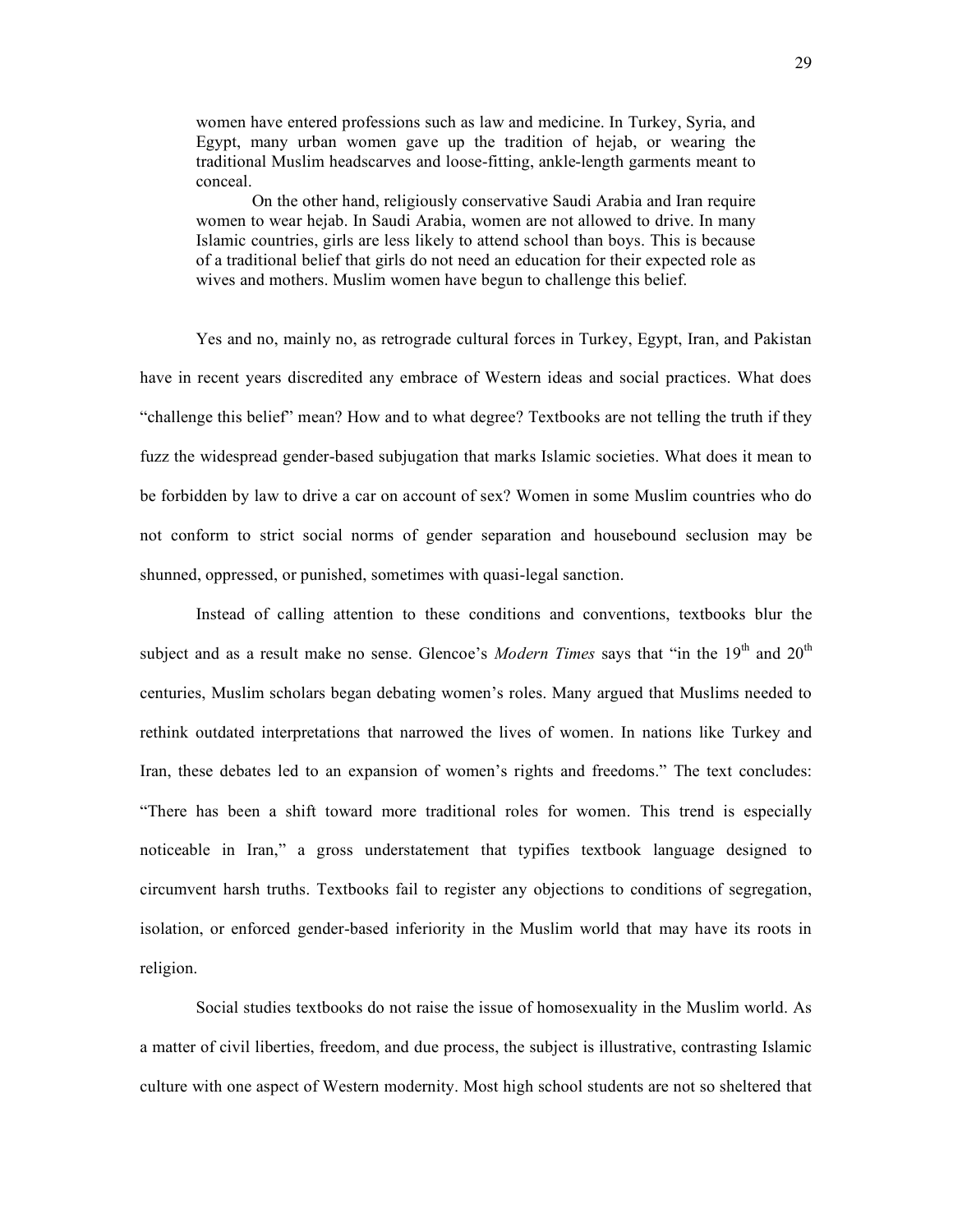the subject needs to remain off-limits. The gruesome video-recorded 2005 execution of two Iranian teenagers, Mahmoud Asgari and Ayaz Marhoni, put to death for homosexual acts, is widely available on the Web and might chill the heart of every U.S. progressive, educator or not. Classroom silence about this kind of punishment, cruelty, and intolerance involves an element of cowardice. "One of the most disgraceful developments of our time is that many Western authors and intellectuals who pride themselves on being liberals have effectively aligned themselves with an outrageously illiberal movement," the cultural critic Bruce Bawer has asserted.<sup>11</sup>

Textbooks mention Islamic slavery only obliquely, as with the janissary soldiers, or not at all. Enslaved Africans and Slavs were transported to Muslim lands from the eighth century on. Slaves were accumulated through conquest, tribute, and sale. In contrast to slavery in the Western Hemisphere, Islamic slavery did not have a racial dimension and slaves could and did achieve a variety of social stations, some of them of considerable power. Muslim enslavement went on from the Balkans to Africa and Central Asia, and the estimated fourteen million slaves taken captive by Muslim rulers all over the world was a larger population than the eleven million Africans exported to the New World before 1850.

In the holy cities of Mecca and Medina, in the late nineteenth century, an estimated twenty-five thousand slaves were traded annually. Vestiges of Islamic slavery persist worldwide. Despite the Qur'anic virtue of manumission, Islam "accepted slavery," says the *Columbia History of the World*. "This institution left its mark on Islamic society more than in the West economically, through the profitable slave trade, socially, through the institution of concubinage and the harem, and politically, as individual slaves gained power as favorites, bodyguards, and rulers."<sup>12</sup> Islamic scripture and doctrine do not condemn slavery or subjection.

If slavery looms large in Islam's history, textbooks should highlight it as they do slavery in the Western Hemisphere after 1500. World history textbooks describe in agonizing detail the export of slaves from Africa to North America, the Caribbean, and Brazil, and the history of slavery in the New World; slavery in the far-flung Islamic world on several continents over the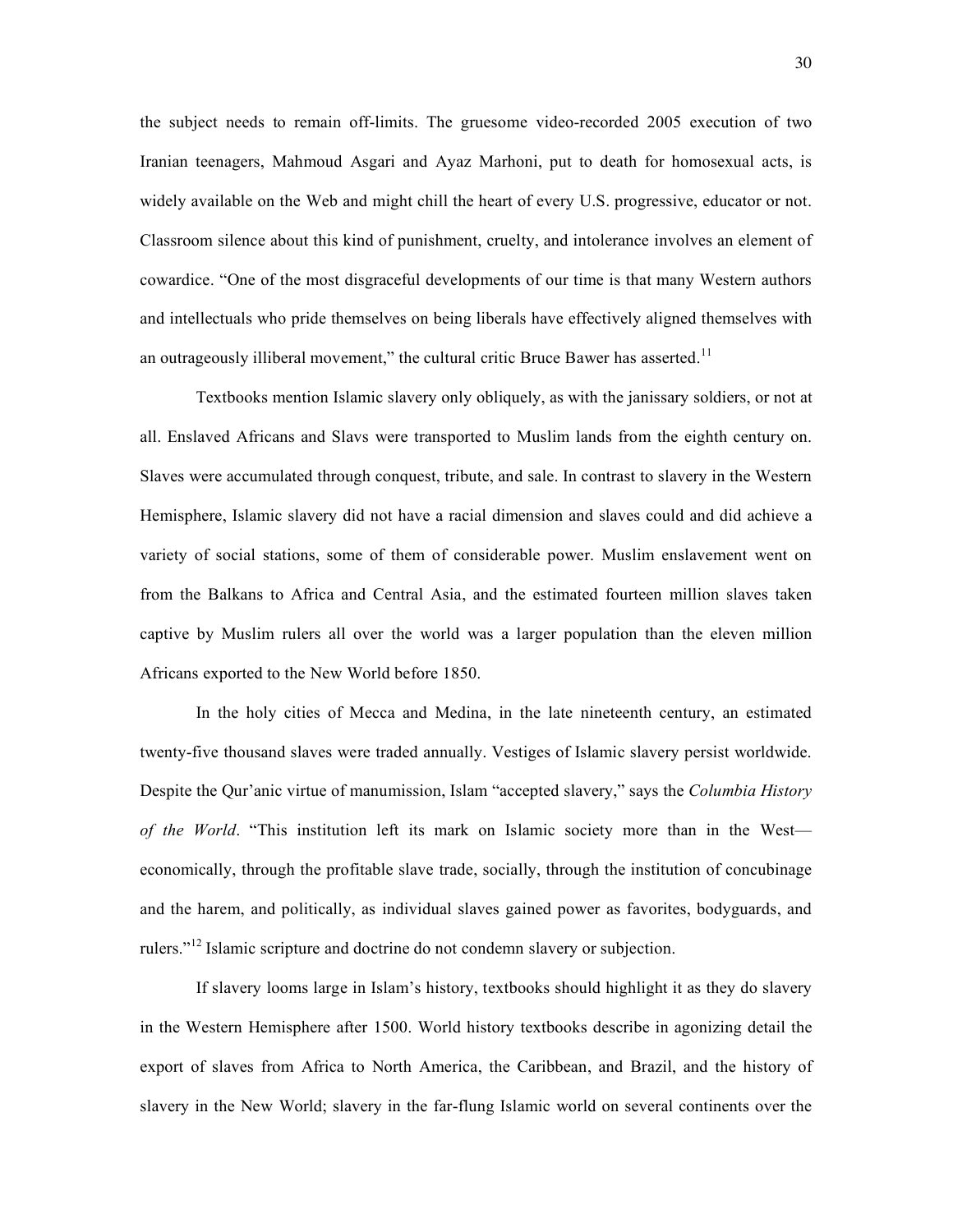course of a millennium gets the airbrush. This glaring imbalance reflects a prevailing editorial mind-set that is often more sensitive to "cultural differences" than to accurate but disturbing perspectives that might elicit the protests of Islamist activists and watchdogs.

### **ISLAM, TERRORISM AND GLOBAL SECURITY**

## *Terrorism*

The labels "terrorism" and "terrorist" are vague but pejorative. They are terms that are affixed to violence aimed at civilians or civil security and directed against a regime. Whether a nation can fight a "war against terrorism" is an open question, but politically the United States is stuck with the phrase. Terrorist groups do not describe themselves as terrorists. They see themselves as freedom fighters, guerrillas, paramilitaries, or as "martyrs" carrying out God's will. Organized terrorism requires cover, arms, and money. Terrorists operate without a traditional military force.

These would seem to be essential starting points for any textbook discussion of what terrorism is. But the central point that high school world history textbooks try to make is that terrorism comes in many forms. Worldwide, in Ireland, Japan, Italy, among the Basques, the Tamil Tigers of Sri Lanka, and Shining Path of Peru, students learn from *The Modern World,* terrorists threaten different societies. This is not helpful for students trying to grasp the geopolitical design of the twenty-first century, since intranational and often nonreligious forms of terrorism differ from—they do not correspond to—Islamic jihad, something that is transnational in scope and that occurs on a global scale. History textbooks would do better to explain how Shining Path or the Irish Republican Army is *different* from jihad.

In a section titled "Modern Terrorism," *Modern Times* features a short, none-tooillustrative quotation from an eyewitness of carnage at the 2002 bombings of tourists in Bali, Indonesia, providing the entire contextual backup with the following text: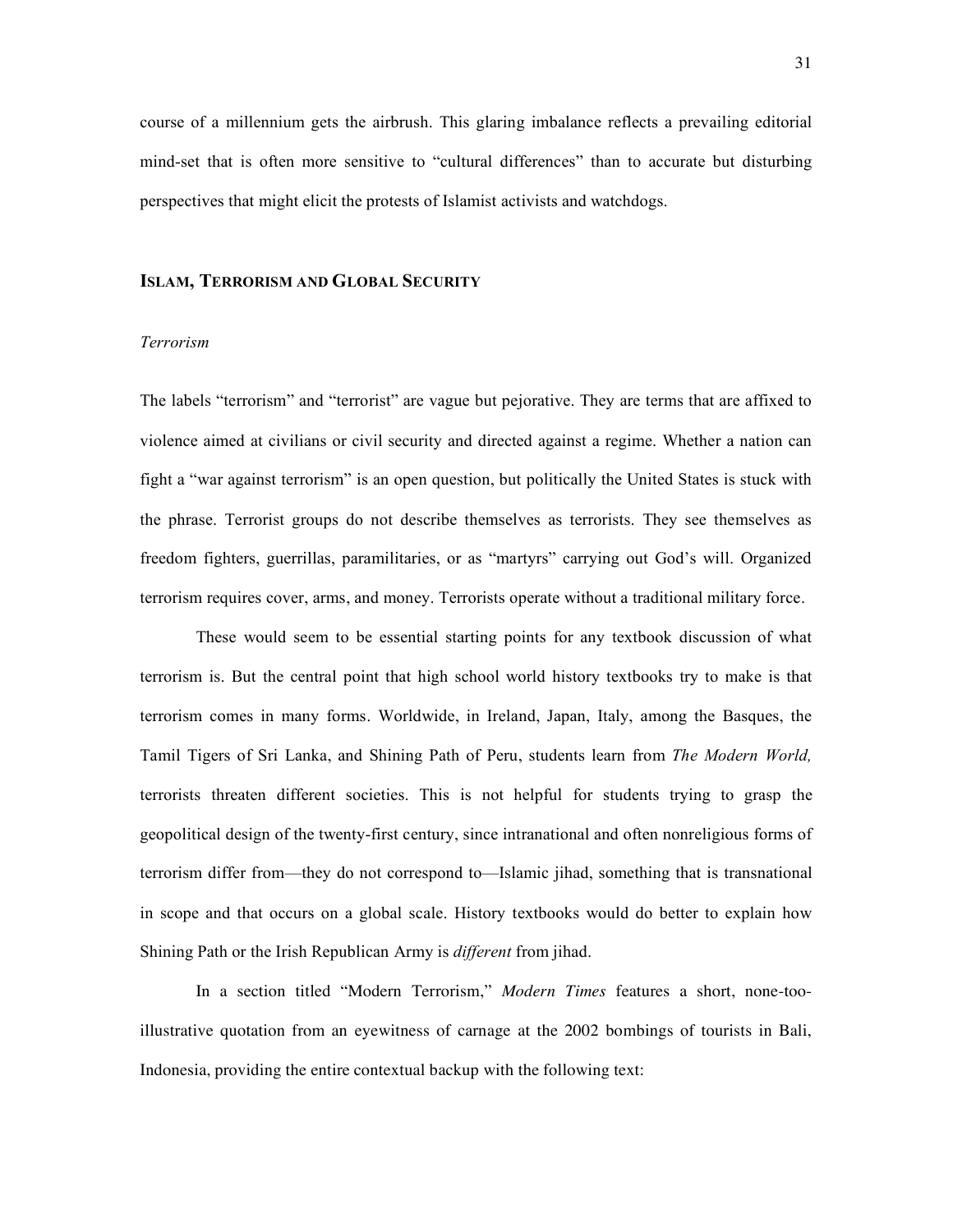In the deadly Bali bombings, 200 people died. Similar events have filled news reports in recent years. What is it that terrorists of recent decades want? Some are militant nationalists who want to create their own state or expand national territory. The goal of the *Irish Republican Army (IRA)*, for example, is to unite Northern Ireland, which is now governed by Great Britain, with the Irish Republic. Since the 1970s, thousands of people have died at the hands of IRA terrorists.

Other terrorists work for one nation to undermine the government of another. This kind of terrorism is called *state-sponsored terrorism*. Militant governments in Iraq, Iran, Syria, Libya, and North Korea have sponsored terrorist acts. There are also states that secretly finance, train, or hide terrorists.

*Modern Times* fails to identify what complaints gave rise to this incidence of Islamic terrorism. If *Modern Times* is going to focus on Balinese terrorism, it needs to explain that a relatively small number of Indonesian Islamists want to overthrow the current Muslim regime, turn Indonesia into an Islamic state, and terrify Australia. As it stands, this passage adds up to nothing. It is a poor choice for a defining example of Islamic terrorism. The 1997 massacre of tourists in Egypt or 2004 massacre of Beslan schoolchildren by jihadi are better study examples of Islamic terrorism directed at innocent civilians.

Having made a valuable point about state-sponsored terrorism, Glencoe's *Modern Times*

broadens the subject, switching to a new section entitled "Islamic Militants: A Clash of Cultures."

"Terrorist acts became more frequent in the later twentieth century," the text begins, abandoning

the stated subject from the start. "Acts of terror have become a regular aspect of modern society

around the globe." Then the book continues:

Terrorism has been practiced since ancient times. In the modern period, one example occurred in Russia in the late 1800s, when radical reformers bombed trains or assassinated officials to fight the czar's repression.

The causes of recent world terrorism are complex. Some analysts say this terrorism is rooted in the clash of modern and Islamic cultures. They argue that because many states in the former Ottoman Empire did not modernize along Western lines, Muslims have not accommodated their religious beliefs to the modern world. Other analysts note that the Christians and Muslims have viewed each other with hostility since at least the time of the Crusades. Others suggest that poverty and ignorance lie at the root of the problem—extremists find it easy to stir up resentment against wealthy Western societies. Finally, some say terrorism would be rare if the Israeli-Palestinian conflict could be solved.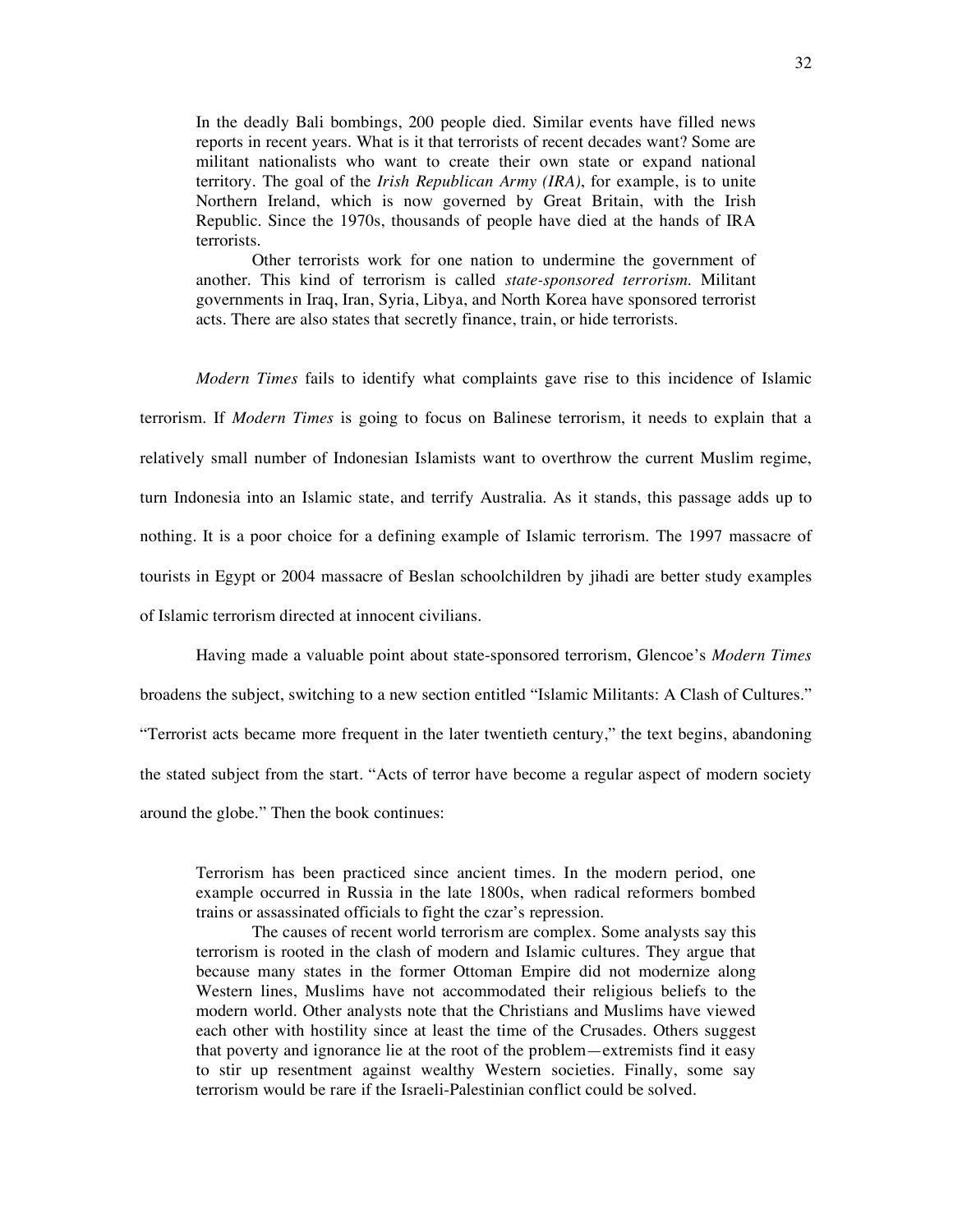The reference to "recent world terrorism"—editors do not want to label it "Islamic terrorism"—lists views outsourced to unnamed "analysts," letting *Modern Times*'s editors off the hook. The text never clarifies what it means when it says, "Muslims have not accommodated their religious beliefs to the modern world." The idea that "poverty and ignorance lie at the root of the problem" sounds plausible but is not true. Terrorists are rarely poor or ignorant. Who really believes that terrorism would go away if the Israeli-Palestinian conflict were resolved? Who pretends that this resolution is an immediate possibility?

Neither Prentice Hall's *The Modern World* nor Glencoe's *Modern Times* explains that Islamic terrorism is a worldwide event or that jihad is vivid reality in Africa (Algeria, Nigeria, Sudan, Egypt), the Middle East (Palestine, Lebanon, Israel, Syria, Iraq, Iran, the Caucasus), and Asia (Pakistan, Afghanistan, Kashmir, Indonesia), with terrorism a fact of life in the Balkans and Europe and in the United States: it's quite a list, and global. It would help if textbooks explained that Islamic fundamentalists see jihad as a sacred struggle against occupiers (Russia, the United States, India, Israel) and apostates (Saudi Arabia, Pakistan). It would be correct for textbooks to emphasize that plenty of jihadi exist worldwide, that their zeal is religion based, and that religious fundamentalism is mainstream, not peripheral, to the Muslim faith.

In the section entitled "Modern Terrorism," *Modern Times* insists, "Most Muslims around the world do not share this vision nor do they agree with the use of terrorism." *The Modern World* says, "The Islamist movement appeals to many Muslims. Some have used violence to pursue their goals. However, many Muslims oppose the extremism of the Islamists." U.S. histories may say, as, for example, does Glencoe's *American Vision,* "Although the vast majority of Muslims believe terrorism is *contrary* to their faith, militants began using terrorism to achieve their goals." Such statements demand qualification, given the many strands of Islamic revivalism, some of them highly toxic. For students and teachers to be told otherwise is dangerous wishful thinking. Although some Muslims—mostly Western-educated Muslim elites vocally oppose violence, in many Muslim countries—including Saudi Arabia, Iran, and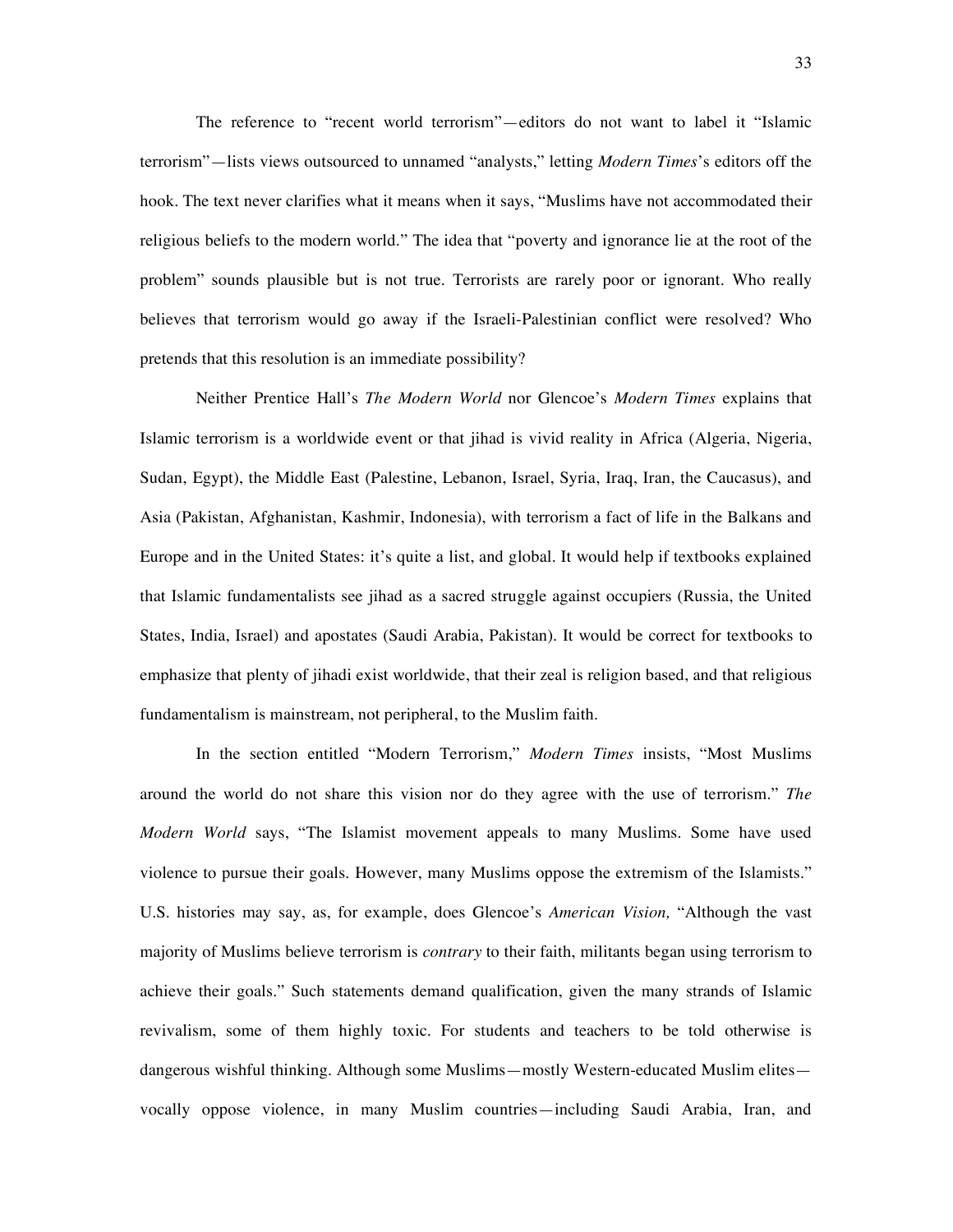Pakistan—wide and vocal support for extremist groups is unremitting. The fact is, remarkable silence and qualified condemnation of Islamic illiberalities prevail throughout the Muslim world, on account of fear or assent.

*Modern Times* asserts, "TV has encouraged global terrorism to some extent because terrorists know that newscasts create instant publicity." The text leaves to the imagination the identity of the terrorists. "TV images of American jetliners flying into the World Trade Center in New York City in 2001, for example, created immediate awareness of the goals of Islamic fundamentalist militants," it adds. This is also incorrect and misleading. This explanation points away from, not toward, the root causes of radical Islam. Television does not encourage violence. What encourages Islamic terrorism is something different: religion-fueled zeal to sow fear and insecurity among infidels, destabilize non-Islamic governments, and expand control of non-Muslim territories.

In a unit called "Terrorism Threatens Global Security," *The Modern World* ascribes Middle East terrorism to Western colonial domination and the creation of Israel, giving no hint of the role of Islamic fundamentalism itself as a leading edge of contemporary events:

The use of violence, especially against civilians, by groups of extremists sometimes sponsored by governments that protect and fund them—to achieve political goals is called terrorism. . . . Increasingly, the Middle East has become a training ground and source for terrorism. One historical reason for this has been Western colonial domination in the region. The establishment of the state of Israel in 1948 helped focus anti-Western resentment among many Arabs.

This too-fast, facile explanation of "colonial domination" and Israel does not convey that religion is a driving force of almost all Middle Eastern violence or try to explain why this is so. *The Modern World* does acknowledge the uneasy relationship between Islamic fundamentalists and their governments:

Many governments have been heavily influenced by Islamic fundamentalism, including Iran and Saudi Arabia. Both of these nations have provided financial support for terrorist organizations. In other nations, such as Libya, Algeria,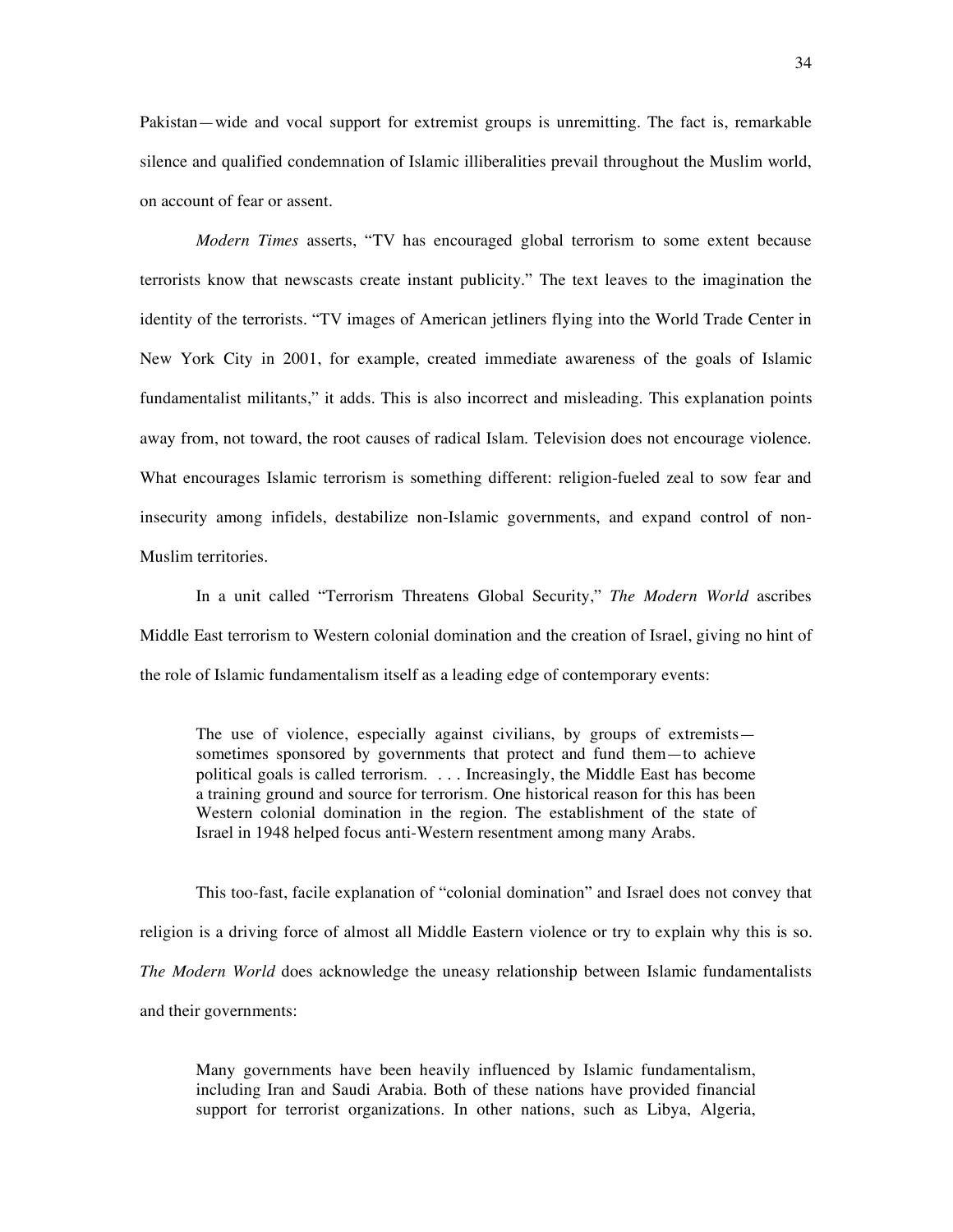Egypt, and Turkey, Islamic fundamentalist groups have used violence in an attempt to gain power and take over the government.

In fact, the politics of each of these countries could provide an illustrative case study in the textbooks. The ongoing tension between secular government and Islamic religious factions throughout the Muslim world demands amplification.

#### *Islamic Fundamentalism*

What do world history textbooks say about terrorism and its connections to Islamic faith? Prentice Hall's *The Modern World* mentions the Wahhabi sect of Islam, describing Wahhabi as "strict" but otherwise failing to explain what it is, what it wants, or how it has become a global force inside and outside the Arab world. "Islamic fundamentalism" is mentioned but in many different places and passages; because the concept is never explained, it is hard to discern any core idea or threat. *The Modern World* says:

Islamic fundamentalism refers to the religious belief that society should be governed by Islamic law. A historical precedent for it was the Arab nationalism that helped nations in the Middle East come together after a history of European colonialism. This nationalism was strengthened by the creation of Israel as well as by a backlash against the presence of foreign powers in the oil-rich region. Socially, Islamic fundamentalism was encouraged by a lack of basic resources in many Arab nations. Islamic fundamentalists found it easy to make Israel or Western nations scapegoats for their problems. In the past few decades, terrorist attacks have increased against these scapegoats.

This is a difficult passage to unpack. While it makes some solid points, it is headed in different directions, makes questionable claims, and traffics in puzzling generalities such as "Islamic fundamentalists found it easy to make Israel or Western nations scapegoats for their problems. In the past few decades, terrorist attacks have increased against these scapegoats." *Scapegoat* is a problem word to begin with. The declaration that "a historical precedent for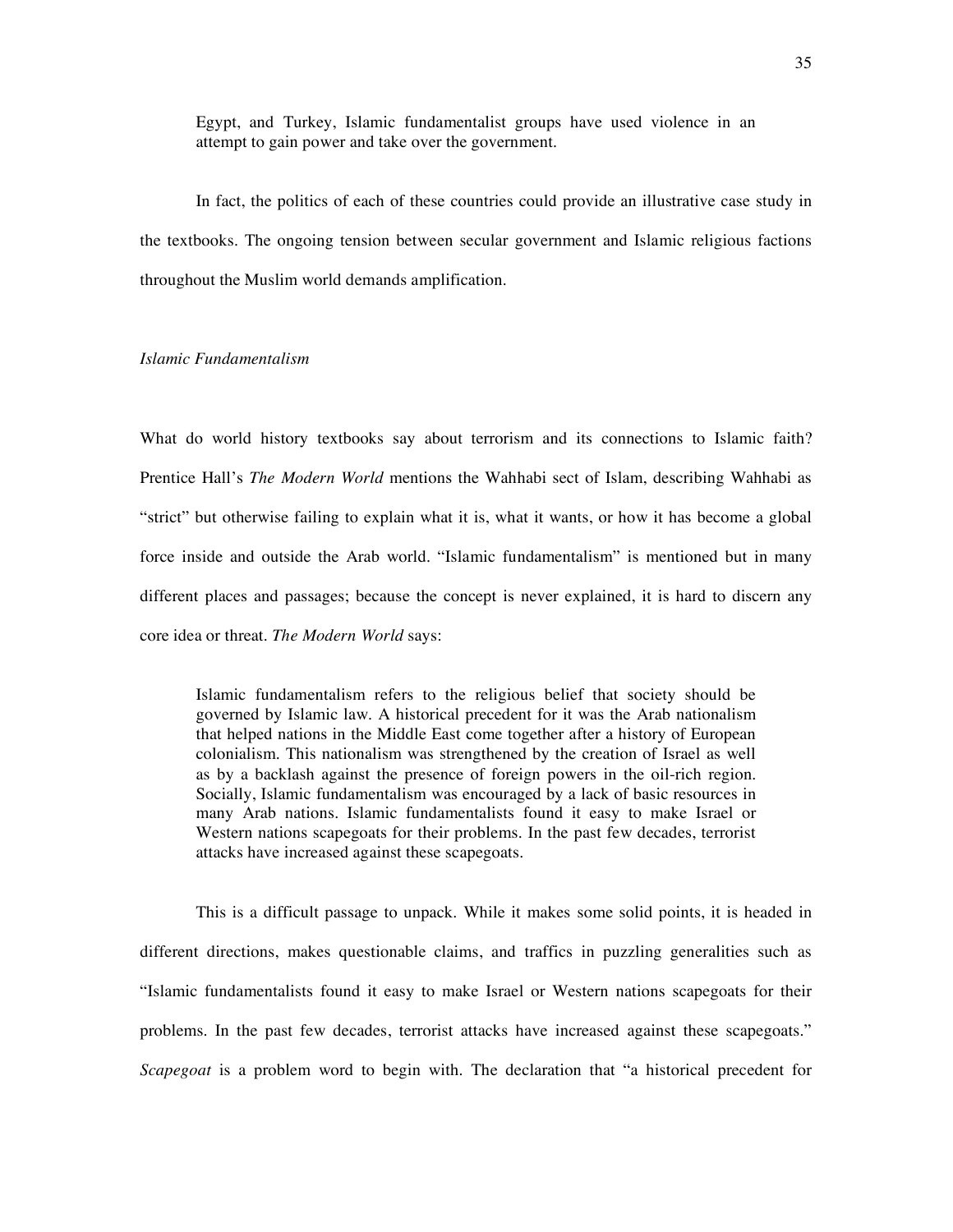[Islamic terrorism] was the Arab nationalism that helped nations in the Middle East come together after a history of European colonialism" is simplistic.

Textbooks present Western economic interest in Middle Eastern oil as a central cause of militant Islamic fundamentalism. In the passage that follows, *The Modern World* tries to convey an immense amount of information in a few words. The one-paragraph overview is so vague that it is meaningless. The statement that "Muslim Middle Easterners have disagreed over the role of Islam in a modern economy" simply fails to convey the reality of the matter. The passage moves so quickly and is so mixed that the book cannot claim that it has done anything more than mention a few key facts. Some of them, focused on the 1970s, seem out of date, providing striking examples of poorly integrated background material:

Parts of the Middle East sit atop the world's largest oil and gas reserves. Oil-rich nations have prospered, but other Middle Eastern nations have struggled economically. Meanwhile, Muslim Middle Easterners have disagreed over the role of Islam in a modern economy.

*Supplying the World with Oil* Because the Middle East commands vital oil resources, it has strategic importance to the United States and other powers. Nations with large oil reserves are Saudi Arabia, Iran, Iraq, Kuwait, and the Arab Emirates (UAE). These nations are all members of the Organization of the Petroleum Exporting Countries (OPEC) [*sic*], founded in 1960. In 1973, OPEC's Arab members blocked oil shipments to the United States to protest U.S. support for Israel. This oil embargo contributed to a worldwide recession. Since the 1970s, OPEC has focused on regulating the price of oil rather than on taking political stands.

*Modern Times* links oil to Islamic fundamentalism, then fails to explain what a "vision of

what a pure Islamic society should be."

The oil business soon increased Middle Eastern contact with the West. Some Muslims began to fear that this contact would weaken their religion and their way of life. Some Muslims began organizing movements to overthrow their pro-Western governments. Muslims who support these movements are called fundamentalist militants. They promote their own vision of what a pure Islamic society should be.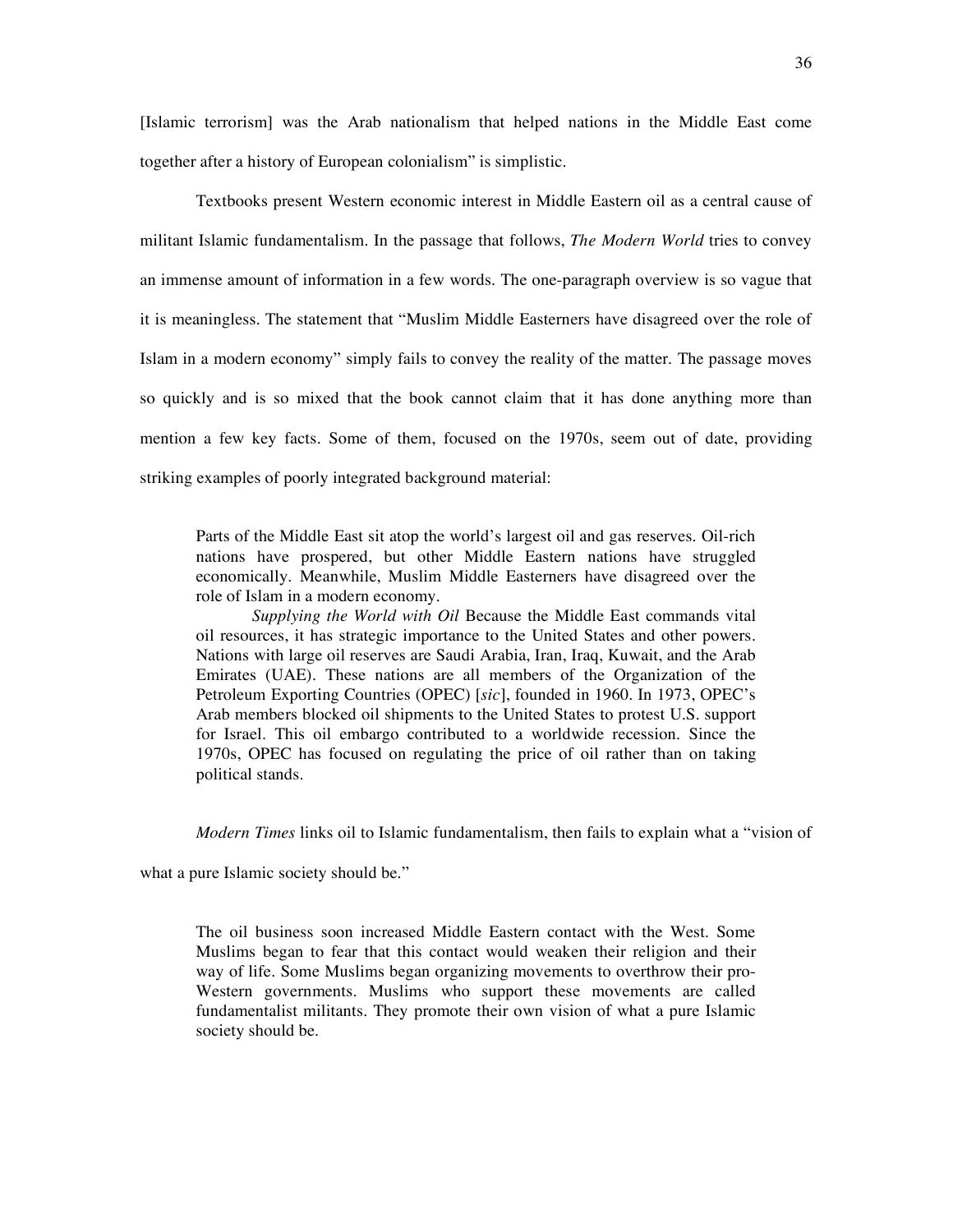*Modern Times* also suggests the United States is paying a price for past alliances with Middle Eastern potentates and financial elites:

Many terrorist attacks since World War II have been carried out by Middle Eastern groups against Western countries. One reason Middle Eastern terrorists have targeted Americans can be traced to developments in the 1900s. As oil became important to the American economy in the 1920s, the United States invested heavily in the Middle East oil industry. This industry brought great wealth to the ruling families in some Middle Eastern kingdoms, but most ordinary citizens remained poor. Some became angry at the United States for supporting the wealthy kingdoms and families.

Both Prentice Hall's *The Modern World* and Glencoe's *Modern Times* try to address the

tension between Islam and modernity, a topic essential to understanding a clash of values and

cultures going on worldwide. In a section called "Islam Confronts Modernization," *The Modern*

*World* states:

Some Middle Eastern nations adopted Western forms of secular, or nonreligious, government and law, keeping religion and government separate. Many Middle Eastern leaders also adopted Western economic models in a quest for progress. In the growing cities, people wore Western-style clothing, watched American television programs, and bought foreign products. Yet life improved very little for many people.

The notice of television programs in this passage contradicts the final statement, at least from the perspective that popular access to electrical power—televisions, refrigerators, lighting, computers—reflects a revolutionary break with Middle Eastern economic history and the past. The text identifies an Islamic "return to Sharia" but frames the issue so vaguely that it is instructionally meaningless:

By the 1970s, some Muslim leaders were calling for a return to Sharia, or Islamic law. These conservative reformers, often called Islamists, blame social and economic ills on the following of Western models. Islamists argue that a renewed commitment to Islamic doctrine is the only way to solve the region's problems.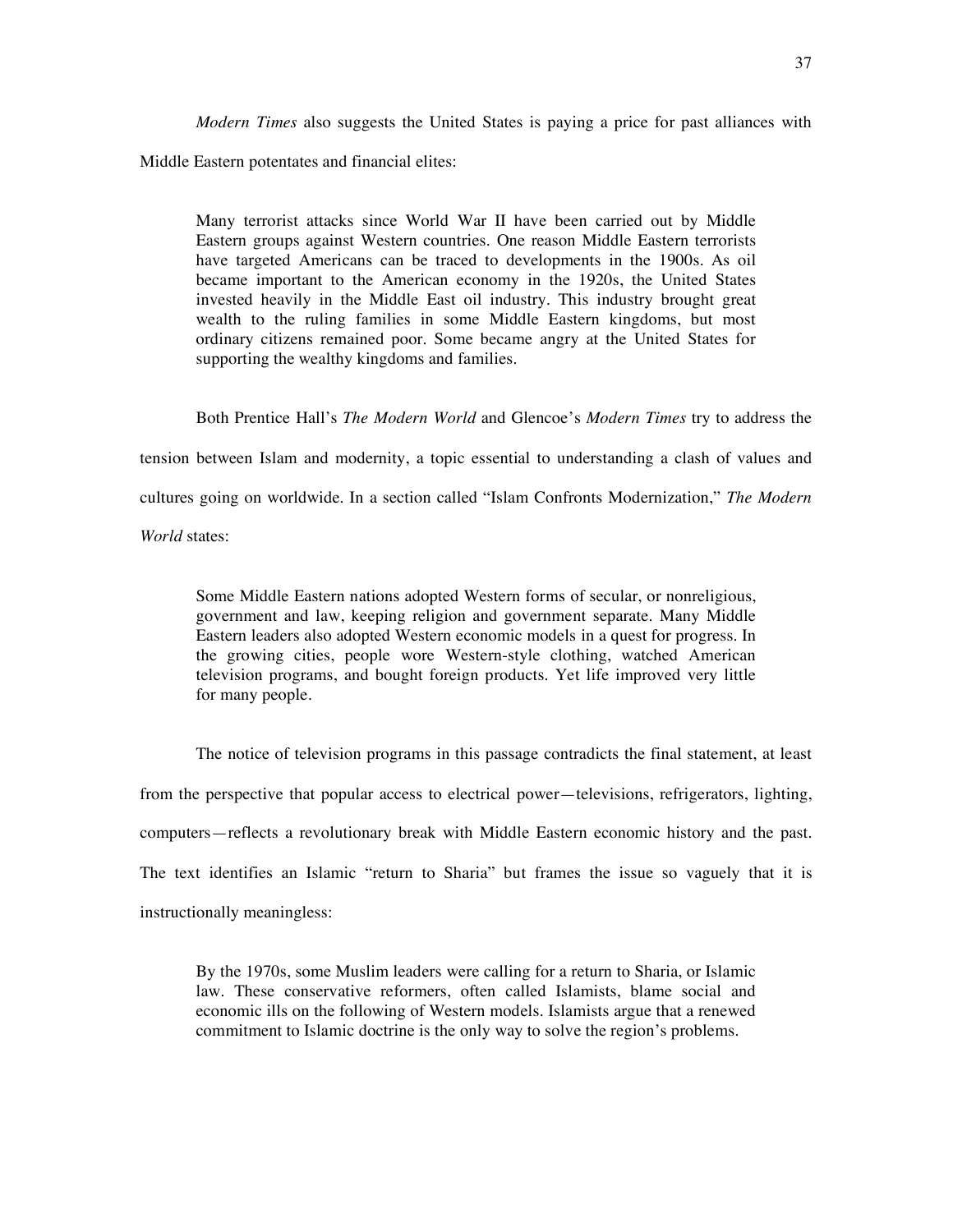What are these "Western models"? What is "renewed commitment to Islamic doctrine"? The language is constructed so broadly that any genuine insight for students or instructors is impossible; once again, the textbooks sidestep the reality of the matter. At the bottom of the same page, in a confusing graphic called *"*Islam and the Modern World" that the editors label an "infograph," *The Modern World* adds:

Like other religions, Islam faces the challenge of adapting its traditions to a changing modern world. While religious traditions remain important to Muslims, Western culture has gained influence. Traditionally, in Islamic countries women are not expected to read or write. Today, Muslim women are pursuing educations and new career opportunities. While Islamists call for a return to tradition, many Muslims embrace a mixture of traditional and modern ways.

At the very least, textbooks owe it to their users to then specify which Islamic countries allow women to pursue literacy, vote in elections, drive a car, go to college, or have a "career" and which do not. The tinny phrase "career opportunities" aside, it is revealing that this passage uses the word *tradition* or a variation of it five times but never gives readers the slightest idea of what these "traditions" are or what "return to tradition" actually means. *Modern Times* first declares awkwardly that few Muslims are extremists, then segues incoherently into the status of women in modern Islamic societies:

Because militants have received so much media attention, some believed that most Muslims were extremists. They are in a minority, however, especially in their view toward women. In the early 1900s, many Middle Eastern women had few rights. This situation had existed for centuries, but it was not seen in the earliest Islamic societies. In Muhammad's time, Muslim women had extensive political and social rights. Restrictions on women came later.

In the nineteenth and twentieth centuries, Muslim scholars began debating women's roles. Many argued that Muslims needed to rethink outdated interpretations that narrowed the lives of women. In nations like Turkey and Iran, these debates led to an expansion of women's rights and freedoms.

This trend continued, especially in urban areas of many Islamic societies, until the 1970s. Since that time, however, there has been a shift toward more traditional roles for women. This trend was especially noticeable in Iran.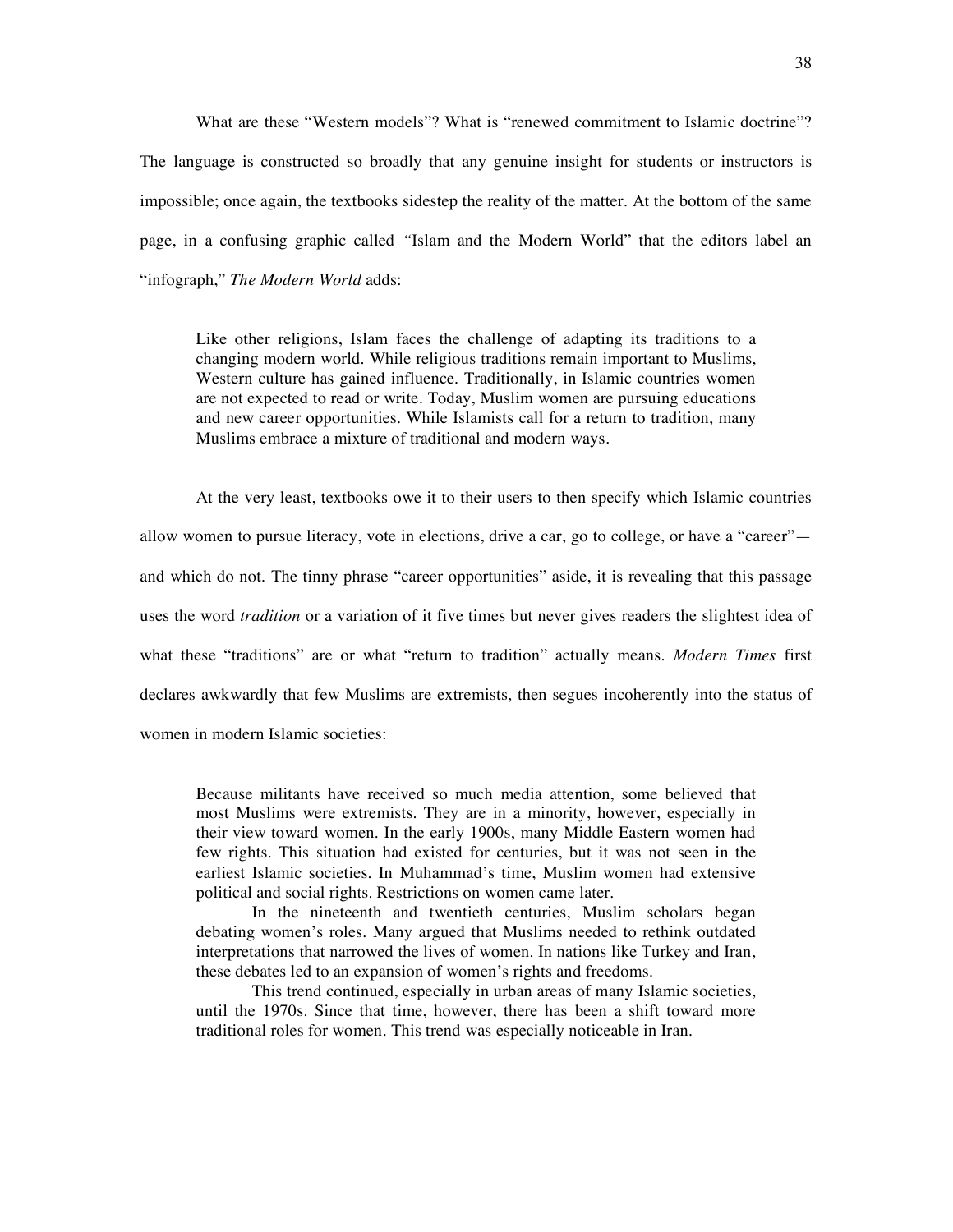Once again, a textbook seems obliged to remind student readers that few Muslims are extremists and that Islamic militancy is a fringe element in the religion, a declaration that is open to question and at the least requires qualification.

*September 11*

September 11, 2001, is a landmark moment in contemporary U.S. history and in the history of contemporary geopolitics. Here is the entire discussion in Prentice Hall's *The Modern World*:

On the morning of September 11, 2001, teams of terrorists hijacked four airplanes on the East Coast. Passengers challenged the hijackers on one flight, which they crashed on the way to its target. But one plane plunged into the Pentagon in Virginia, and two others slammed into the twin towers of the World Trade Center in New York. More than 2,500 people were killed in the attacks.

The flatness and brevity of this passage are dismaying. In terms of content, so much is left unanswered. Who were the teams of terrorists and what did they want to do? What were their political ends? Since *The Modern World* avoids any hint of the connection between this unnamed terrorism and jihad, why September 11 happened is hard to understand. Glencoe's *Modern Times* summarizes September 11 with more detail and insight. But here too terrorism goes unlabeled and unexplained:

The attacks on the World Trade Center and the Pentagon were acts of terrorism. Terrorism is the use of violence by nongovernmental groups against civilians to achieve a political goal. Terrorist acts are intended to instill fear in people and to frighten their governments into changing their policies. The terrorist attacks on September 11, 2001, killed all 266 passengers and crewmembers on the four hijacked planes. Another 125 people died in the Pentagon. In New York City, nearly 3,000 people died. More Americans were killed in the attacks than died at Pearl Harbor or on D-Day in World War II.

The context of Islamic terrorism is likewise hard to discern in U.S. history textbooks, even though the September 11 narratives are fuller and the examination of U.S. foreign policy less superficial than in world history textbooks. McDougal Littell's *The Americans* says: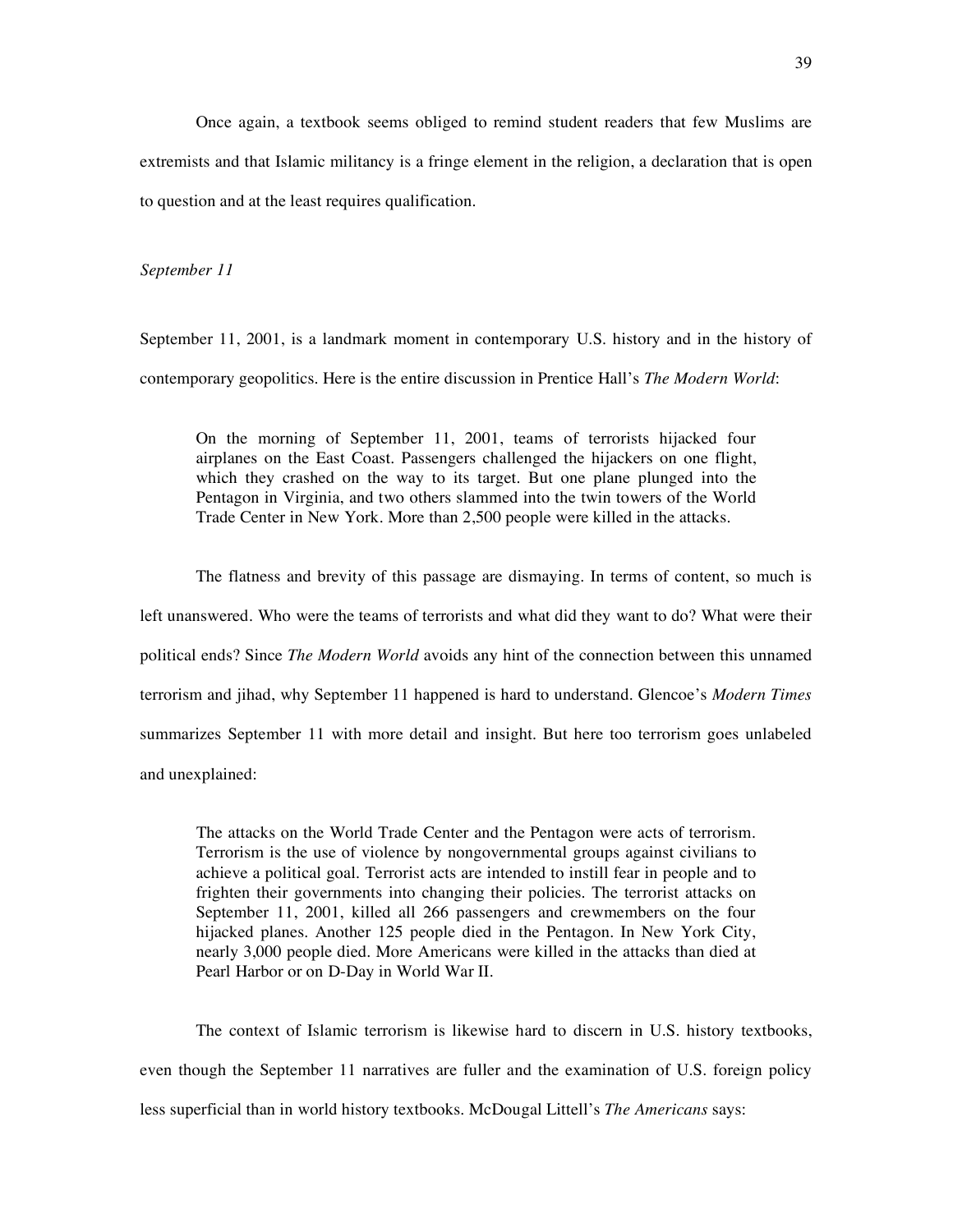On the morning of September 11, 2001, two airlines crashed into the twin towers of the World Trade Center in New York City and a third smashed into a section of the Pentagon near Washington, D.C. A fourth airliner crashed in a field in the Pennsylvania countryside. Nineteen Arab terrorists had hijacked the four planes and then used them as missiles in an attempt to destroy predetermined targets. The first three planes hit their targets. In the fourth plane, passengers fought the hijackers and the plane went down short of its target.

Explosions and raging fire severely weakened the twin towers. Within two hours of the attacks, both skyscrapers had tumbled to the ground. One wing of the Pentagon was extensively damaged. About 3,000 people were killed in the attacks. They included all the passengers on the four planes, workers and visitors in the World Trade Center and Pentagon, and about 300 firefighters and 40 police officers who rushed into the twin towers to rescue people. The attacks of September 11 were the most destructive acts of terrorism in modern history.

This description of September 11 is sharply drawn, on its face more informative than the

texts of competing textbooks, but the book goes on to say:

The reasons for terrorist attacks vary. Traditional motives include gaining independence, expelling foreigners, or changing society. These reasons often give rise to domestic terrorism—violence used by people to change the policies of their own government or to overthrow their government.

In the late  $20<sup>th</sup>$  century, another type of terrorism began to emerge. Terrorists who carried out this type of terrorism wanted to achieve political ends or destroy what they considered to be the forces of evil. They attacked targets not just in their own country, but anywhere in the world. These terrorists were willing to use any type of weapon to kill their enemy. They were even willing to die to ensure the success of their attacks.

While the language and explanations in *The Americans* are more illuminating than those

in high school world histories, what the textbook says is also artful in what it avoids. A student will be hard pressed to identify religion and, more specifically, radical Islam as the enemy and source of the terrorist attacks. Is the textbook losing sight of that fact? Where does the finger point? Who and what are "the forces of evil"? Why do these vaguely described terrorists consider them so? In this case what does "changing society" mean? No student can possibly deduce from this passage the nature of the Islamic complaints, who the new terrorists might actually be, or what they want to do.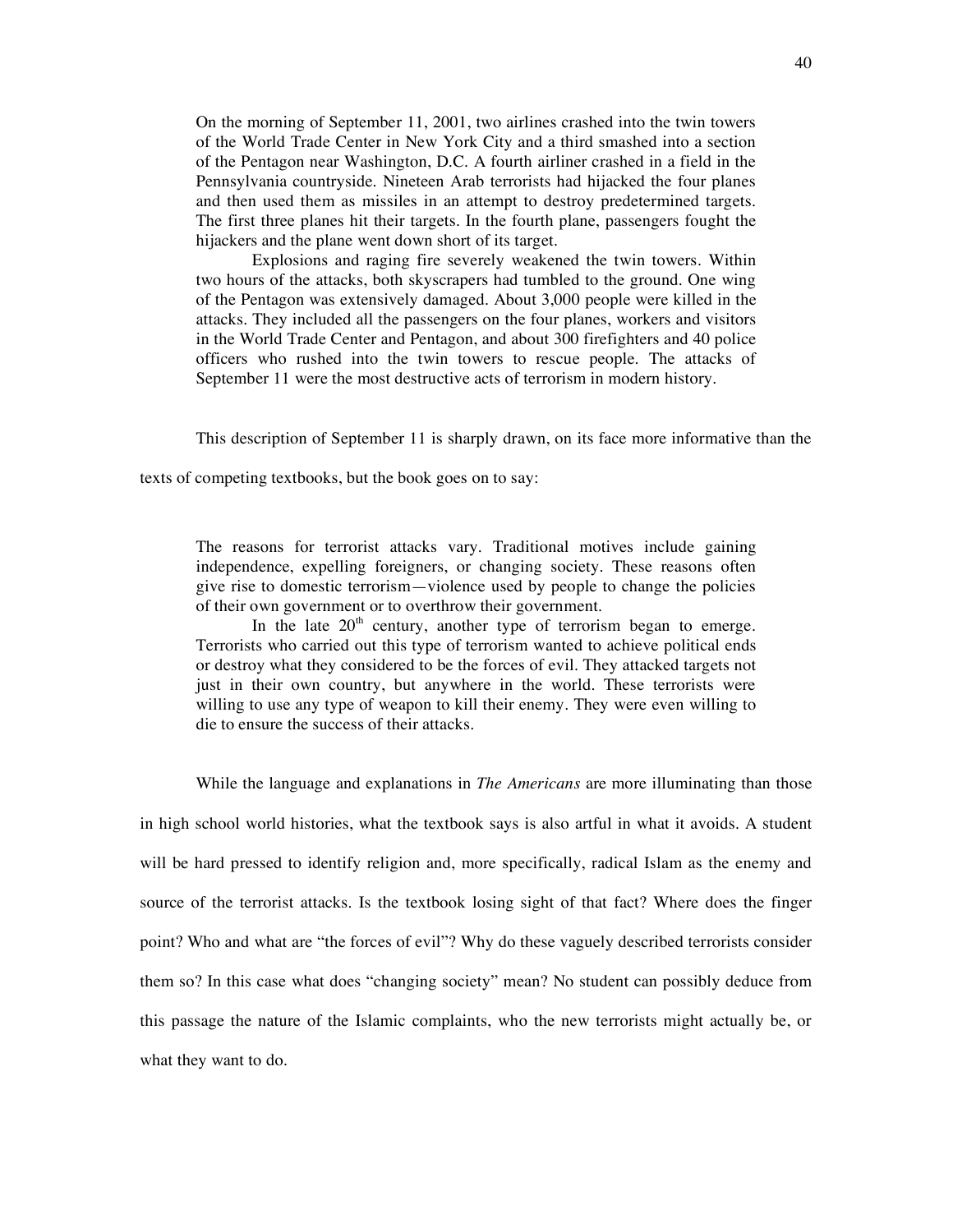Prentice Hall's *America: Pathways to the Present,* a well-regarded high school history

textbook, says:

On September 11, 2001, Americans reacted with horror when terrorists struck at targets in New York City and just outside Washington, D.C. Using hijacked commercial airlines as their weapons, the terrorists crashed into both towers of New York's World Trade Center and plowed into part of the Pentagon. A fourth plane crashed in a field near Pittsburgh, Pennsylvania. A total of 266 passengers and crew on the four planes lost their lives.

The attack on the Pentagon took place less than an hour after the first plane hit New York. Damage was contained to a newly renovated section of the building, but fires raged for hours, preventing emergency workers from entering the wreckage. More than 180 people in the Pentagon were killed.<sup>13</sup>

*Pathways to the Present* continues, giving additional detail and introducing Osama bin

Laden and Al Qaeda as "Muslim extremists":

In New York, the impact of the fully fueled jets caused both towers to burst into flames. Debris rained down on employees evacuating the buildings and on emergency workers rushing to respond to the scene. The fires led to the catastrophic collapse of both 110-story buildings as well as other buildings in the World Trade Center complex. Emergency workers battled fires and began a search-and-rescue operation. Tragically, the speedy response to the disaster led to the deaths of hundreds of firefighters and police officers who were in and around the buildings when they collapsed. The number of people missing and presumed dead after the assault was estimated to be 2,800.

Law-enforcement agencies immediately began an intensive investigation. Countries around the world pledged to support efforts to hunt down the criminals responsible for the attacks. Within days, government officials named Osama bin Laden, a wealthy Saudi dissident, as "a prime suspect" for masterminding the plot. Bin Laden, the head of a terrorist network of Muslim extremists known as Al Qaeda, was believed to be hiding in Afghanistan.

Glencoe's standard high school U.S. history textbook, *American Vision,* adds a passage titled "Middle East Terrorism" that explains conflict between Islam and the United States and West as a function of oil, Western ideas, and Israel. It begins*,* "Although there have been many acts of terrorism in American history, most terrorist attacks on Americans since World War II have been carried out by Middle Eastern groups. The reason Middle Eastern terrorists have targeted Americans can be traced back to events early in the twentieth century." *American Vision*,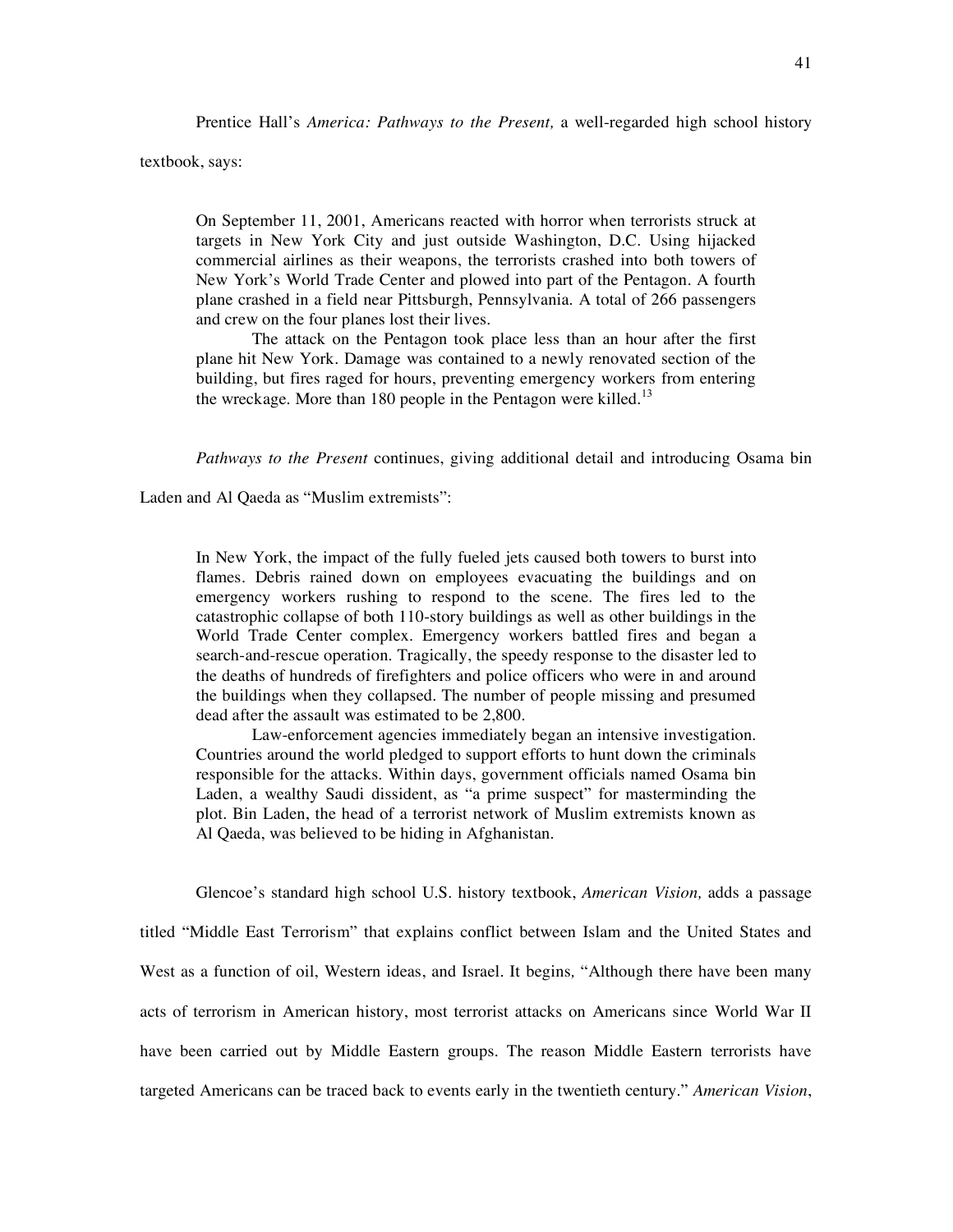as do other textbooks, points to poverty and cultural imperialism as root causes of Islamic terrorism. To reiterate, it concludes with the standard textbook disclaimer, highlighting the word *contrary*:

The rise of the oil industry increased the Middle East's contact with Western society. As Western ideas spread through the region, many Muslims—followers of the region's dominant religion—feared that their traditional values and beliefs were being weakened. New movements arose calling for a strict interpretation of the Quran—the Muslim holy book—and a return to traditional Muslim religious laws.

These Muslim movements wanted to overthrow pro-Western governments in the Middle East and create a pure Islamic society. Muslims who support these movements are referred to as fundamentalist militants. Although the vast majority of Muslims believe terrorism is *contrary* to their faith, militants began using terrorism to achieve their goals.

What are these "traditional values and beliefs"? What does "calling for a strict interpretation of the Quran" mean? What is a "pure Islamic society"?

High school world history textbooks, which focus on world history since 1945, cannot ignore terrorism or the Middle East. *The Modern World* explains the rise of Al Qaeda and Osama bin Laden in lucid prose. "Bin Laden had helped the warlords of Afghanistan drive the Soviets out of their country in the 1980s. In the 1990s, he mobilized al Qaeda to expel American business interests from his own country, Saudi Arabia," the textbook says in clear language. "By the new millennium, he was providing aid, training, or money to scattered terrorist groups from Morocco to Indonesia." *Modern Times* describes bin Laden as believing that "Western ideas had contaminated Muslim societies." What ideas are those? What does *contaminated* mean? Bin Laden "dedicated himself to driving Westerners out of countries with a largely Muslim population." What countries? Saudi Arabia? The textbook does not mention bin Laden's agenda to destroy the United States and Israel, nor does it explain his essential complaint against Saudi Arabia's alliance with the infidel. It says: "Bin Laden called on Muslims to kill Americans." Such a declaration requires real amplification. Why did bin Laden call on Muslims to kill Americans?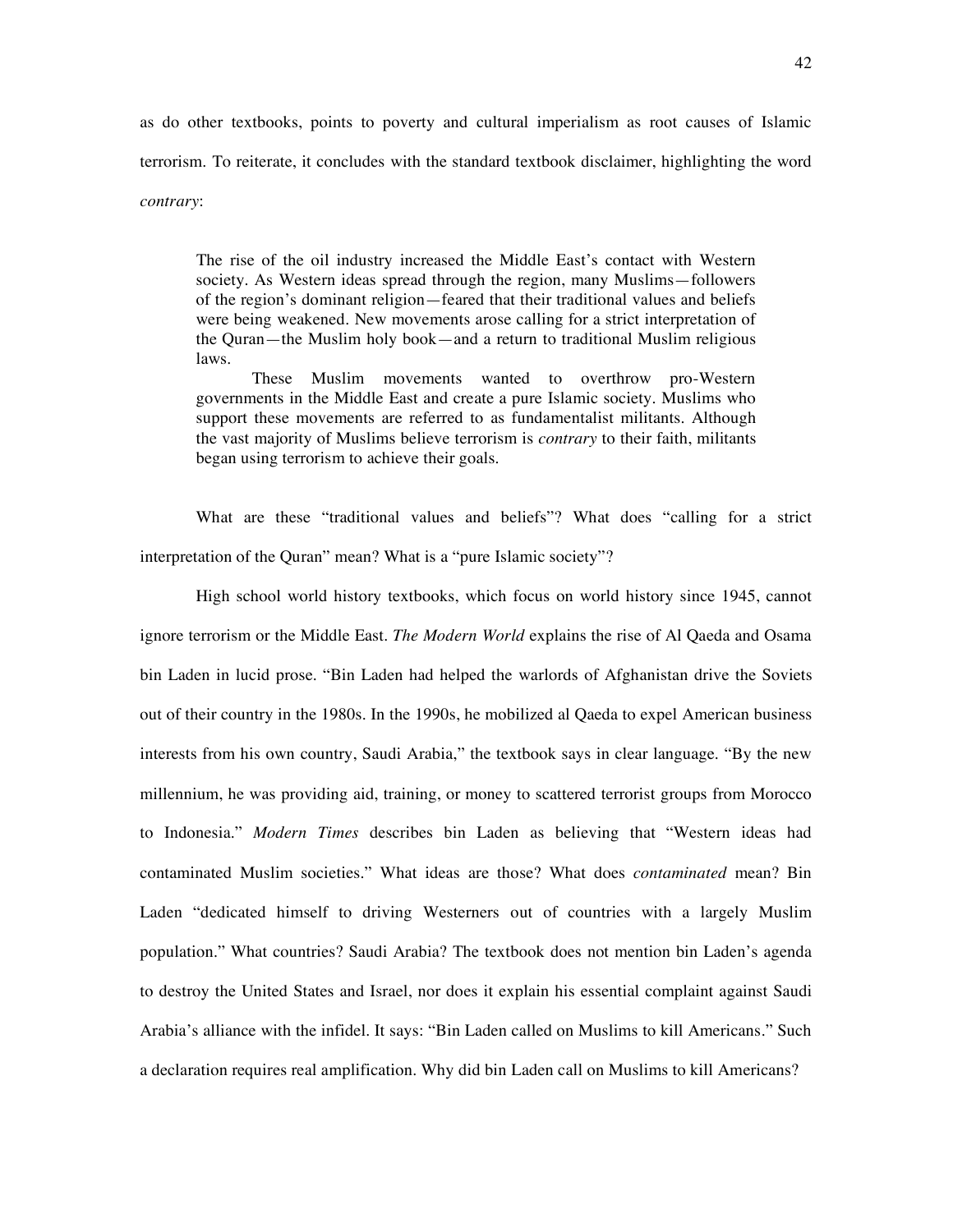In covering the Middle East since World War II, history textbooks cannot ignore Israel. Its past and future are intertwined regionally with Islam, a religion with elements that are resolutely hostile to its existence and people. Religious tensions in the Middle East since the creation of Israel in 1947 are unresolved. They are at the center of the most significant and intractable geopolitical confrontation in the world today. Editors try to be evenhanded, with mixed results.

In *The Modern World* a chapter called "The Modern Middle East" is badly organized. It tries to cover an immense amount of information, starting with a weakly titled section called "Diversity Brings Challenges." The text begins inexplicably, almost deceptively, with a section called "Kurds Seek Freedom" before it switches topics, without any logic or bridge, to the foundation of Israel—covered in three paragraphs. The chapter then moves on to equally brief coverage of Middle Eastern oil, Islam and modernization, and the status of women in Islamic nations today.

Some reviewers for this report believed that *The Modern World* showed bias against Israel, when the textbook said, "However, the Arab-Israeli conflicts of 1948 forced 700,000 Palestinian Arabs from their homes in Israeli territory. The UN set up camps in neighboring areas to house Palestinian refugees. Generations of Palestinians grew up bitter about the loss of their homes. The conflict between the Israelis and Palestinians continues today." An equivalent number of Jews were expelled from Arab countries during the same period, they point out. Textbooks do not explain that Israelis did not expel Palestinians in 1947 or that refugees remained refugees on account of Israel's Arab neighbors. *The Modern World* states in a later passage, "Israel's government took land from Palestinians and helped Jewish settlers build homes in the occupied territories, displacing more Palestinians." Some reviewers objected to repeated use of the word "occupied" in *The Modern World* and in *Modern Times* as well as to loaded words such as "forced" and "displaced." Textbooks talk about "fighting" in a neutral way rather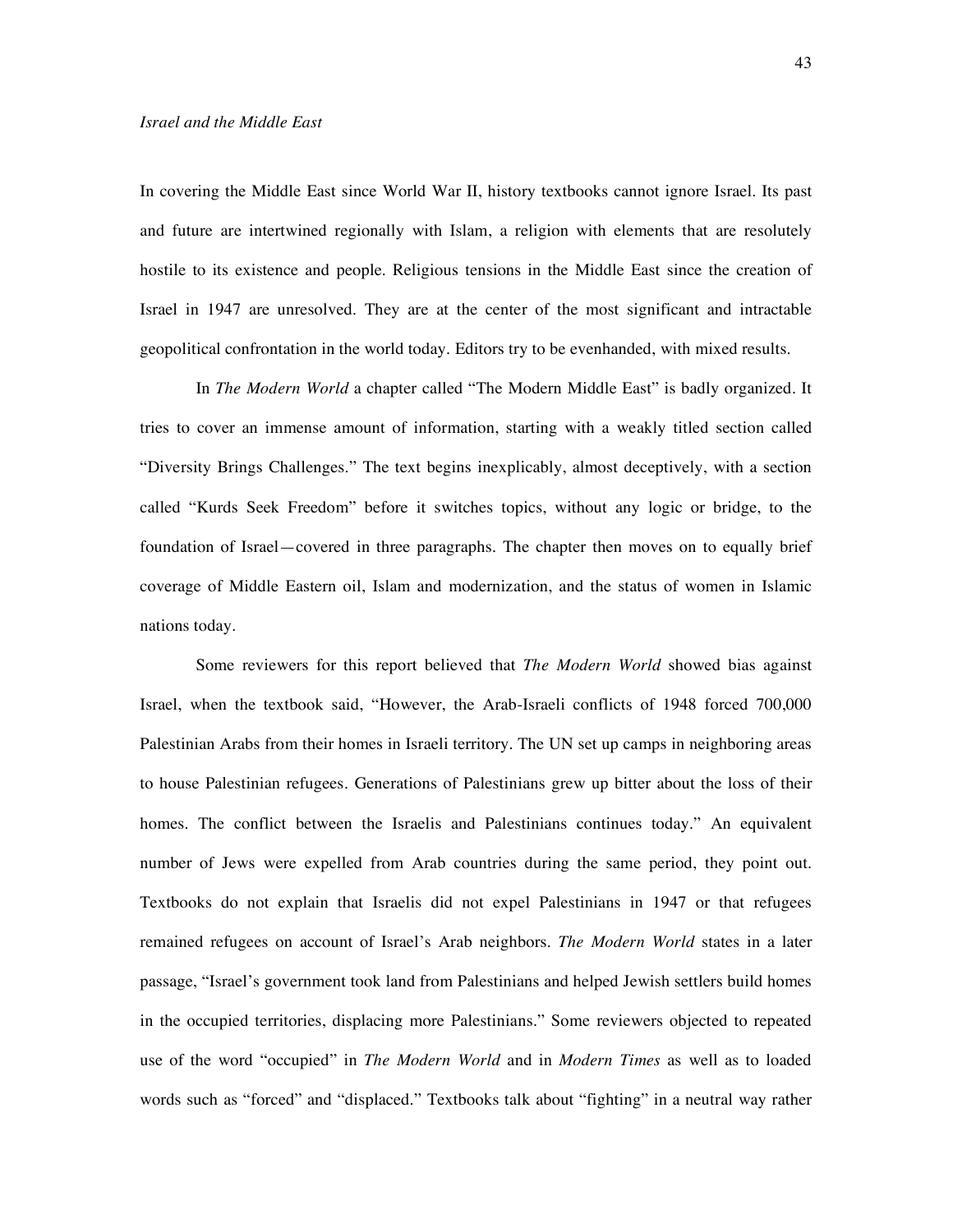than emphasizing decades of repeated Arab attacks on Israel. They fail to note that the Palestine Liberation Organization does not simply want a Palestinian state. Its intent is to destroy Israel.

*The Modern World* features a detailed two-page review of "The Israeli-Palestinian Conflict" with more impressive results. *Modern Times* provides a two-page set of sources and document-based questions, using three well-chosen extracts that are long enough to make sense. The first comes from the Jewish claim to Palestine from the May 1948 proclamation of the state; the second from an Arab claim to Israel from the 1968 charter of the Palestine Liberation Organization; and the third comes from 2002 commentary by Ariel Sharon, then prime minister of Israel, in the *New York Times.* Together they add up to an instructionally effective, documentbased exercise the level of which is rarely seen in standard high school textbooks.

Some reviewers thought *The Modern World* and *Modern Times* contain a pro-Arab subtext and place blame on Israel for Middle East conflict. Other reviewers suggested that textbook editors deliberately avoid criticism of Israel and avoid widely circulated counterviews about U.S. foreign policy, quoting Robert Kagan's observation that "critics from World War I onward warned that American support for a Jewish state would produce unending war, severely damage America's otherwise amicable relations with the Muslim world, and after the discovery of massive deposits of Middle Eastern oil in the 1930s, endanger access to this vital commodity."<sup>14</sup>

In one American history textbook the treatment of Israel and the Middle East since 1945 puts the situation into perspective as to U.S. world policy and interests. Glencoe's *American Vision* states:

American support of Israel also angered many in the Middle East. In 1947 the UN divided British-controlled Palestine into two territories to provide a home for Jews. One part became Israel. The other part was to become a Palestinian state, but fighting between Israel and the Arab states in 1948 left this territory under the control of Israel, Jordan, and Egypt.

The Palestinians wanted their own nation. In the 1950s, they began staging guerrilla raids and terrorist attacks against Israel. Since the United States gave military and economic aid to Israel, it became the target of Muslim hostility.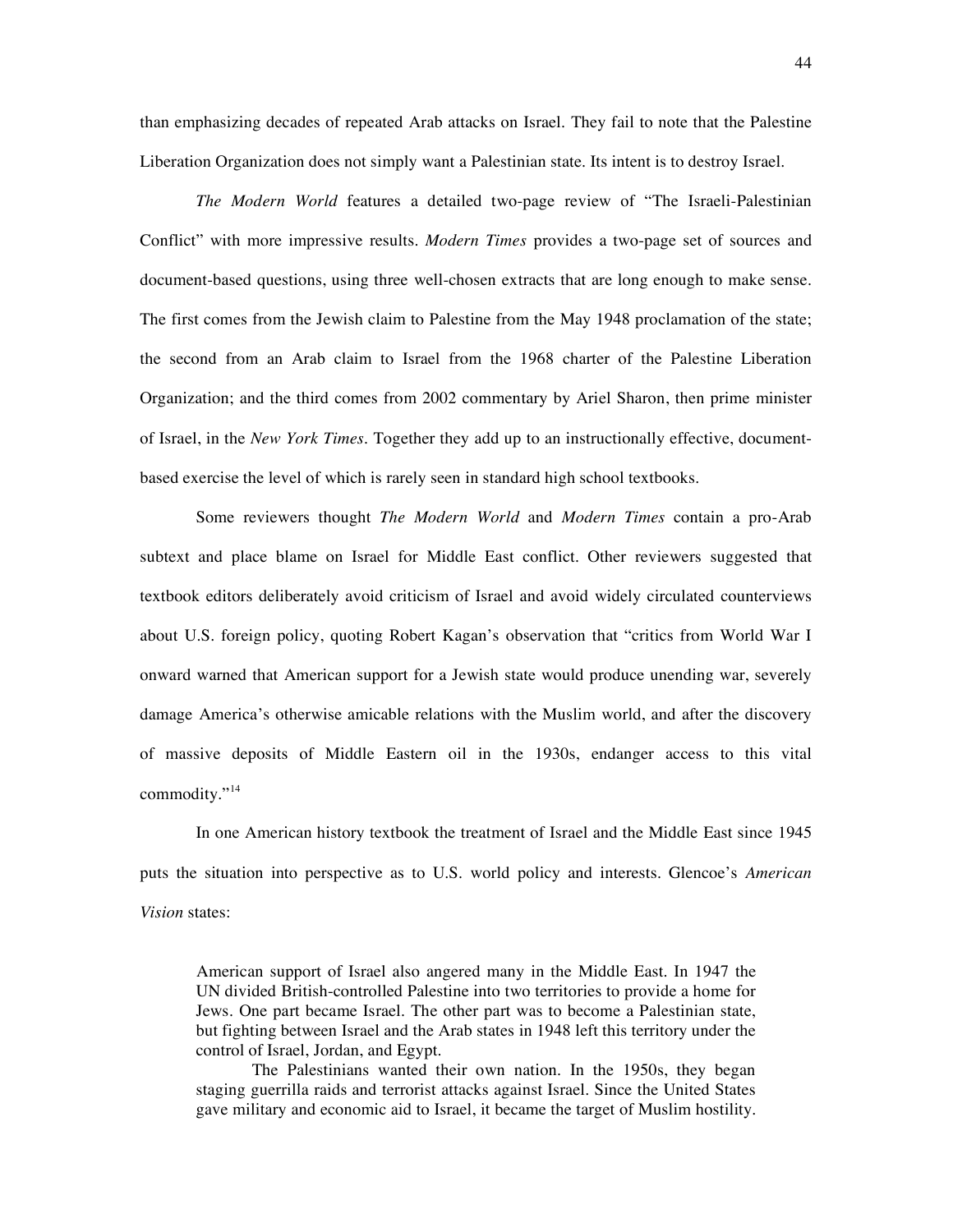In the 1970s several Middle Eastern nations realized they could fight Israel and the United States by providing terrorist groups with money, weapons, and training. When a government secretly supports terrorism, this is called statesponsored terrorism. The governments of Libya, Iraq, and Iran have all sponsored terrorism.

Textbooks are evasive about Islamic terrorism as an immediate threat to Israel. In its explanation of Hezbollah, Prentice Hall's *The Modern World* does not explain that Hezbollah means Party of God or that it is a guerrilla army with Shiite roots, financed by Iran. The book does not say that Hezbollah seeks to destroy Israel. It fails to note that hostile Shiite forces from Iran and Syria are behind the "party." Instead it says, "The Lebanese political party Hezbollah formed after Israel invaded Lebanon. Originally its goal was to oust Israel from Lebanon and assert Lebanese power. It remains a strong party today. In recent years, however, factions of Hezbollah have increasingly been suspected of using terrorist tactics to attain its goals."

World and U.S. history textbooks need to summarize U.S. policy in the Middle East and outline the war against Iraq, delineating what elements of policy and war are related to Islamic fundamentalism and what elements are not. In a brief passage that telescopes the subject, Prentice Hall's *The Modern World* says:

President Bush asked Congress to declare war on Iraq, arguing that Saddam was secretly producing WMDs. The war was bitterly debated among Americans and around the world, because no WMDs were found. However, most in the global community welcomed the holding of free democratic elections in Iraq in early 2005, hoping that a democratic Iraq might positively influence the largely authoritarian Middle East.

The text and lesson would have been clearer if the textbook had pointed out that the prospect of Iraqi WMDs alarmed international intelligence agencies and most members of Congress as much as the president. Mentioning the failure to find WMDs and the U.S. pursuit of war demands much more narrative and detail. Bringing up 2005 elections and hopes for a democratic Iraq makes the passage even more confusing.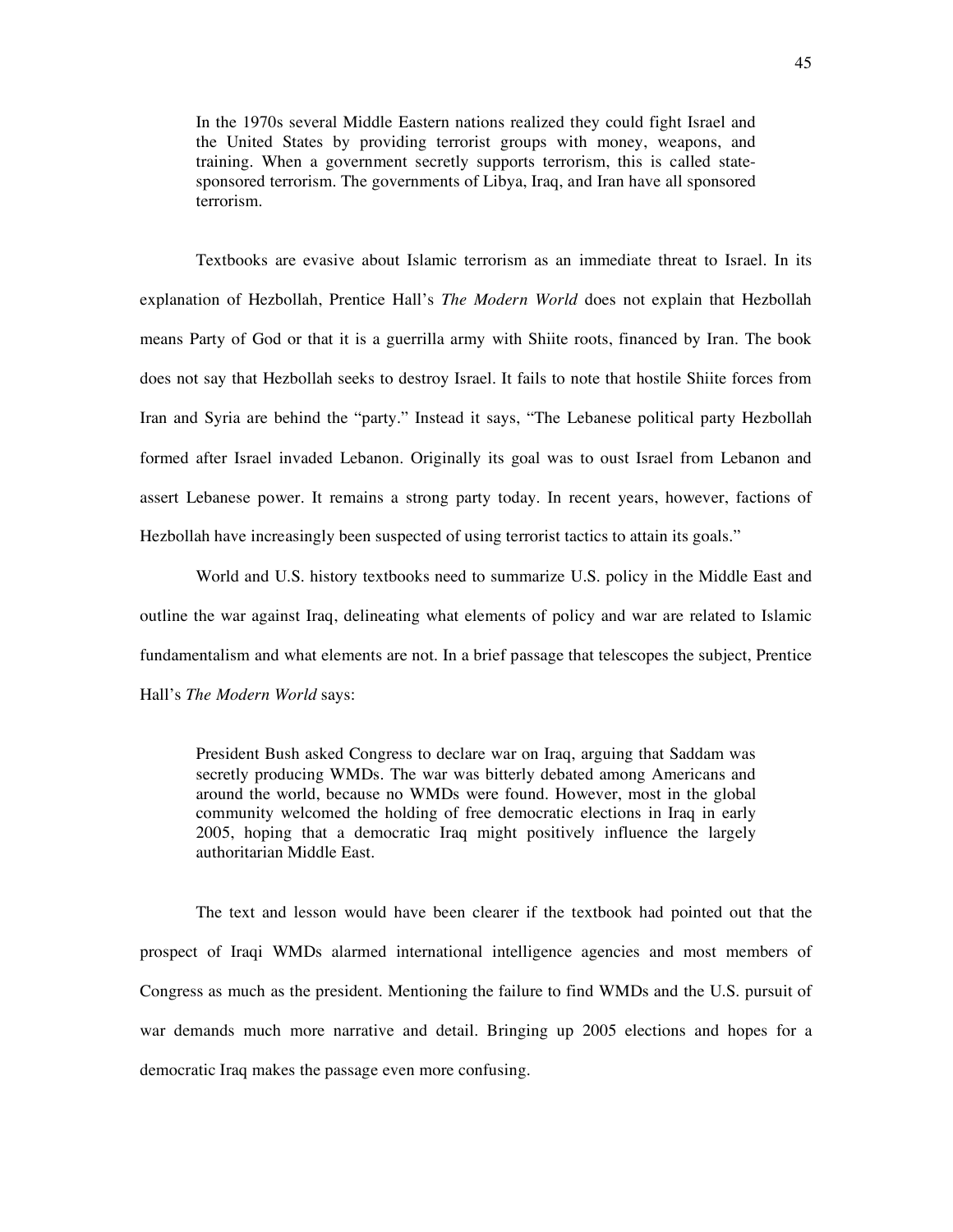Glencoe's *Modern Times* gives a fuller picture of what WMDs are and the lead-up to the war, but the section loses coherence entirely when it folds events in 2003 and 2004 into copy from earlier editions, events on which the editors had no perspective and that seem entirely dated now, for example, the name Iyad Allawi featured in bold type, and a concluding paragraph that says with risible understatement:

Some Iraqi citizens seemed willing to support their new government, but a difficult road lay ahead. First the new government must succeed in keeping order and rebuilding the country's infrastructure. An even greater challenge was to create a national consensus among groups that disagreed about the role of religion in society and the kinds of government they would accept.

Textbooks that cover geopolitics today have an obligation to convey the life-and-death issue of nuclear terrorism and the destructive ambitions of Islamic militants. Fissile material is loosely or secretly held throughout Central Asia. Pakistan already has obtained the atomic bomb; radical Islamists in Pakistan want control of these weapons. Iran and other countries actively seek nuclear weaponry. The technology to build and explode an atomic bomb is widely known to radical Islamic scientists. Islamic militants worldwide are trying to obtain or construct a nuclear or radiological weapon. The advantage of a radiological bomb is the ability to explode it easily. Americans and Europeans are ambivalent about the use of nuclear weapons in the past and fearful of their use in the future. Islamic militants are not. Al Qaeda seeks to accomplish a nuclear attack on U.S. soil. "They are not in a hurry. Time is on their side," the Pakistani nuclear physicist Pervez Hoodbhoy warned in 2005.<sup>15</sup>

U.S. history textbooks are considerably more detailed about what has happened in Iraq than are world histories, although they too hedge nuclear terrorism and underplay the significance of never-found weapons of mass destruction in Iraq. In a serious two-page account of U.S. intervention and war in Iraq, one that includes a clear timeline of Saddam Hussein's regime, for example, *The Americans* repeatedly displays detail, detachment, and balance. In late 2004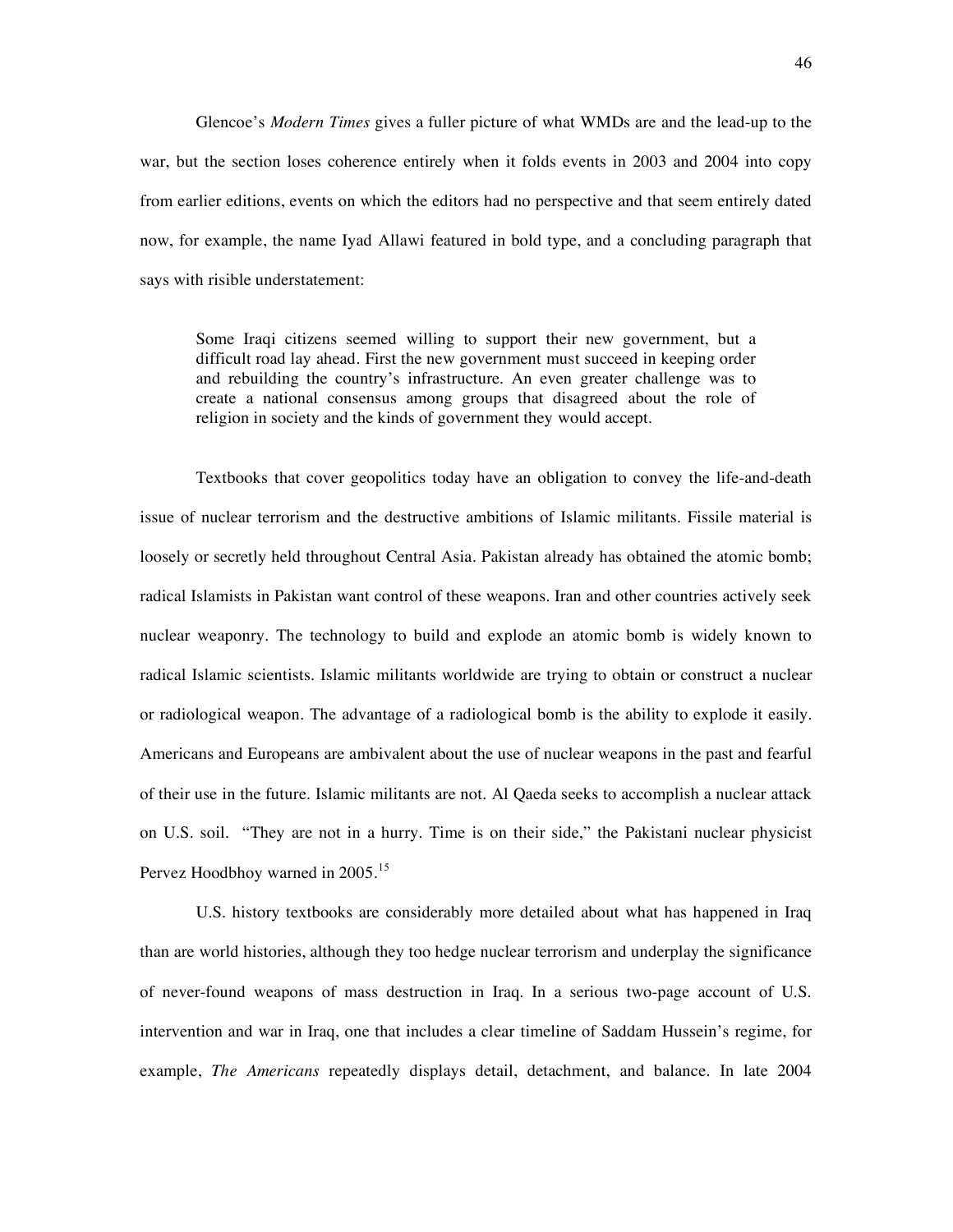weapons of mass destruction "had not been found," the book says, reflecting its press date but adds that, despite this, George W. Bush was reelected president.

#### **CONCLUSIONS**

Although some bright spots can be found among textbook lessons, serious omissions and misrepresentations in Islam-related chapters are apparent, and not in just one or two textbooks. To understand how this happened, it is important to take into account the system that oversees the textbook adoption process. State departments of education are usually eager to quiet the unquiet. Boards of education may take sides on content for political reasons. The system encourages pressure groups to do what they do. For simple economic reasons, not on account of ideology, publishers allow partisan participation in editing and writing. Editors make changes in response to detailed lists and objections submitted by recognized religious and nonreligious lobbies. Local panels want to minimize friction. Whether the subject is abstinence or Islam, religion-based groups are easily upset when textbooks don't go their way.

Flexibility of taste and, on matters of content, an element of nihilism are essentials for textbook publishing executives and editors. Top editors—who in the case of social studies publishing are indistinguishable from marketing executives—make a business of appeasing pressure groups. Islamic activists, some with no academic credentials or background, are listed as academic reviewers in major textbooks from several companies and imprints. The Council on Islamic Education and other Islamic education organizations are secretive and easily agitated. Their links and consulting activities with publishers raise unanswered questions and merit further scrutiny.

The contest over textbook content increasingly pits evidence-based scholarship against political partisanship, and the victory of scholarship is far from assured. One stratum of U.S. thought—one that is influential in school publishing today—resists ugly facts about Islam that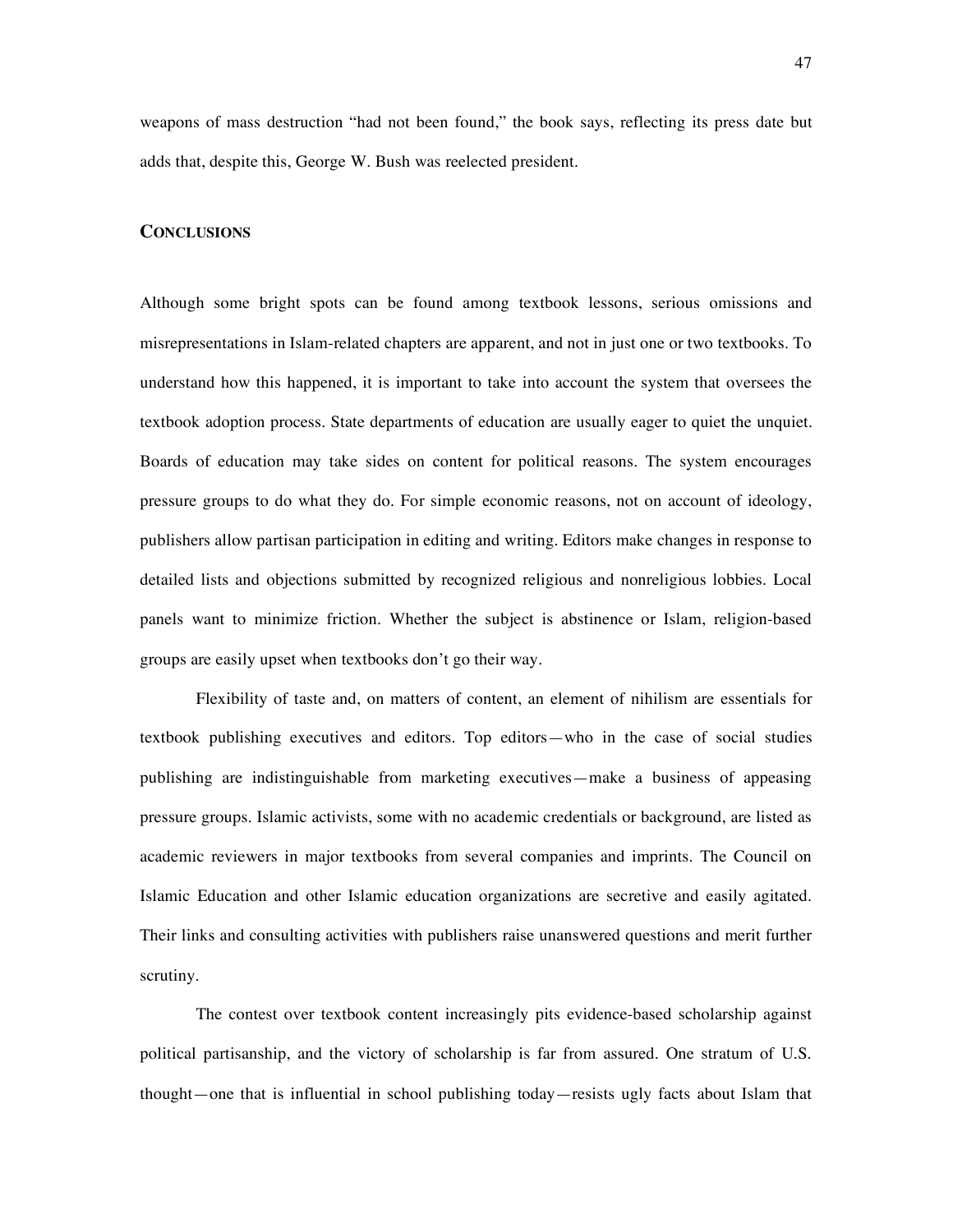involve violations of liberal ideals and dangers to international security. To worry about Islamic revivalism or to object to a controlling Islamic "voice" in the nation's history textbooks, no matter the reason or argument, violates multicultural convention and is thus politically risky. Epithets such as "Islamophobia" deaden the debate.

Ready-made political movements, especially those on campus, allow Islamist organizations and allied scholars to game textbook content. Islamists use the rhetoric of diversity, rights, tolerance, and democracy to conduct a cultural struggle over history textbook content to their advantage. In 2008, the Council on Islamic Education, trading on its influence with textbook publishers, opened a website for the entirely spectral Institute for Religion and Civic Values. It offered "consulting, training and resources pertaining to issues of religion, identity, freedom, and pluralism to policymakers, educators, the media, organizations and communities, in order to strengthen civil society." In the case of Islamic activism, theological aims are often concealed in familiar, appealing civic language.

Few publishers or editors understand history textbooks for what they are: instruments of civic education that have among their responsibilities the obligation to alert the young to threats to American ideals and security. Editors mistakenly depend on highly biased sources for trustworthy, impartial information about Islam, a subject about which they probably know little or nothing. Admittedly, the gulf of opinion in today's Islamic and Middle East studies is hard to bridge.

# $\Phi = \Phi = \Phi$

Islam-related content has expanded in world history textbooks. This in itself is not a problem and, in fact, could have been a gain. But it is not. Reverential treatment of Islamic history is accompanied by lost reverence for—or even interest in—Western achievement and influence. Europeans and Americans respond to religion-based cultural differences with "what is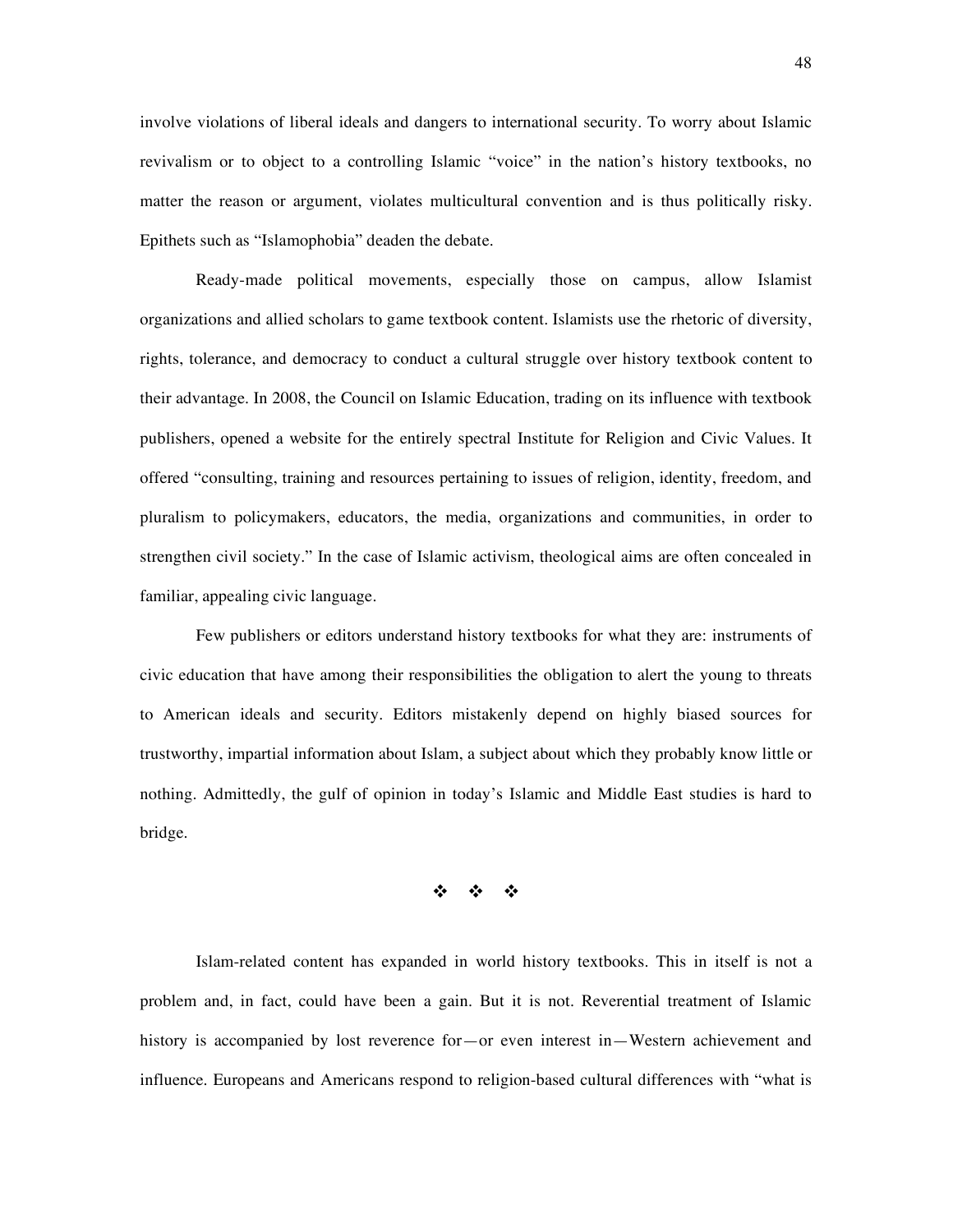variously known as multiculturalism and political correctness," Bernard Lewis observed in 2007. "In the Muslim world there are no such inhibitions. They are very conscious of their identity. They know who they are and what they are and what they want, a quality which we seem to have lost to a very large extent. This is a source of strength in the one, of weakness in the other."<sup>16</sup>

This review finds:

• Many political and religious groups try to use the textbook process to their advantage, but the deficiencies in Islam-related lessons are uniquely disturbing. History textbooks present an incomplete and confected view of Islam that misrepresents its foundations and challenges to international security.

• Misinformation and bias about Islam are more pronounced in junior high school textbooks than high school textbooks.

• Outright errors are not the main problem in textbooks, although in certain subject areas they are plentiful. The more serious failure is the presence of disputed definitions and tenuous claims that are presented as established facts. Careful wording hides more than it explains. Euphemisms and artful phrases abound. When textbooks write of the "vision of a pure Islamic society" or Islamic "tradition," what do they mean?

• Deficiencies about Islam in textbooks copyrighted before 2001 persist and in some cases have grown worse. Textbook coverage of jihad and sharia are cases in point. Instead of making corrections or acknowledging contested facts, publishers and their editors defend misinformation and content evasions against the record. Bias persists. Silences are profound and intentional. These omissions exist in volumes that have been written from scratch and introduced into classrooms since 2005.

• Islamic activists use multiculturalism and ready-made American political movements, especially those on campus, to advance and justify the makeover of Islam-related content in history textbooks.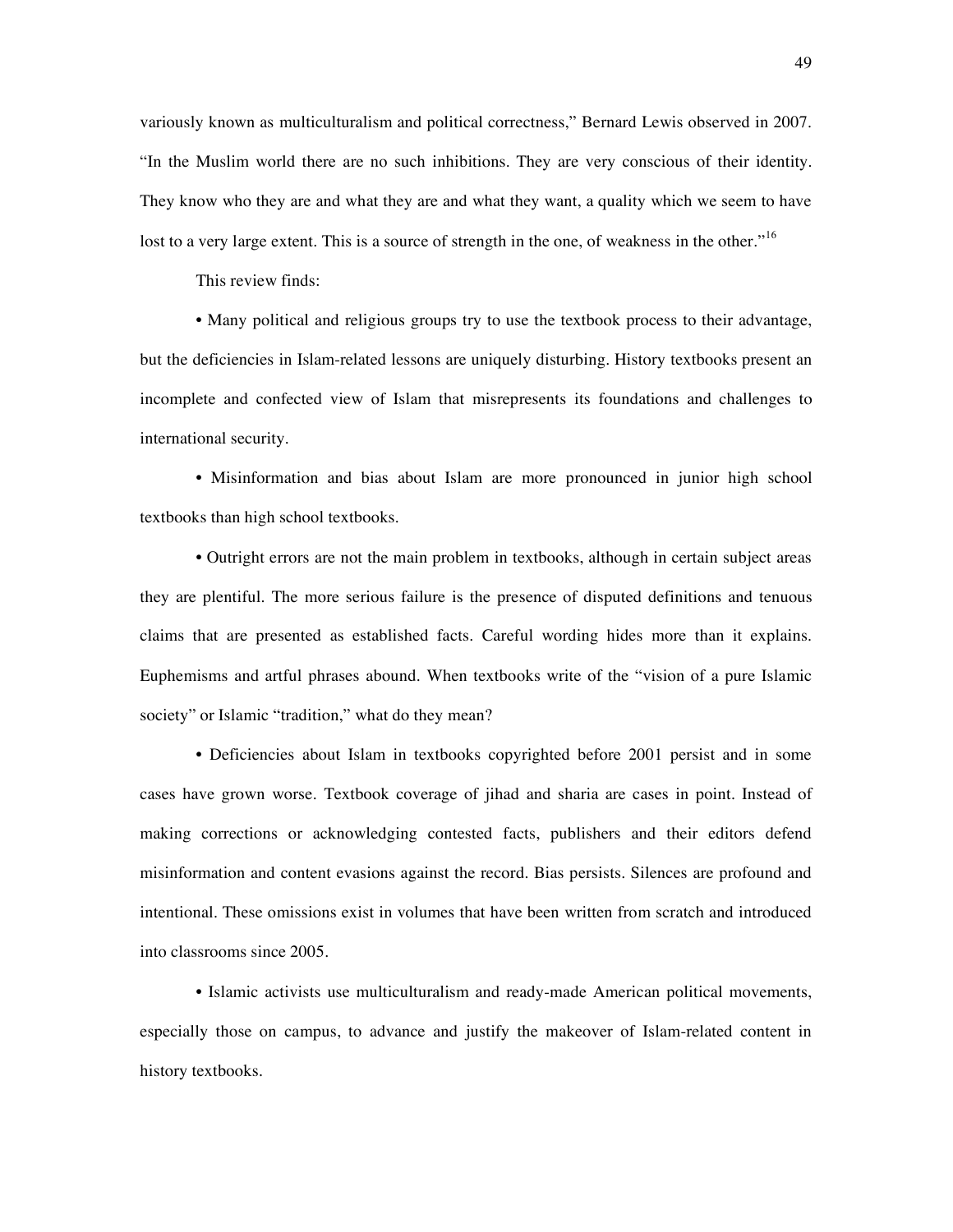• Particular fault rests with the publishing corporations, the boards of directors, and executives who decide what editorial policies their companies will pursue.

History textbooks should stress that:

• *The Islamic conquest of the Mediterranean defined the Middle Ages and Europe*. Arabic conquests and expansion occurred in the seventh and eighth centuries. The Turks who conquered the Balkans and Asia Minor, the Mongols in Central Asia, and the Delhi Sultanate in South Asia were Islamic expansionists who were not Arabic, and their conquests occurred centuries after the Arabs took control of what today is called the Middle East.

• *Containment of Islam was European policy from Tours to Vienna*. Landmark encounters occurred between Europe and Islam from the early Middle Ages to modern times: Battle of Tours (732), First Crusade (1095), fall of Constantinople (1453), and Battle of Vienna (1683). In each case textbooks should explain how and why the West was threatened. Likewise, textbooks should explain that the so-called age of discovery and the voyages of Columbus to the New World in fact were a European search for maritime trade routes to Asia designed to circumvent Muslim territories.

• *Napoleon's invasion of Egypt in 1798 began the push of "the West" into Islamic lands, for strategic and, later, economic reasons*. In the nineteenth century European imperial powers took sovereign control of Islamic territories and introduced laws, political values, and educational systems into colonies with varying responses. From the 1920s economic imperialism prevailed. The presence of oil in Islamic lands has uniquely affected geopolitics and global transportation ever since. Additionally, the influence of Western entertainment carries an aspect of cultural imperialism.

When textbooks cover Islam as a geopolitical and cultural force in the world today, they should explain:

• *Islam is aggressive in a postcolonial world.* The Arabic union against Israel since 1948 and the creation of Pakistan after World War II provide vivid historical illustrations. In today's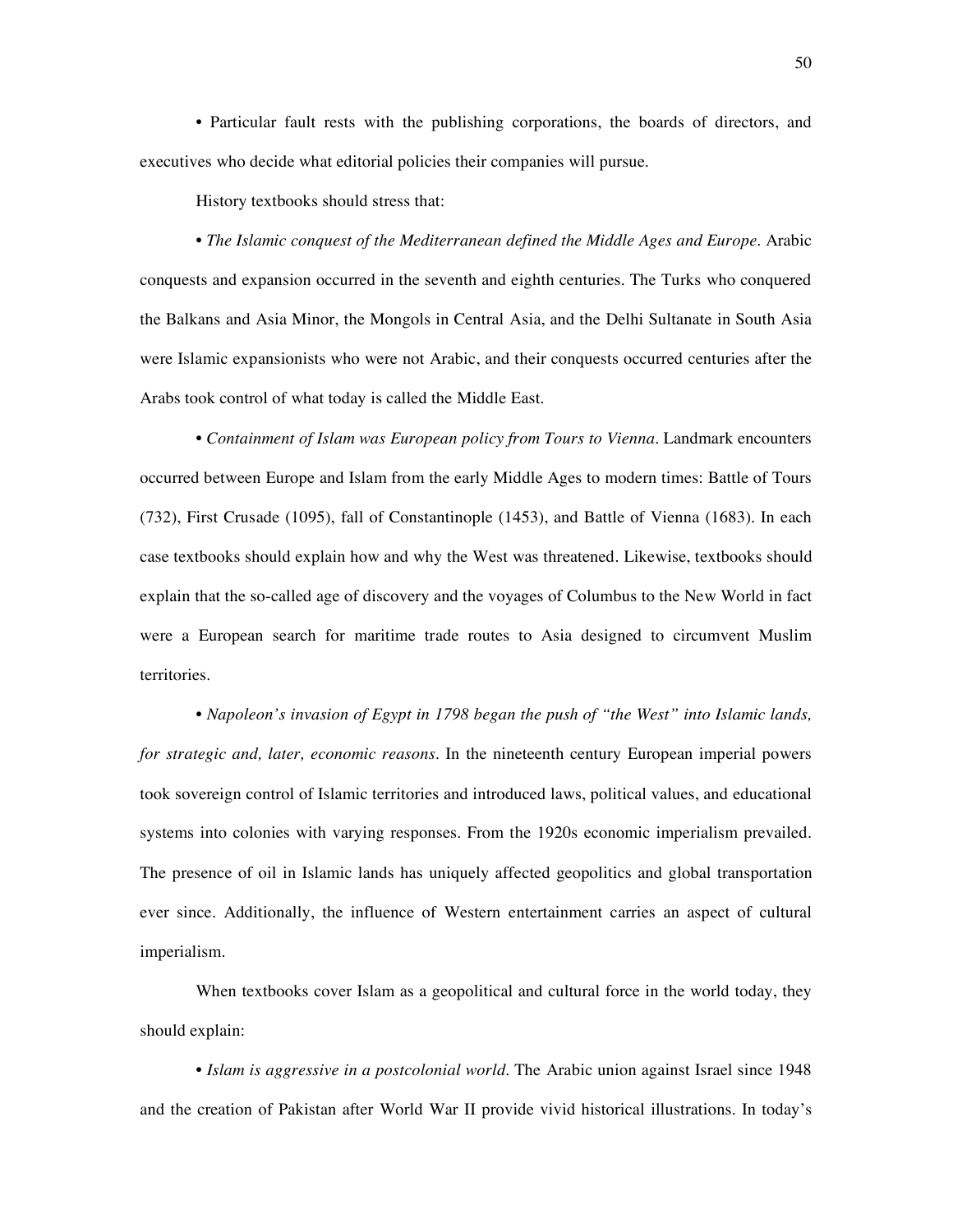world Islam has several power centers: Egypt, Saudi Arabia, Iraq, Iran, Pakistan, and Indonesia. The idea of Islamic unity is constrained by the vicious division and power struggles of Sunni and Shia sects, as contemporary Iraq makes clear. Muslims include the Taliban of Afghanistan and the bankers of Abu Dhabi.

Yet Islam sees a world split into *dar al-harb* and *dar al-islam. Dar al-harb* (territory of war or chaos) is its term for the regions where Islam does not dominate, where divine will is not observed, and therefore where continuing strife is the norm. By contrast, *dar al-islam* (territory of peace) is Islam's term for those territories where Islam does dominate, where submission to God is observed, and where peace and tranquility reign. This ideation constitutes—to what extent, experts disagree—a rivalry of alternative worldviews, metaphysical ideas, and conceptions of evil. But these ideas, if acted upon by the Islamic revivalists who are rapidly growing in number, might constitute a clear and present danger to global security, particularly in the West. Al Qaeda is the orchestrated global effort to re-establish Islam's historical and mythic supremacy worldwide through jihad. The international community has immense collective self-interest and incentive to avoid nuclear terrorism as a holy struggle.

• *Islam's ability to embrace modernity and secular society remains an open question.* Many leaders in Egypt, Turkey, Iran, and Pakistan—and many more than in the recent past—are ambivalent about or reacting to twentieth-century secularism. Almost a century ago the eminent medieval historian Ferdinand Lot concluded that Islam's legal and political outlook made a modus vivendi with the West unlikely. Specialists today point out that Islam has no real institutional or theological mechanism to facilitate religious liberty. It has no element that allows the individual or society to explore, criticize or deny doctrine without fear of punishment or reprisal. At its extremes, it raises the prospect of thought control.

There are contradictions. There are the Afghani Taliban on one hand, the United Arab Emirates and Dubai on the other. It would be correct to call Islamic nations worldwide—not only Saudi Arabia—the oil and banking partners of the United States. Much Islamic migration to the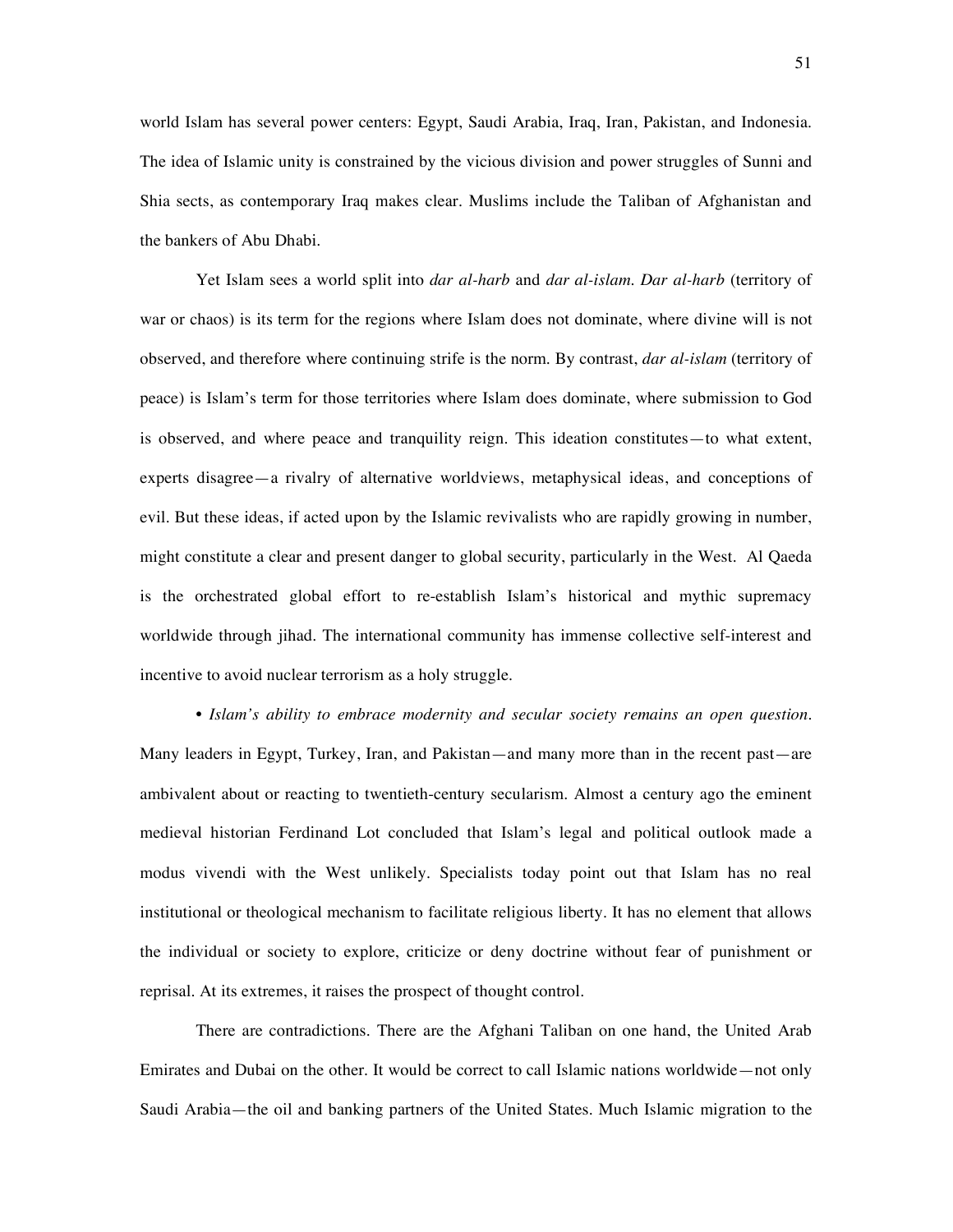West is for economic improvement and individual freedom. Islamists worldwide do not reject Western medicine or sanitation. They accept the global financial system. They accept the Internet and air transport. Yet can Islam reconcile itself to modernity with its emphasis on the individual and freedom, equality and materialism, entertainment, and limited authority for religion? The economist Stefan Voigt concludes from extensive comparative research: "Most Muslim countries do not fare well with regard to a number of indicators that serve as proxies for the three institutions at the core of free societies: the rule of law, constitutional democracy, and a market economy. Islamic values are not conducive to the establishment and maintenance of these institutions." The more hopeful views of *New York Times* columnist Thomas L. Friedman cannot mask his recognition of retrograde forces within Islam and a resultant "war of ideas," one that can be resolved only by Muslims themselves and one that "politically correct" Americans refuse—or fear—to acknowledge.<sup>17</sup>

 $\label{eq:2.1} \frac{d\mathbf{y}}{dt} = -\frac{d\mathbf{y}}{dt} = -\frac{d\mathbf{y}}{dt}$ 

From what they read in history textbooks, students and teachers are not likely to grasp why the United States and its allies consider militant Islam an enemy. Students will not learn that broadly based Islamist factions sanction violence in countries all over the world. They will not grasp the connection between jihad and September 11. Students may read of extremists, militants, and "anti-coalition forces." They will not realize that the "coalition" is in fact their nation, the United States, and its allies (notably the United Kingdom), and that "anti-coalition forces" are also known as Al Qaeda, insurgents, and suicide bombers. These labels make no connection to radical Islam. Even when textbooks link Islam directly to terrorism, the ways in which Islam is extreme or militant—and thereby of peril to the United States and West—remain unexplained and off the table.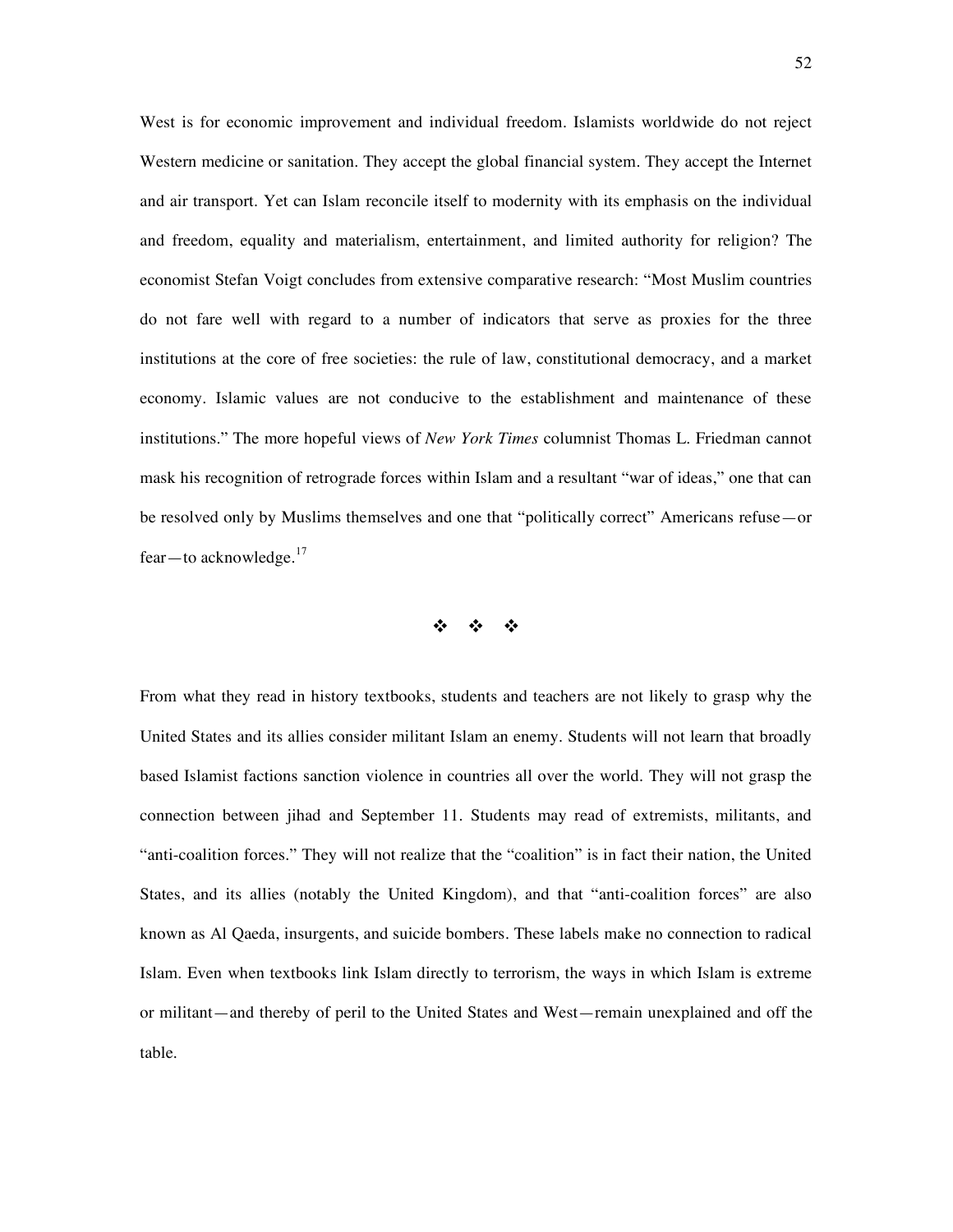Whether they are thirteen or eighteen, students studying the features of contemporary Islam should pause to consider why they might abhor living in a country like Iran or Saudi Arabia—and why theocracy would be at the root of their discomfort. They are old enough to recognize manifold differences between the United States and the Islamic world. They can realize that religion-based customs and laws proscribe personal choices and civil rights that Americans of all ages take for granted. Social studies textbooks have a civic obligation to emphasize why inhibitions and limitations on the political power of religion—separation of church and state—are central to the modern Western tradition. They should compare the political rights and civil liberties of U.S. citizens to those of non-Western nations, Islamic and not. They don't. Far from it.

It is impossible today for American teachers and students not to be exposed to a belligerent dimension of Islam. On television and the news students see Muslims celebrate September 11, cheer the London subway bombings, and burn effigies of Western political leaders. Some must wonder why what they hear about Islam inside classrooms and what they observe outside classrooms so clash. Isn't this state of affairs ironic when New York City and Washington, London and Amsterdam, Madrid and Tel Aviv, Moscow and New Delhi have been on the receiving end of Islamic terrorism? Even more so when this civic failure occurs in taxpurchased instructional materials that are used in tax-supported public institutions?

Well-conceived, informed guides and supplementary instructional materials do exist, such as the Thomas B. Fordham Foundation's "Terrorists, Despots and Democracy: What Our Children Need to Know" (2003), or the Watson Institute for International Studies's "Responding to Terrorism: Challenges for Democracy" (2003). For high school classrooms, "Fighting for the Soul of Islam" (April 18, 2007), an analytical summary from *U.S. News and World Report,* provides a short, sharp-edged summary of Islam's variations and the contemporary global challenges posed by radical Islam.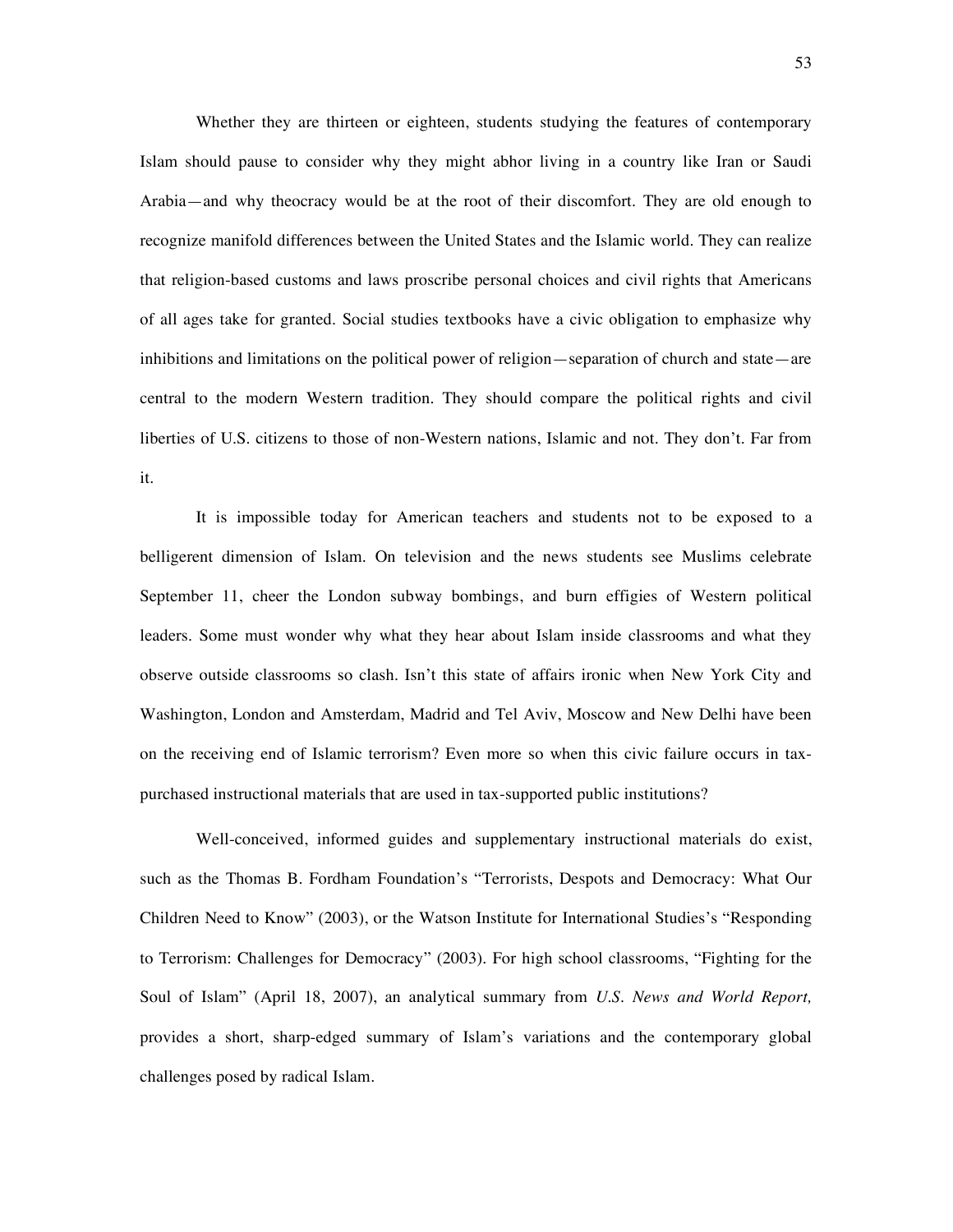For textbook content reform, a beginning would be using classic source books such as the *Columbia History of the World* as benchmarks and filters for reliable history content. Widely known texts, not partisan historians or activist groups, could provide a center of gravity for textbook writers and editors.

In the end the blame for textbook deficiencies rests with the publishers and their governing boards. School publishing is organized in such ways that its managers cannot think about anything other than wide penetration of the mass market, high unit sales, district enrollments, and major state adoptions. Houghton Mifflin and Teachers' Curriculum Institute are privately held corporations, complicating scrutiny and accountability. Editorial content strategies are designed to deflect protests and to please any number of prickly textbook pressure groups. Reform requires more than the adjustment of a few textbook passages. It requires that school boards, educational administrators, state departments of education, and elected officials at all levels of government take notice of content problems and serve notice to publishers of public objections. Textbook production involves a certain public trust. Therefore, textbook lapses such as these should stir public disrespect and outrage. Parents and civic groups can only complain. Change requires the action of the corporations, boards of directors, and executives who decide what editorial policies these companies will pursue.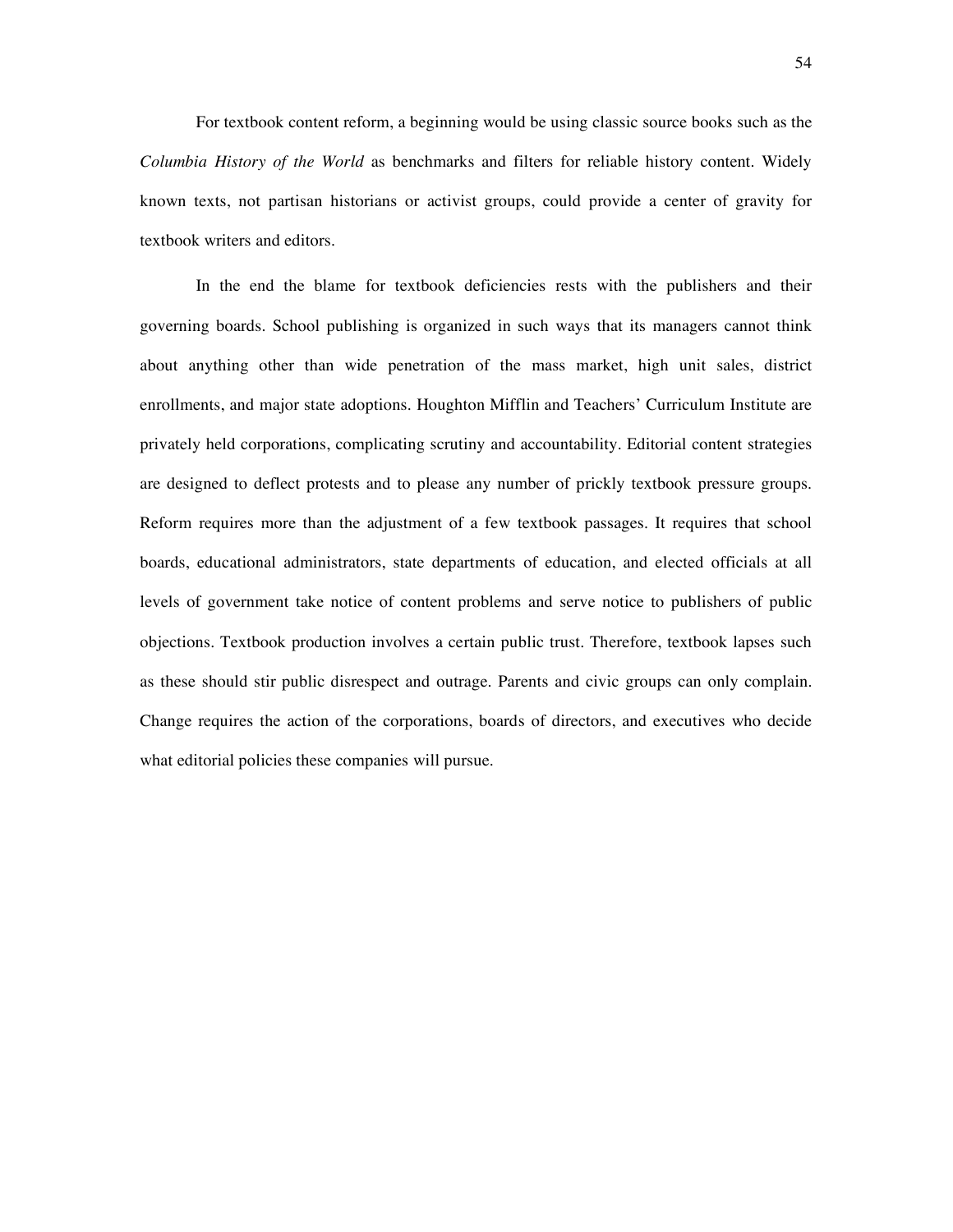#### **REFERENCES**

 $\overline{a}$ 

<sup>1</sup> California Department of Education, "Standards for Evaluating Instructional Materials for Social Content. (2000), 7 [*Education Code* Section 60044(a) and subsection (b)]."

<sup>2</sup> Damien Cave, "For Congress: Telling Sunni from Shiite," *New York Times*, December 17, 2006. The article suggests the complexity of the schism and the difficulties it presents for experts and the nation's elected leaders.

<sup>3</sup> The Holt program—like other world history textbooks used in California—covers Christianity's foundations and the life of Jesus for sixth-graders, as state curriculum content standards mandate. The Holt sixth-grade volume contains two short passages from the Bible, the Sermon on the Mount and the Good Samaritan.

<sup>4</sup> See Carl Stephenson and Bryce Lyon, *Medieval History* (Harper and Row, 1962), 124; John A. Garraty and Peter Gay, eds., *Columbia History of the World* (New York: Harper and Row, 1987), 270 ff*.;* Michel Gurfinkiel, *Weekly Standard,* November 7, 2006, 34-36; Efraim Karsh, *Islamic Imperialism* (Yale, 2006); Hugh Kennedy, *The Great Arab Conquests* (DaCapo, 2007); "Back to the Ottomans," *Economist*, November 3, 2007, 17.

<sup>5</sup> A survey widely used in selective colleges, Jamal J. Elias's *Islam* (Prentice Hall, 1999) takes an uncritical but intelligent, open view of the religion. Bernard Lewis, writing in *The Middle East* (Touchstone, 1997), states in an extended passage: "The term '*jihad*', conventionally translated 'holy war', has the literal meaning of striving, more specifically, in the Qur'anic phrase 'striving in the path of God' (*fi sabil Allah*). Some Muslim theologians, particularly in more modern times, have interpreted the duty of 'striving in the path of God' in a spiritual and moral sense. The overwhelming majority of early authorities, however, citing relevant passages in the Qur'an and in the tradition, discuss *jihad* in military terms. Virtually every manual of *shari'a* law has a chapter on *jihad*, which regulates in minute detail such matters as the opening, conduct, interruption and cessation of hostilities, and the allocation and division of booty." He continues: "The Christian crusade, often compared with the Muslim *jihad*, was itself a delayed and limited response to the jihad and in part also an imitation. But unlike the jihad it was concerned primarily with the defenceor reconquest of threatened or lost Christian territory. . . . The Muslim *jihad*, in contrast, was perceived as unlimited, as a religious obligation that would continue until all the world had either adopted the Muslim faith or submitted to Muslim rule. In the latter case, those who professed what Muslims recognized as a revealed religion were allowed to continue the practice of that religion, subject to the acceptance of certain fiscal and other disabilities. Those who did not, that is to say idolaters and polytheists, were given the choice of conversion, death or slavery." Lewis concludes: "The object of jihad is to bring the whole world under Islamic law. It is not to convert by force, but to remove obstacles to conversion" (233–34). A subtle but generous discussion of "lesser" and "greater" jihad can be found in Daniel Benjamin and Steven Simon, *The Age of Sacred Terror* (Random House, 2003), 54–55. For the argument that such distinctions are designed to obscure jihad and its ambitions, see Walid Phares, *The War of Ideas* (Palgrave Macmillan, 2007), 33–38, 199-206.

<sup>6</sup> "Sam Harris on the Reality of Islam," February 7, 2006, www.truthdig.com.; see also Sam Harris, *The End of Faith* (Norton, 2004).

 $\alpha$  "The punishment of those who wage war against Allah and His apostle and strive to make mischief in the land is only this, that they should be murdered or crucified or their hands and their feet should be cut off on opposite sides or they should be imprisoned; this shall be as a disgrace for them in this world, and in the hereafter they shall have a grievous chastisement" (5:33) [used widely to justify harsh penalties for apostasy and homosexuality]; "Fight those who do not believe in Allah . . . until they pay the tax in acknowledgment of superiority and they are in a state of subjection" (9:29); "Therefore we will most certainly make those who disbelieve taste a severe punishment" (41:27).

<sup>8</sup> Stephen Collins Coughlin, "To Our Great Detriment': Ignoring What Extremists Say about *Jihad,*" National Defense Intelligence College, December 2007.

<sup>9</sup> Elias, *Islam,* 50; Lewis, *The Middle East,* 224; Lewis, *What Went Wrong?* (Oxford, 2002), 53, 100.

<sup>10</sup> "Even the Christian crusade, often compared with the Muslim *jihad*, was itself a delayed and limited response to the *jihad* and in part also an imitation. But unlike the *jihad*, it was concerned primarily with the